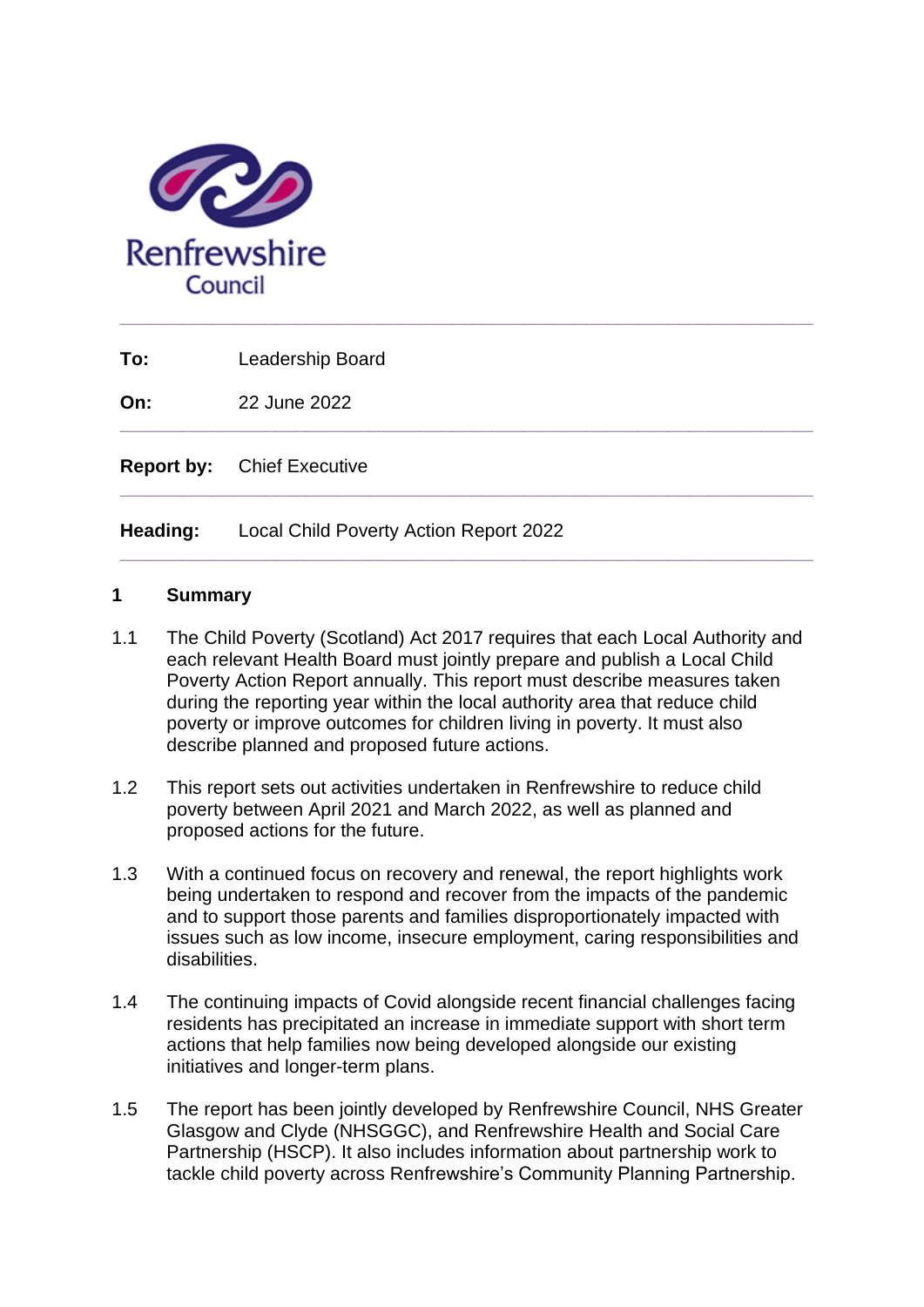1.6 Work is ongoing to develop the new Fairer Renfrewshire programme, as agreed as part of the Council's budget approved on 4 March 2022. The programme will bring together activities and funding currently being progressed through the existing Tackling Poverty, Alcohol and Drugs and Social Renewal programmes, under one umbrella programme. It is anticipated that a focus on child poverty will be a key priority within the programme, with a deep dive exercise planned for community planning partners during 2022. This will be aligned to the key priorities set out within the National Child Poverty Delivery Plan.

**\_\_\_\_\_\_\_\_\_\_\_\_\_\_\_\_\_\_\_\_\_\_\_\_\_\_\_\_\_\_\_\_\_\_\_\_\_\_\_\_\_\_\_\_\_\_\_\_\_\_\_\_\_\_\_\_\_\_\_\_\_\_\_\_\_\_\_**

## **2 Recommendations**

- 2.1 It is recommended that the Board:
	- Note the content of the draft Child Poverty Local Action Report 2021/22.
	- Approves the Local Child Poverty Action Report for publication.

**\_\_\_\_\_\_\_\_\_\_\_\_\_\_\_\_\_\_\_\_\_\_\_\_\_\_\_\_\_\_\_\_\_\_\_\_\_\_\_\_\_\_\_\_\_\_\_\_\_\_\_\_\_\_\_\_\_\_\_\_\_\_\_\_\_\_\_**

# **3 Background**

- 3.1 The Child Poverty (Scotland) Act 2017 sets out ambitious targets for the Scottish Government to significantly reduce child poverty in Scotland by 2030. The Act requires that local authorities publish a Local Child Poverty Action Report within three months of the end of each financial year.
- 3.2 The Report should provide detail of current, planned and proposed activity which is intended to reduce child poverty in the local authority area. It should also provide detail of preventative actions which will help young people avoid becoming parents in poverty by 2030.
- 3.3 The most recently published figures on child poverty show that in Renfrewshire the percentage of children living in relative low income families is 18% before housing costs. This figure is an increase of 1.1% on last year's reported figure and is less than the Scottish average of 21%. An estimate of child poverty after housing costs shows a rate of 23.1% against the Scottish rate of 24%. These figures are to March 2020, so do not take account of any of the impacts of the pandemic or indeed of the worsening cost of living crisis, which is likely to have seen more families experiencing poverty and financial insecurity.
- 3.4 In September 2020, Council agreed that a community impact assessment should be undertaken to develop a deeper understanding of the impact of the pandemic on local people, and that this would inform the development of a Social Renewal Plan for Renfrewshire setting out how the Council will work with partners to tackle both the impact of COVID-19 and existing inequalities across Renfrewshire's communities.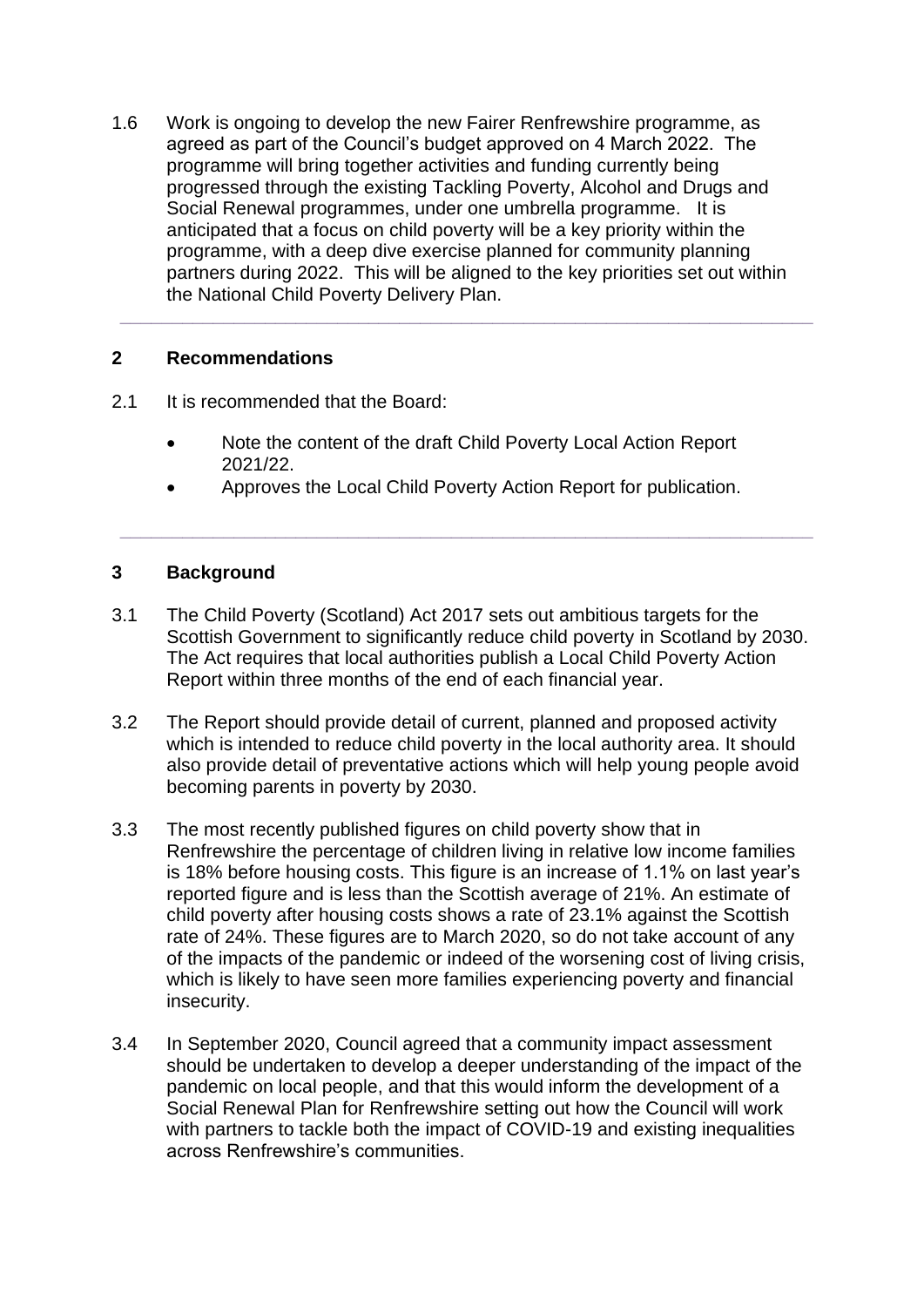- 3.5 This Plan was published in March 2021, and in conjunction with the existing Tackling Poverty Programme and Economic Recovery Plan for Renfrewshire, has formed the basis of our recovery work. These plans have wide-ranging priorities including targeted actions to support those disproportionately impacted by the pandemic with issues such as low income, insecure employment, caring responsibilities and disabilities, especially families with children.
- 3.6 The Tackling Poverty Programme continues to have a positive impact on lowincome families in Renfrewshire, supporting projects such as Healthier Wealthier Children advice, Cost of the School Day, and provision of energy advice specifically to families.
- 3.7 Renfrewshire's Child Poverty Action Report recognises that a significant amount of work has been and is being done which is intended to reduce child poverty. The Report highlights the many activities carried out by Renfrewshire Council, Renfrewshire Health and Social Care Partnership and wider partners which are intended to tackle child poverty across Renfrewshire.

**\_\_\_\_\_\_\_\_\_\_\_\_\_\_\_\_\_\_\_\_\_\_\_\_\_\_\_\_\_\_\_\_\_\_\_\_\_\_\_\_\_\_\_\_\_\_\_\_\_\_\_\_\_\_\_\_\_\_\_\_\_\_\_\_\_\_\_**

# **4 Overview of Local Child Poverty Action Report**

- 4.1 The Scottish Government has identified the three key drivers of child poverty as:
	- income from employment;
	- costs of living; and
	- income from Social Security and benefits in kind.
- 4.2 This report focusses on our longer-term response to the pandemic, but also highlights actions and achievements throughout 2021/22. These are structured to reflect the strategic priorities within the Scottish Government's Child Poverty Delivery Plan, Best Start Bright Futures published in Spring  $2022:$ 
	- Providing the opportunities and integrated support parents need to enter, sustain and progress in work
	- Maximising the support available for families to lead dignified lives and meet their basic needs
	- Supporting the next generation to thrive

## 4.3 **Providing the opportunities and integrated support parents need to enter, sustain and progress in work**

• The Renfrewshire Local Employability Partnership have continued to plan and co-commission local employability services to help Renfrewshire residents make a successful transition towards employment and reduce unemployment in the area.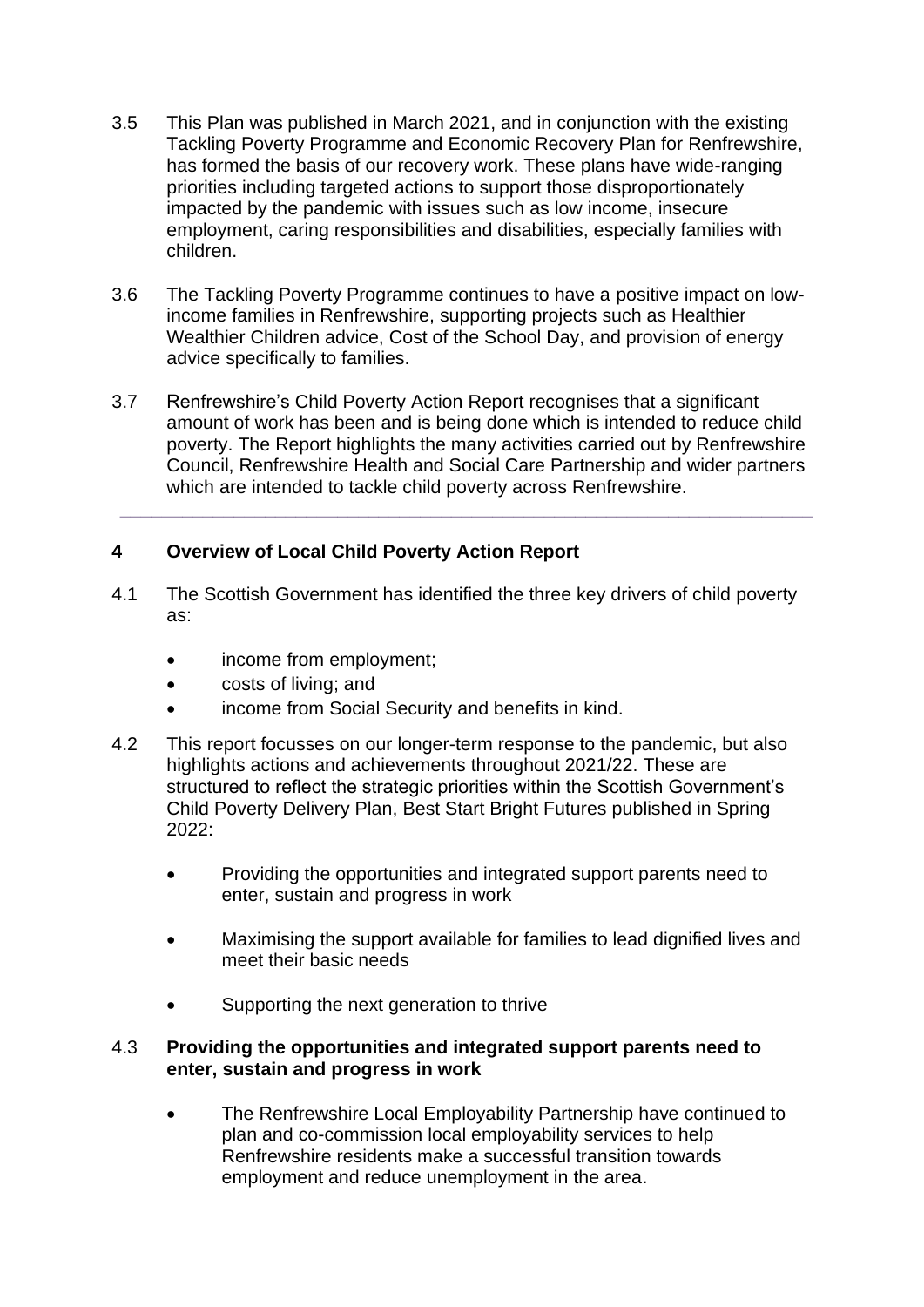Following the pandemic, partnership working in Renfrewshire has now helped reduce the unemployment rate to 3.8%, now lower than the Scottish rate of 3.9%.

- Invest in Renfrewshire have continued to deliver the Parental Employability Support Fund, providing flexible and user-based model of delivery that supports parents into work as well as helping those already in work to increase their household income. 92 parents were supported during 2021/22, with 64 of these being lone parents, one of the Child Poverty priority groups.
- Successful delivery of the Scottish Government's Young Persons Guarantee in Renfrewshire is evidenced by achievement of the key objective to reduce unemployment to pre Covid 19 levels. At the height of the pandemic 1585 were claiming out of work benefits, as at 1st April 2022, there are 680 young people claiming out of work benefits - 75 fewer than in February 2020 (pre Covid). Renfrewshire's Youth Employment rate (now 67.4%) has seen the biggest growth across all 32 local authority areas over the last 10 years and is the 2nd highest in Scotland.
- Renfrewshire received £2.654m through the Economic Recovery Fund to provide support to businesses and low-income households. A significant portion of this was allocated to supporting low-income household boost their household income through employment by supporting work placements, direct financial support to households and support for in-work progression.

## 4.4 **Maximising the support available for families to lead dignified lives and meet their basic needs**

- Much of our work to tackle inequalities and maximise support for families in Renfrewshire is underpinned by our Social Renewal Plan. During Summer 2021, officers worked with partners to identify actions in relation to income, financial insecurity and poverty, recognising the effect of the end of the furlough scheme and removal of the Universal Credit uplift on income. In addition rising food and energy costs, anticipated to worsen over Winter 2021, caused an increase in outgoings. Actions identified included a benefit take up campaign, affordable credit work, supporting the development of community food initiatives and a fuel insecurity pilot.
- Income maximisation through advice has continued to be a key focus. The financial gain for Advice Works clients alone this year was over £9.25million. The Council also continues to be a key funder of Renfrewshire Citizens Advice Bureau, where their general service has gained over £2 million for the people of Renfrewshire this year. This is in addition to the Legal Service, Fair Work and Welfare Rights services, further funded by the Council.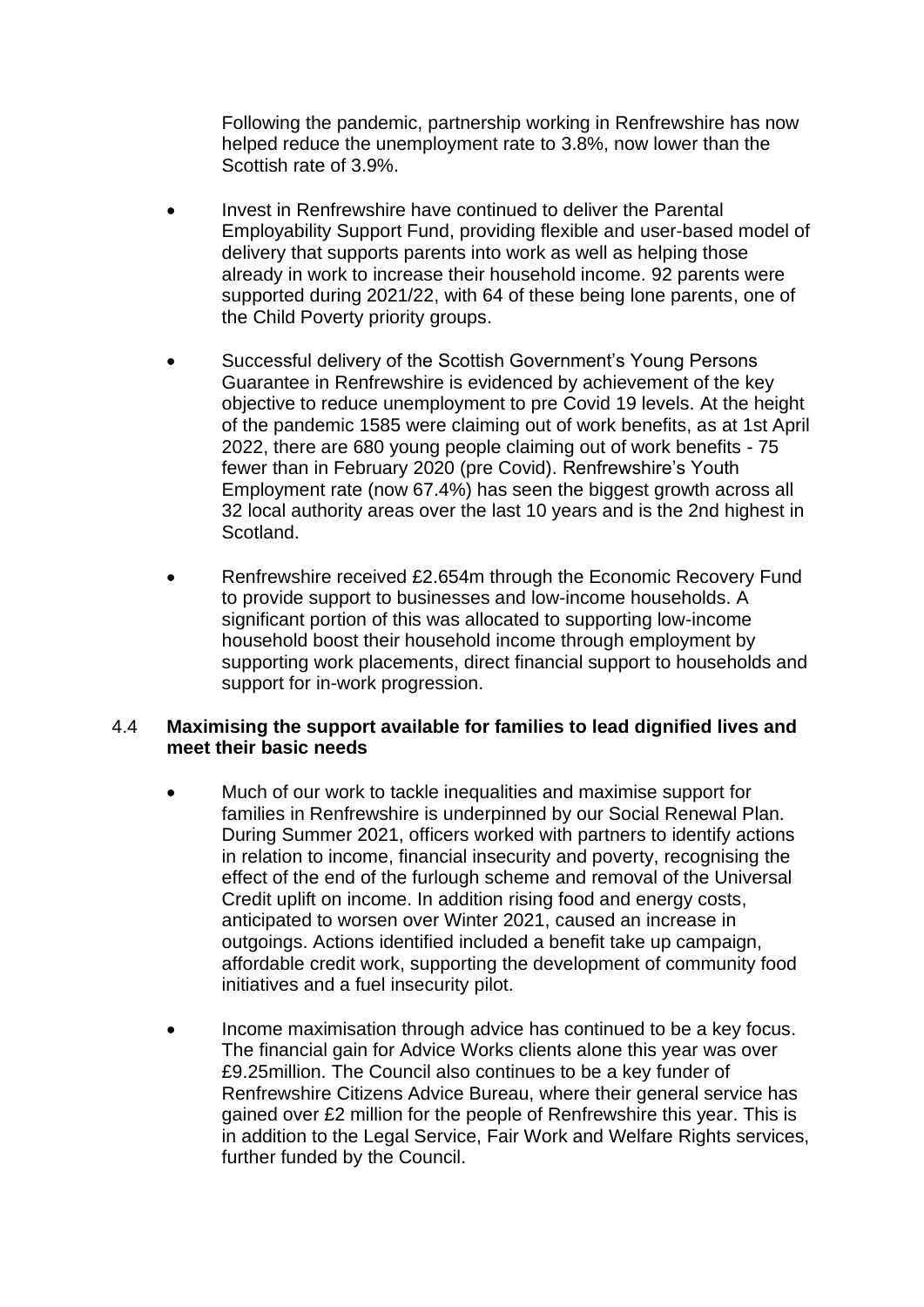- It was announced in late 2021 that £848,000 additional funding would be allocated to the Council from Scottish Government, to support people experiencing financial insecurity over the immediate winter period. This funding was focussed around cash-first approaches to alleviate financial pressure for households, such as establishing a Financial Insecurity Winter Payment for people experiencing hardship, providing an additional £50 payment per child for winter clothing for children in receipt of School Clothing Grant and topping up the Scottish Welfare Fund and Discretionary Housing Payment funding.
- The Council have also administered a number of other funds to support residents including the Tenant Support Fund, Low Income Pandemic Payment, Scottish Child Bridging Payment and free school meal payments during the holidays.
- As well as our general provision of period products in libraries, leisure centres and town halls and our ordering service for individuals, we have focussed on provision to community groups who work with families with young children, especially those with young children such as Home-Start and have also provided products to Early Learning Centres in areas of high deprivation, for mothers and other carers and family members to pick up what they need. Our consultation on free period products will be live in May 22 and the results will be the basis for our longer-term strategy with regard to period products.
- Renfrewshire Council's Housing Led Regeneration and Renewal Programme will deliver modern, high quality, energy efficient, affordable Council housing that will not only significantly enhance the Council's housing stock but will also contribute to the wider transformation of Renfrewshire as a place and will be central to the economic and social recovery of Renfrewshire.

## 4.5 **Supporting the next generation to thrive**

- The key focus of the Council's Tackling Poverty Programme continues to be targeting support to families that need it the most and removing the barriers to participation for children and young people, with key projects delivering through the course of 2021/22 such as the cost of the school day fund, breakfast clubs, Street Stuff, Skoobmobile and the peer health programme.
- Breakfast Clubs are part of a number of schools, some of which are funded through the Tackling Poverty Programme and others through other means or organised by individual schools. An evaluation of our breakfast clubs was carried out this year. Over 80% of parents used the Clubs to help with their working schedule, with almost 30% saying it helped with the family budget. Parents with more than one child were more likely to use the Clubs to help with working arrangements and 36% of these parents advised the Club helped with family budget.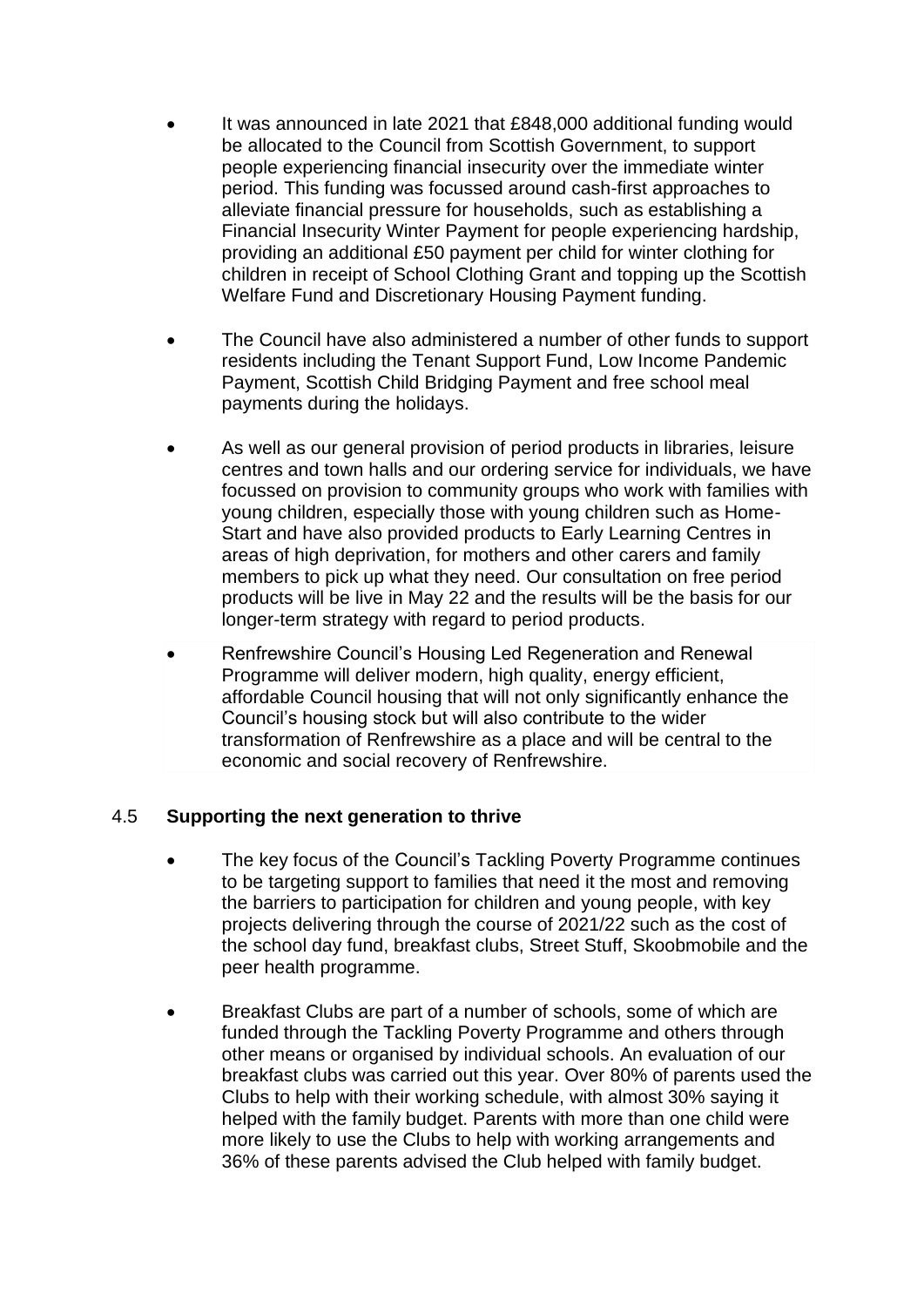- Street Stuff Clubs provide free activities for children in the evenings, during the holidays and at weekends. A free healthy meal is provided and the Street Stuff buses also have free wifi to ensure young people aren't digitally excluded. 258 young people attended over the festive period, and there were 540 attendances over the spring holiday. Looking ahead, Street Stuff will be providing their offer to children age 5 and over through the Scottish Government Summer Holiday Food and Childcare Programme funding. Although currently activities are focused in areas of multiple deprivation, working with partners will allow the service to be extended and Child Poverty Priority Groups to be better targeted.
- In response to our equity audit, which has been ongoing throughout the pandemic and attainment data, targeted approaches and interventions were developed to support schools with raising attainment and addressing health and wellbeing needs. In line with national guidance, schools used their Pupil Equity Funding (PEF) in a flexible way and responded directly to the emerging needs of children and young people. Schools utilised PEF to provide targeted support in literacy, numeracy and health and wellbeing.

**\_\_\_\_\_\_\_\_\_\_\_\_\_\_\_\_\_\_\_\_\_\_\_\_\_\_\_\_\_\_\_\_\_\_\_\_\_\_\_\_\_\_\_\_\_\_\_\_\_\_\_\_\_\_\_\_\_\_\_\_\_\_\_\_\_\_\_**

# **5 Next Steps**

- 5.1 Work is ongoing to develop the new Fairer Renfrewshire programme, as agreed as part of the Council's budget approved on 4 March 2022. The programme will bring together activities and funding currently being progressed through the existing Tackling Poverty, Alcohol and Drugs and Social Renewal programmes, under one umbrella programme. Officers are working with partners to develop the principles of this programme, and will bring forward a more detailed report for the new sub-group of the Leadership Board to consider after the summer recess.
- 5.2 It is anticipated that a focus on child poverty will be a key priority within the programme, with a deep dive exercise planned for community planning partners during 2022. This will be aligned to the key priorities set out within the National Child Poverty Delivery Plan.
- 5.3 Work will continue to assess and mitigate the cost of living crisis as it progresses, with a sustained effort to develop mitigations for local residents. However, it is recognised that the scale and depth of this crisis and the impacts it will have on local residents would require interventions significantly beyond the Council's resources and span of control. The Fairer Renfrewshire programme will have a significant focus on these challenges, but policy interventions are required at Scottish and UK level to have a meaningful and material impact for local residents.

**\_\_\_\_\_\_\_\_\_\_\_\_\_\_\_\_\_\_\_\_\_\_\_\_\_\_\_\_\_\_\_\_\_\_\_\_\_\_\_\_\_\_\_\_\_\_\_\_\_\_\_\_\_\_\_\_\_\_\_\_\_\_\_\_\_\_\_**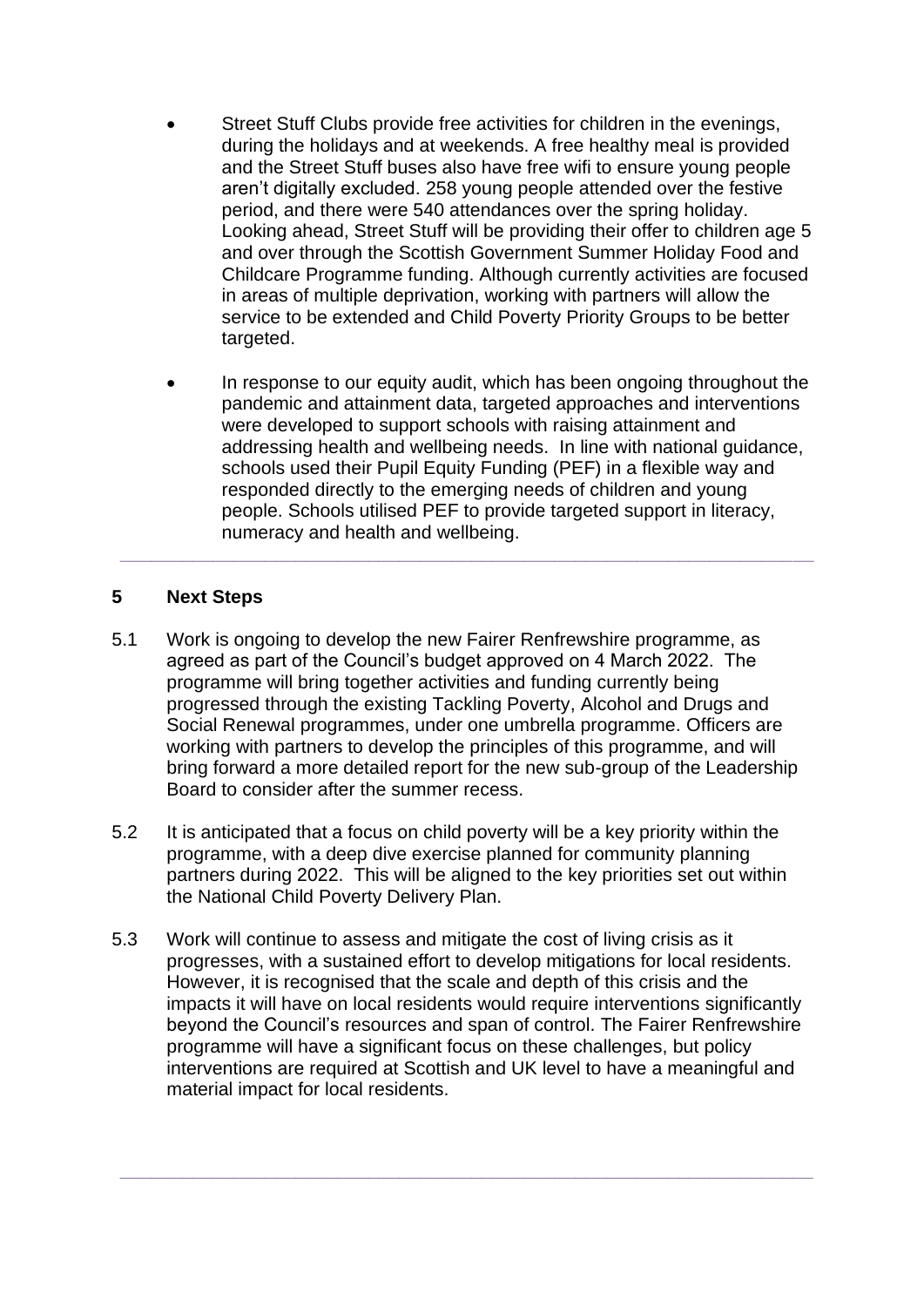### **Implications of the Report**

- 1. **Financial**  No implications
- 2. **HR & Organisational Development** No implications.
- 3. **Community/Council Planning –** The Report highlights the continued activities which support the key priorities set out in the Council and Community Plans to tackle inequality and widen opportunity.
- 4. **Legal** *–* No implications
- 5. **Property/Assets –** No implications.
- 6. **Information Technology –** No implications.
- 7. **Equality & Human Rights** *-* It is anticipated that activities within the Report will have a positive impact on Equality and Human Rights considering the overrepresentation on equality groups within lowincome households.
- 8. **Health & Safety –** No implications
- 9. **Procurement –** No implications
- 10. **Risk –** No implications
- 11. **Privacy Impact** No implications.

**Author:** Annabelle Armstrong-Walter, Strategic Partnerships and Inequalities Manager. Tel: 0141 618 5968

**\_\_\_\_\_\_\_\_\_\_\_\_\_\_\_\_\_\_\_\_\_\_\_\_\_\_\_\_\_\_\_\_\_\_\_\_\_\_\_\_\_\_\_\_\_\_\_\_\_\_\_\_\_\_\_\_\_\_\_\_\_\_\_\_\_\_\_**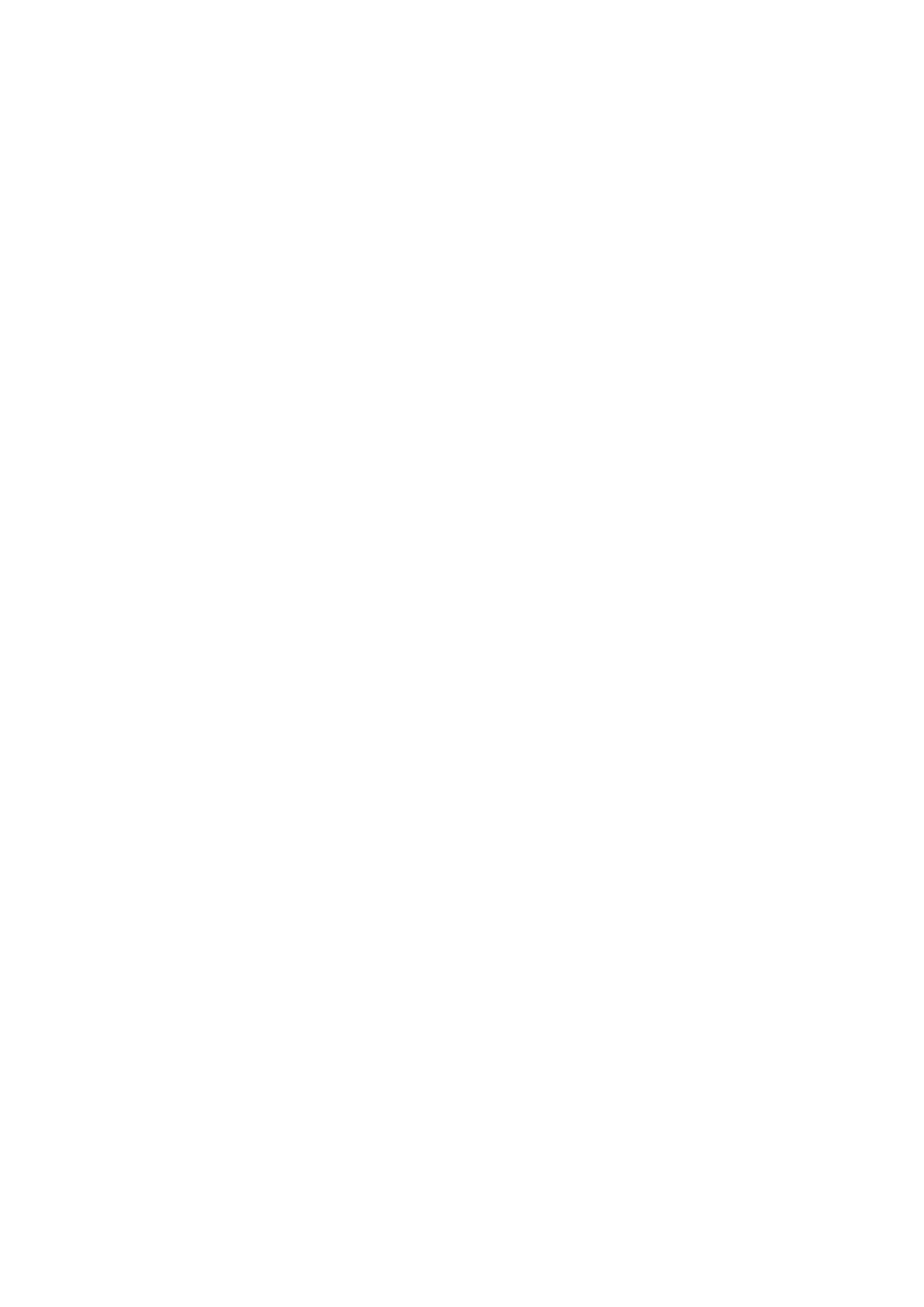# **Local Child Poverty Action Report Renfrewshire 2021/2022**



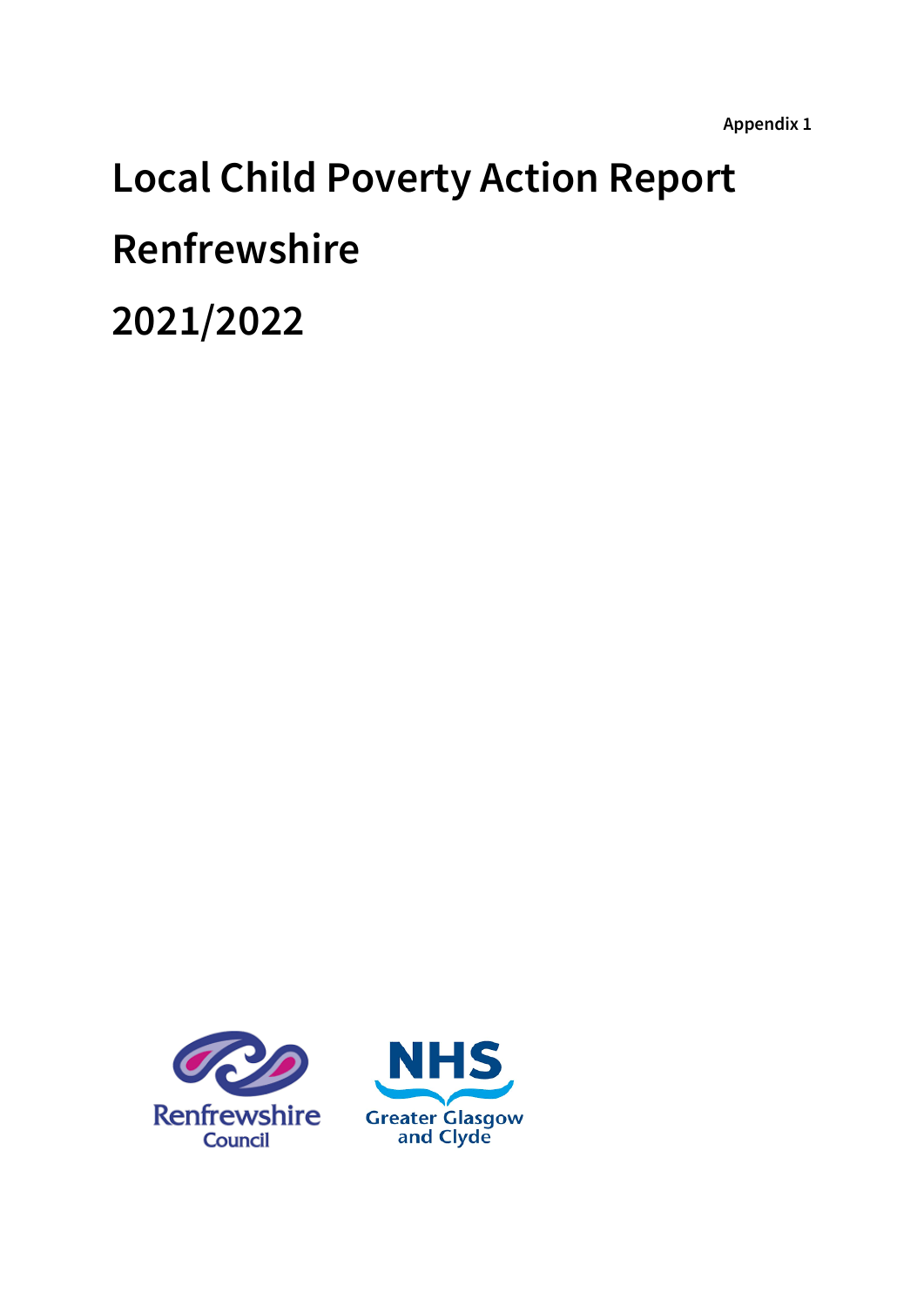### **Foreword**

During this year, our fourth of producing our Local Child Poverty Action Report, we have continued to respond to the immediate challenges of the COVID-19 pandemic, while developing our longer term plans to support Renfrewshire's economic and social recovery.

Too many families in Renfrewshire are facing the challenges of financial insecurity and poverty and Renfrewshire Council and its partners, NHS Greater Glasgow and Clyde, Renfrewshire Health and Social Care Partnership and other Community Planning Partners have worked tirelessly to protect our families and tackle child poverty right across Renfrewshire in 2021/22, the period of this report, and continue to do so.

As a Council, we continue to be ambitious for Renfrewshire. Tackling poverty sits at the heart of our strategic priorities, decisions and actions, making sure that everyone in Renfrewshire is able to access the opportunities and benefits available and no one misses out.

We know from our assessment of need and from feedback from service providers that local families are worried about the increasing cost of living, and low-income households in particular are facing difficult decisions. While this report clearly shows that the Council and our partners have a critical role in preventing and alleviating poverty and its impacts in our area, we are clear that the challenge ahead is of a scale beyond the influence of the Council and our local partners.

Looking forward, we are working on our new Council and Community Plans which set the longerterm strategic direction of our organisation and our place. These plans set the direction for Renfrewshire Council and our partners and embed our commitment to a recovery which tackles inequality across all our communities.

### **Alan Russell**

### **Chief Executive, Renfrewshire Council**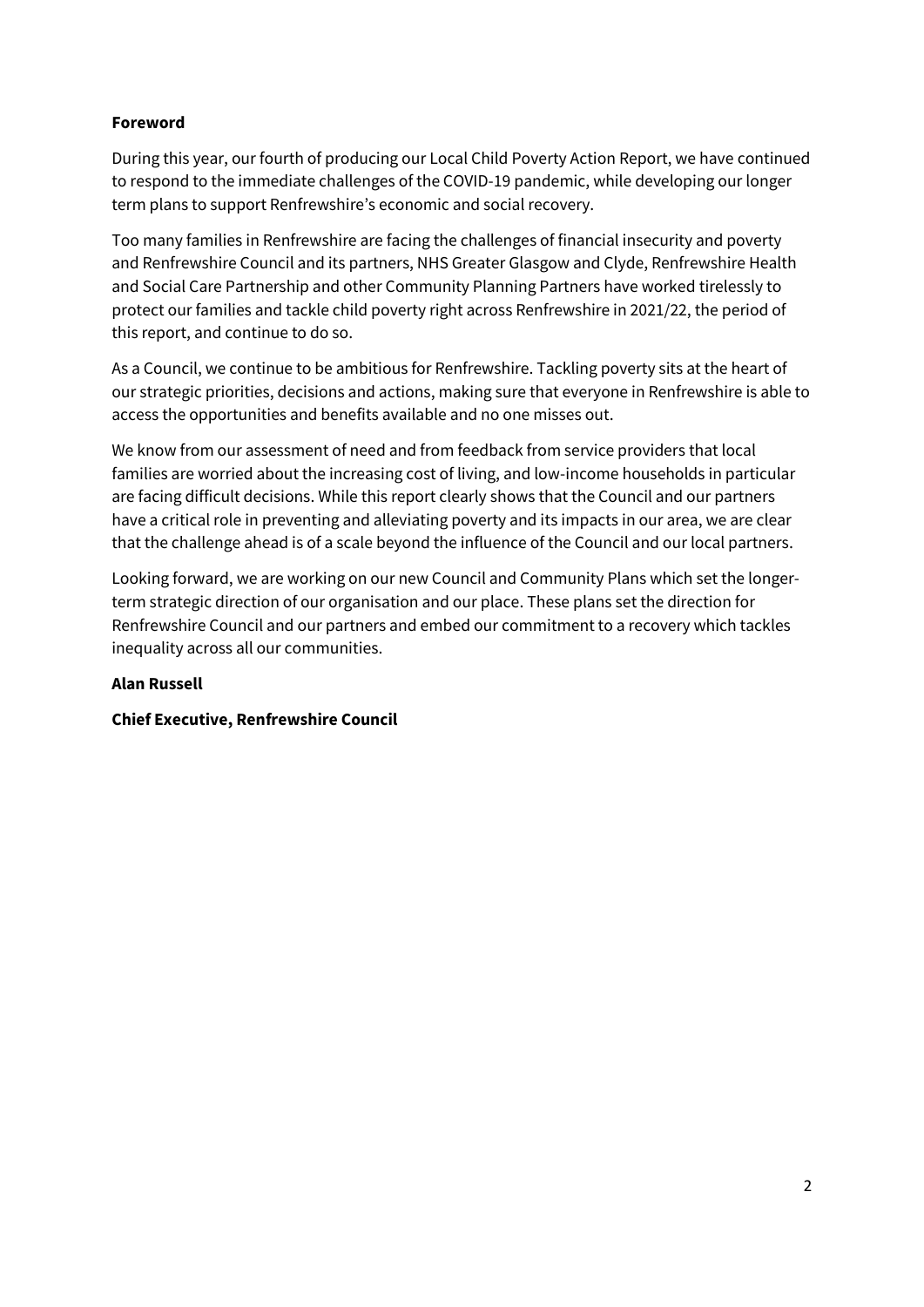# **Summary and Priorities**

This is the fourth Local Child Poverty Action Report produced by Renfrewshire Council. The report captures the range of activity that has taken place in Renfrewshire to reduce child poverty in 2021/22 and looks forward to the actions planned for 22/23 and beyond. The report has a focus around longer-term plans, however, recent financial challenges facing our residents have precipitated an increase in immediate support, with short term actions that help families now being developed alongside our existing initiatives and longer-term plans.

This report is set out in a way that reflects the three themes of the Scottish Government child poverty delivery plan, Best Start, Bright Futures:

- Providing the opportunities and integrated support parents need to enter, sustain and progress in work
- Maximising the support available for families to live dignified lives and meet their basic needs, and
- Supporting the next generation to thrive

It highlights our actions and achievements throughout 2021/22 that fit into those themes, including:

- Our **Economic Recovery Plan** which focuses on job retention and creation, employability, supporting upskilling and innovation, tackling inequalities and delivering a 'green' recovery.
- Our employability service**, Invest in Renfrewshire**, which offers a wide range of tailored supports to help residents on the journey towards and into employment. Successes here include:
	- By 1 April 2022, the level of unemployment amongst 16 24 year olds had reduced to below the pre-pandemic figure with 75 fewer young people out of work than at February 2020.
	- 92 parents, 64 of whom were lone parents, supported this year, with 58 of these gaining employment.
- The **Renfrewshire Local Employability Partnership** have continued to plan and cocommission local employability services to help Renfrewshire residents make a successful transition towards employment and reduce unemployment in the area. This partnership working has helped reduce the unemployment rate to 3.8%, now lower than the Scottish rate of 3.9%.
- A **Social Renewal Plan,** with initial funding of £665,000 to support families with children who are living in poverty. This funding has supported:
	- £100,000 funding for Place Based responses to food insecurity, including support for Pantries and a Community Food fund. This has allowed thousands of families throughout Renfrewshire to access food in a dignified way.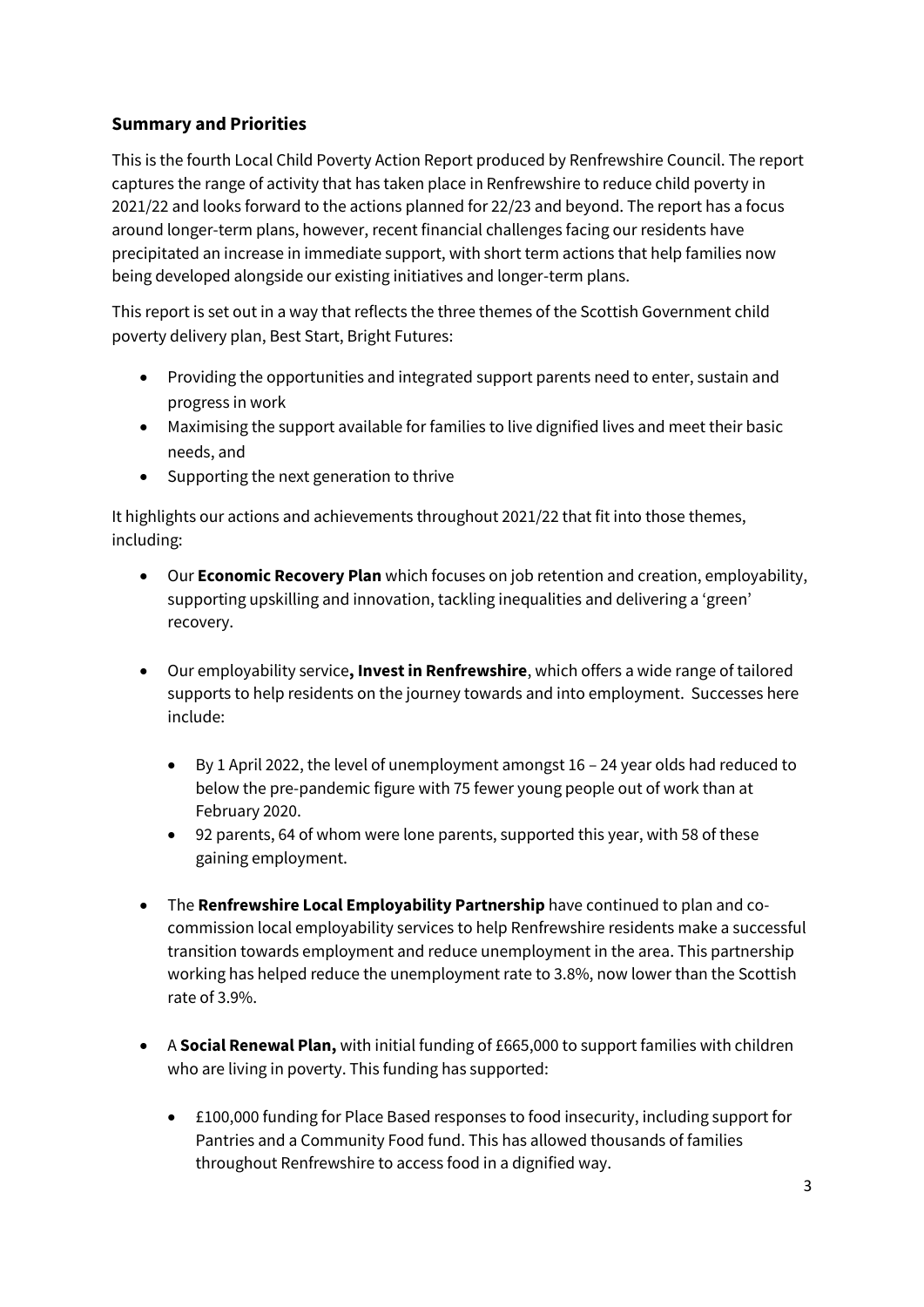- An initial £50,000 to provide emergency fuel support, backed by energy advice, to lowincome families struggling with energy costs.
- £45,000 to support our affordable credit work, including employment of an Affordable Credit Officer to work in our communities, targeting priority families.
- With £1m per year invested in our **Tackling Poverty Programme** over 5 years, this continues to have a positive impact on low-income families in Renfrewshire, supporting projects such as Healthier Wealthier Children advice, Cost of the School Day, and provision of energy advice specifically to families as well as supporting young people's mental health.
- An increase in the number of accredited **living wage** employers in Renfrewshire to 82.
- Our Procurement Team has realised 198 **Community Benefits** this year, with 78 recruitment opportunities amongst these, of which 37 went to those in Priority Groups.
- Our **Energy Advocates** have saved clients over £325,000 this year including ongoing savings, write offs and Warm Home Discounts. This includes 144 families with children.
- We top up our **Cost of the School Day** funding by £75,000 each year through our Tackling Poverty Programme. Food vouchers, energy top-ups, toiletries and warm clothing have been supplied this year as well as more usual items such as stationery and school uniforms.
- **Advice** is a vitally important part of our efforts to tackle child poverty, with the Council supporting the Healthier Wealthier Children and School Support services which provide dedicated advice services to families with children. Apart from our own Advice Works service, the Council also provides funding to Renfrewshire Citizens Advice Bureau (RCAB) to provide both a general advice service and a community legal advice service. This year additional services have been funded:
	- A Welfare Rights service based at RCAB
	- A 'Fair Work' service which deals with issues regarding to employment.
	- A benefit take-up campaign which has received £5,000 through the Social Renewal budget.
- Funding of £100,000 to tackle **digital exclusion** in partnership with SCVO by building a network of volunteers and staff, and capacity across local third and community organisations to support local people to access and use digital technology. This will allow us to begin to understand how place-based solutions to digital inclusion could work and to develop a model of best practice for use across Scotland.
- There is still a clear commitment and expectation within Renfrewshire to raise **attainment**  for all whilst closing the poverty-related attainment gap and data has been used to target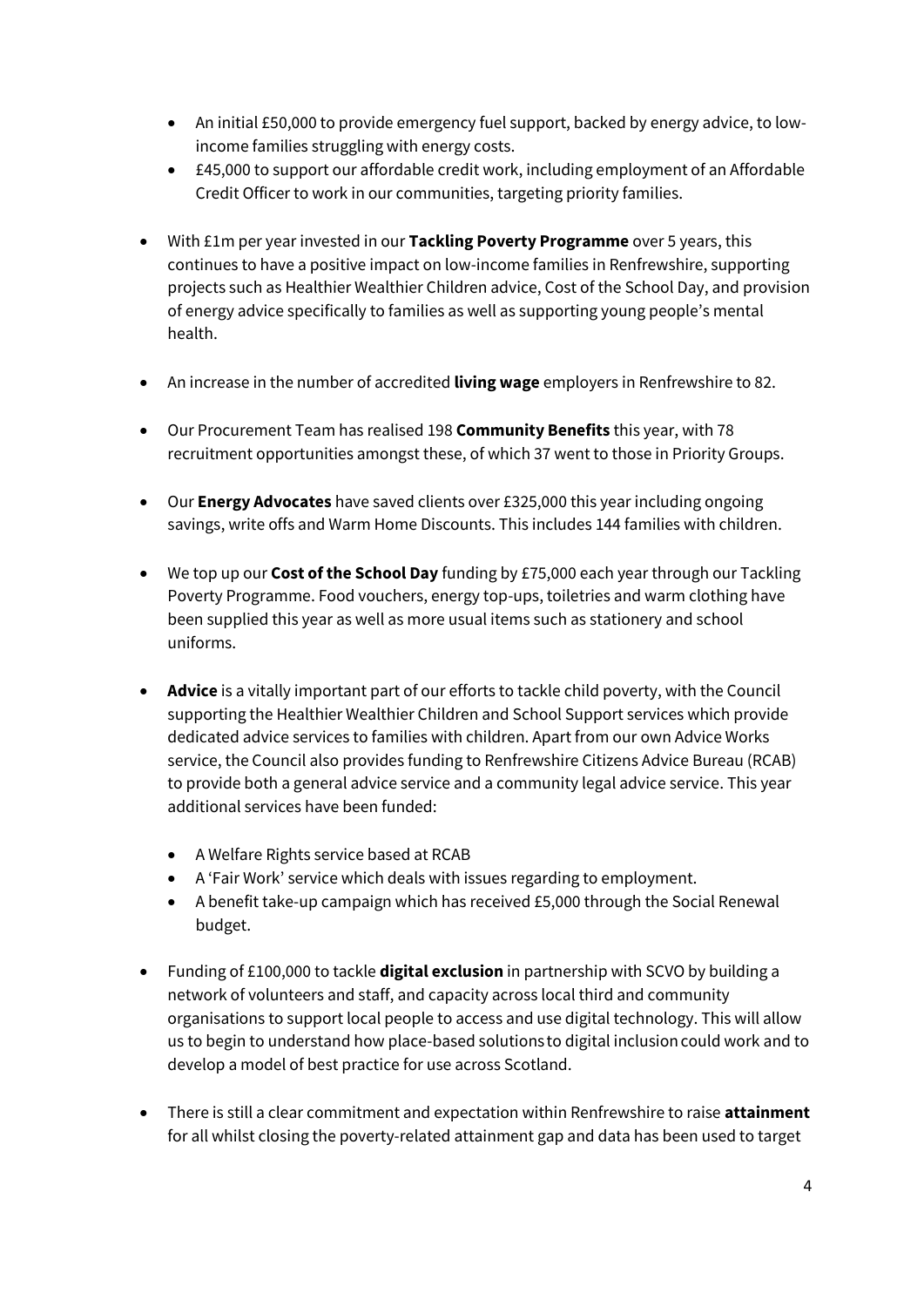approaches and develop interventions which support schools to raise attainment and address health and wellbeing needs.

- Work around **The Promise** has progressed well with development around Promise keepers and a Promise Self-Evaluation toolkit.
- In the past year we have administered a range of funds to support families, for example using part of the Scottish Government Winter Support Funding to provide an additional £50 per child for children receiving School Clothing Grant to help with winter clothing.

# **Priorities**

For 2022/23 our main priorities are gaining a better understanding of the needs of our families living in poverty using our Get Heard programme, ensuring we are collecting relevant data and using this to inform our policy development and actions and focussing on increasing income from employment for families, especially those in the child poverty priority groups.

- We will work with Poverty Alliance on Get Heard to establish a process to allow for meaningful engagement of people with direct experience of poverty to contribute to the development and implementation of local child poverty priorities.
- We will focus on collecting relevant data which will give us a better understanding of the picture of child poverty in Renfrewshire and will further our evidence-based policy making.
- Through the Renfrewshire Local Employability Partnership we will focus on finding out what is holding parents back from considering work as a good option and how we can change their minds as well as develop supports to meet their needs.

As we reach the end of our five year Tackling Poverty programme at the end of 22/23, our tackling poverty and social renewal work, along with our Alcohol and Drugs programme will be brought under a **Fairer Renfrewshire Programme** as agreed as part of the Council's budget approved in March 2022, with significant funds allocated to continue our work to reduce child poverty and support families and individuals in need across Renfrewshire.

While we recognise that much has been achieved this year, we will continue to work with NHSGGC, our Health and Social Care Partnership and many other external and third sector partners, in communities and across all services to ensure our low-income families are supported and child poverty is reduced.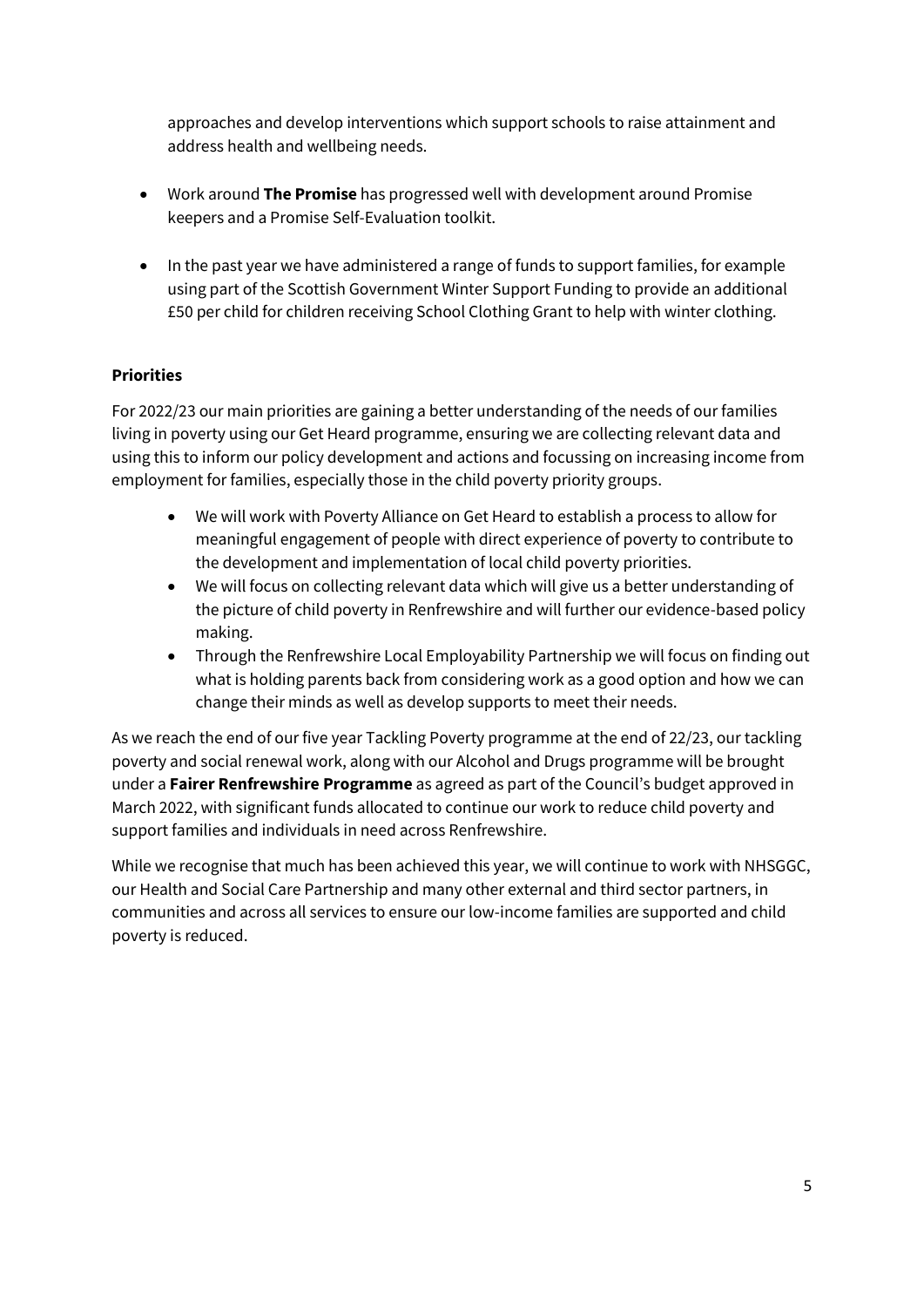### **Introduction**

This Local Child Poverty Action Report has been produced when the impact of the Covid-19 pandemic on child poverty levels is still largely unknown, particularly the long-term effects on families and the economy. We do know that the impacts have been felt most acutely by the most disadvantaged in our society.

The continuing impacts of Covid alongside recent financial challenges facing residents has precipitated an increase in short term actions to provide immediate support for families, as we continue to develop our existing initiatives and longer-term plans.

This report captures the range of activity that has taken place in Renfrewshire in 2021/22 to reduce child poverty by the Council, NHSGGC, Renfrewshire HSCP, Community Planning Partners and beyond. It also looks forward to our longer-term plans. In the coming year our new Council and Community Plans will be developed, with child poverty at the heart of these.

A specific programme of work is also planned through the 'Get Heard' initiative and we will engage with a wide range of voices and experiences of poverty to inform our policies and plans. By working alongside people affected by poverty, we will find out what is working and not working in their communities and what needs to change to ensure support is available.

In Renfrewshire we are committed to addressing child poverty and ensuring all our children thrive and prosper. Besides the work to maximise the income of our families this report reflects a wealth of work which supports the mental health of our young people and provides opportunities for them to develop and gain skills for life.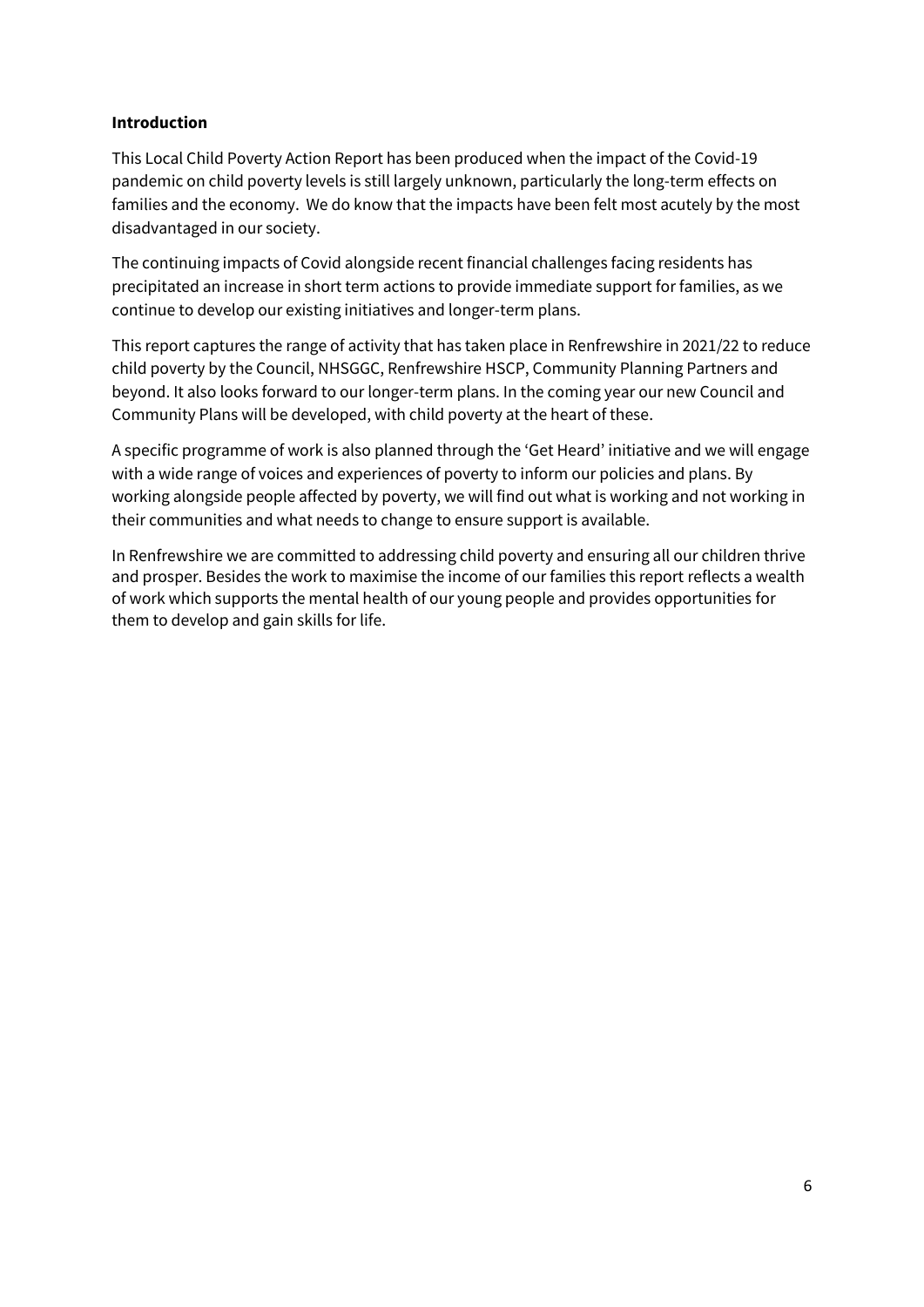# **Scottish Government Targets**

In March 2022, the Scottish Government published its second child poverty delivery plan, Best [Start Bright Futures](https://www.gov.scot/publications/best-start-bright-futures-tackling-child-poverty-delivery-plan-2022-26/pages/3/) under the Child Poverty (Scotland) Act 2017.

Best Start, Bright Futures sets out a vision for Scotland, the changes that are needed to achieve this, and the actions Scottish Government intend to take with partners to deliver that change for the period 2022 to 2026.

The refreshed Scottish Government child poverty delivery plan 'Best Start, Bright Futures' focusses on three key themes and this, Renfrewshire's report is set out in a way that reflects those themes:

- Providing the opportunities and integrated support parents need to enter, sustain and progress in work
- Maximising the support available for families to live dignified lives and meet their basic needs
- Supporting the next generation to thrive

Child Poverty Targets were set by the Scottish Parliament in 2017 and are as follows:

By 2030, after housing costs

Less than 10% of children live in households that are in **relative poverty**

Less than 5% of children live in households that are in **absolute poverty**

Less than 5% of children live in households that are in **combined low income and material deprivation**

Less than 5% of children live in households that are in **persistent poverty**

The statutory income targets are ambitious and relate to the following measures of poverty:

**Relative poverty**: a child is in relative poverty if they live in a household where equivalised income for the financial year in question is less than 60 per cent of the median equivalised net income for that financial year.

**Absolute poverty**: a child is in absolute poverty if they live in a household with an income below 60 per cent of the median equivalised net income in 2010–11.

**Combined low income and material deprivation**: a child is in combined low income and material deprivation if they live in a household with an income below 70 per cent of the equivalised median net income for that year and are unable to afford a number of basic goods and services (material deprivation).

**Persistent poverty:** a child is in persistent poverty if they have been living in Scotland and in relative poverty for three of the past four years.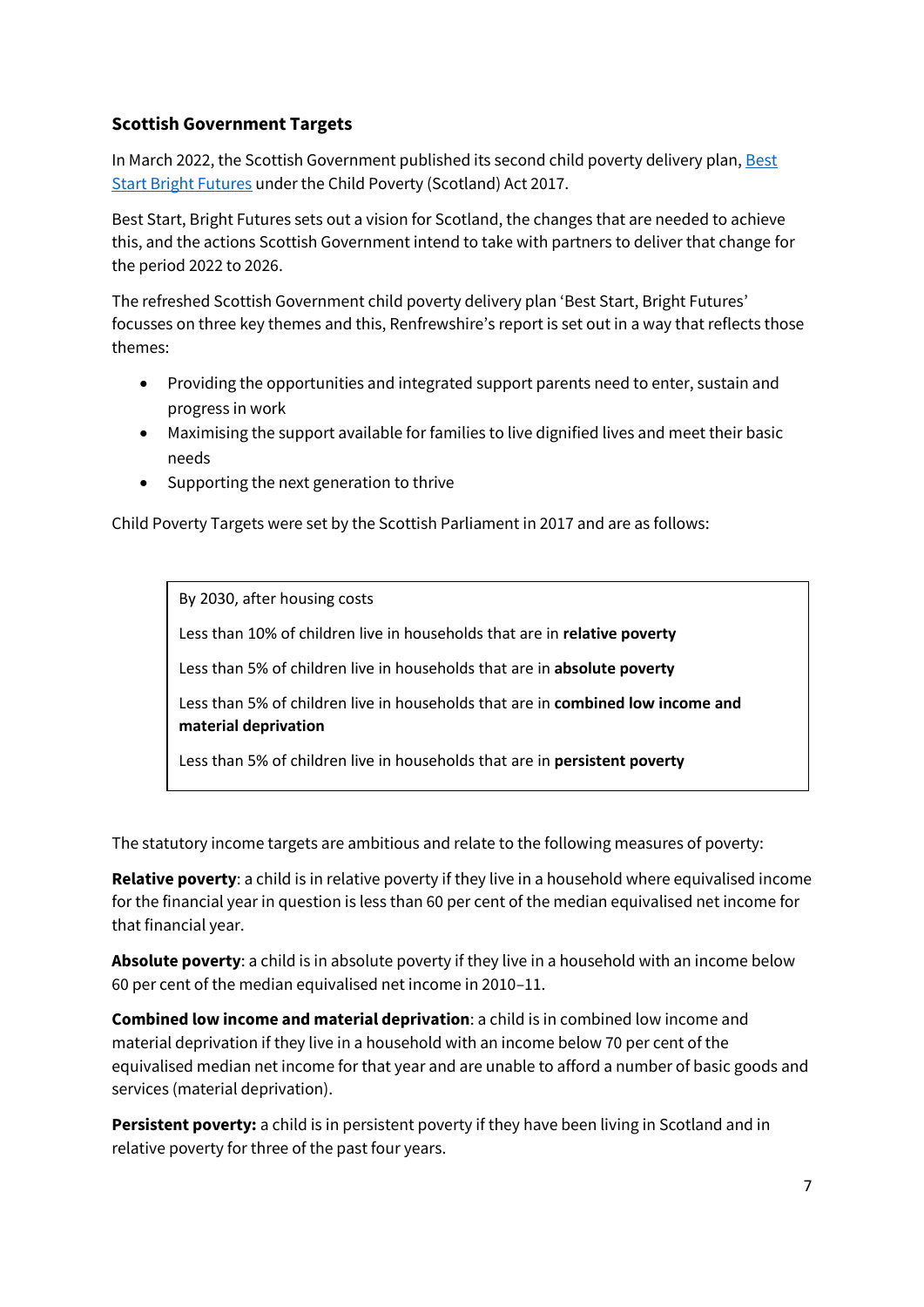# **Drivers of Poverty**

The three key drivers of child poverty are identified by the Scottish Government as:

- Income from employment
- Costs of living
- Income from Social Security and benefits in kind



In Renfrewshire, focussing efforts on these drivers as well as enhancing children's wellbeing, and supporting them to achieve their potential and avoid becoming parents in poverty in the future will help mitigate the consequences of poverty both in the short and longer term.

## **Priority Groups**

'Best Start, Bright Futures' builds on action delivered through the first Tackling Child Poverty Delivery Plan 'Every Child, Every Chance'. This plan identified six priority family types that face additional barriers to moving out of poverty:

- Lone Parents
- Families that include a disabled adult or child
- Large families with 3 or more children
- **Minority Ethnic families**
- Youngest child is under 1 year old
- Young Mother aged under 25 years old

Focus continues on these priority families as reporting continues to show that almost 90% of all children in poverty in Scotland live within the six priority family types.

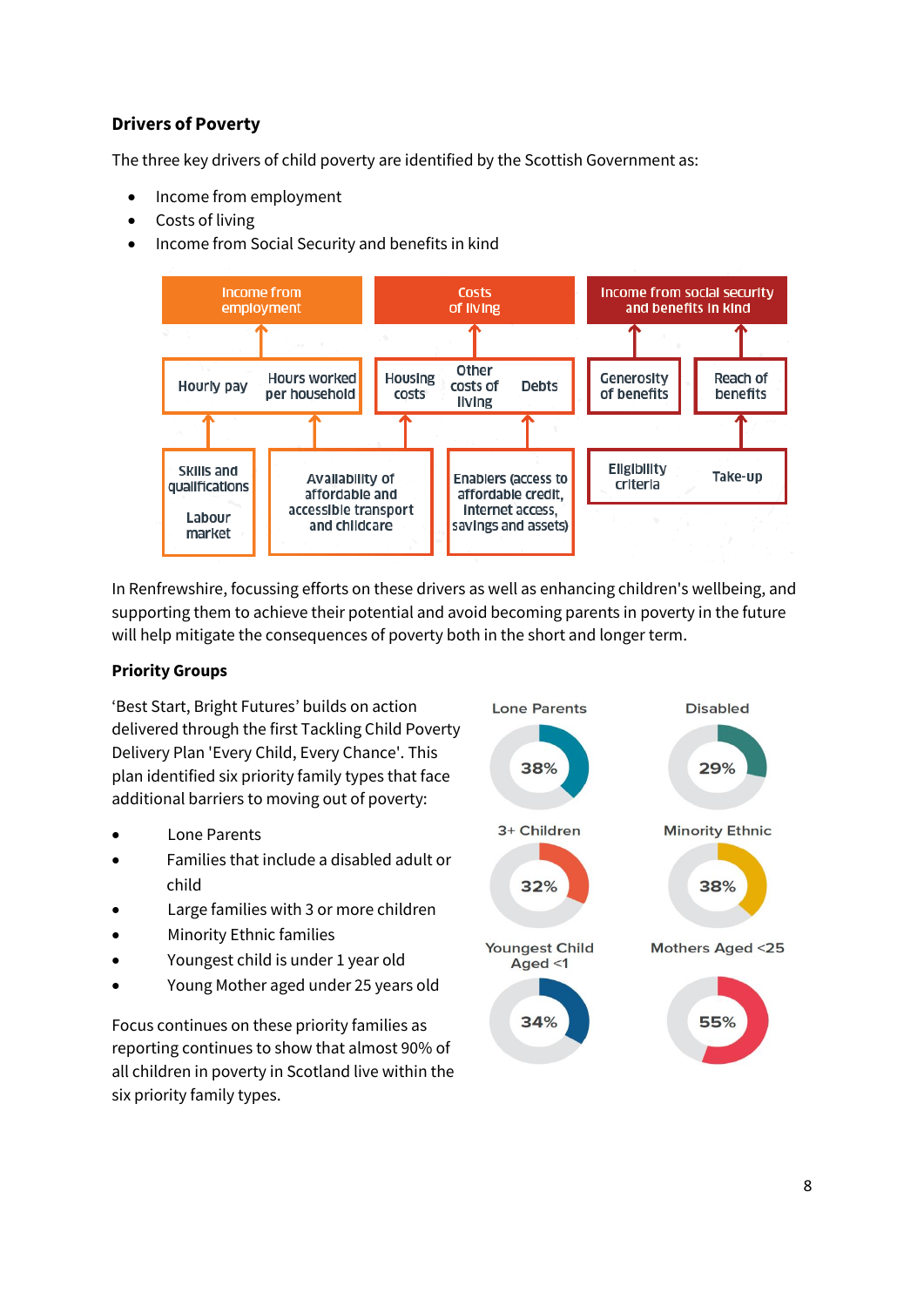# **Renfrewshire's Health and Social Care Partnership**

Renfrewshire HSCP Strategic Plan, **Shaping Our Future 2022 -2025,** focuses on Prevention and Early Intervention under key themes. These include the Healthier Futures theme which highlights commitment to continue to work with partners in Renfrewshire to contribute to reducing child poverty locally by detailing actions we continue to work and report on. See the repor[t here](https://www.renfrewshire.hscp.scot/article/12058/Shaping-our-Future---Strategic-Plan-2022-25) for more details of the HSCP priorities.

Renfrewshire HSCP will continue to work within the following plans and use them to influence our Poverty work going forward:

- A Fairer, Greener Scotland: the Programme for Government for 2021 to 2022
- A Scotland Where Everybody Thrives Public Health Scotland
- Turning the Tide through Prevention The Public Health Strategy
- Covid Recovery Strategy: for a fairer future 2021
- Public Health Scotland Strategic Plan 2020-2023, and
- NHSGGC Public Health Directorate Remobilisation Plan 2020.

This report has a strong input from the HSCP Health Improvement Team who focus on prevention and early intervention.

# **Social Renewal Plan**

In March 2021, an initial Social Renewal Plan was approved by Council. The plan set out the highlevel actions that the Council and partners will take as we move forward from the pandemic, with a clear focus on tackling inequality and improving wellbeing.

In June 2021 a range of initial priorities were identified with partners for immediate action in light of the issues being experienced across communities. A range of funding proposals were approved at that time utilising funding to support social renewal, with £665,000 allocated specifically in relation to poverty and financial insecurity, digital exclusion and community resilience and capacity amongst other areas.

Funding supports a number of supports which will help alleviate poverty in families with children. These include community food supports; £75,000 towards the development pantries where lower cost food can be purchased, a £25,000 Community Food Fund, £45,000 for an Affordable Credit project and £50,000 to support people struggling with energy costs.

# **Tackling Poverty Programme**

2021-22 was the fourth year of our five year Tackling Poverty Programme. The Programme continues to have a positive impact on low-income families in Renfrewshire, supporting projects such as Healthier Wealthier Children advice, Cost of the School Day, and provision of energy advice specifically to families.

The initiatives support two key priorities:

- Targeting support to families to that need it most (£0.7 million allocated); and
- Removing barriers to participation for children and young people (£0.4 million allocated).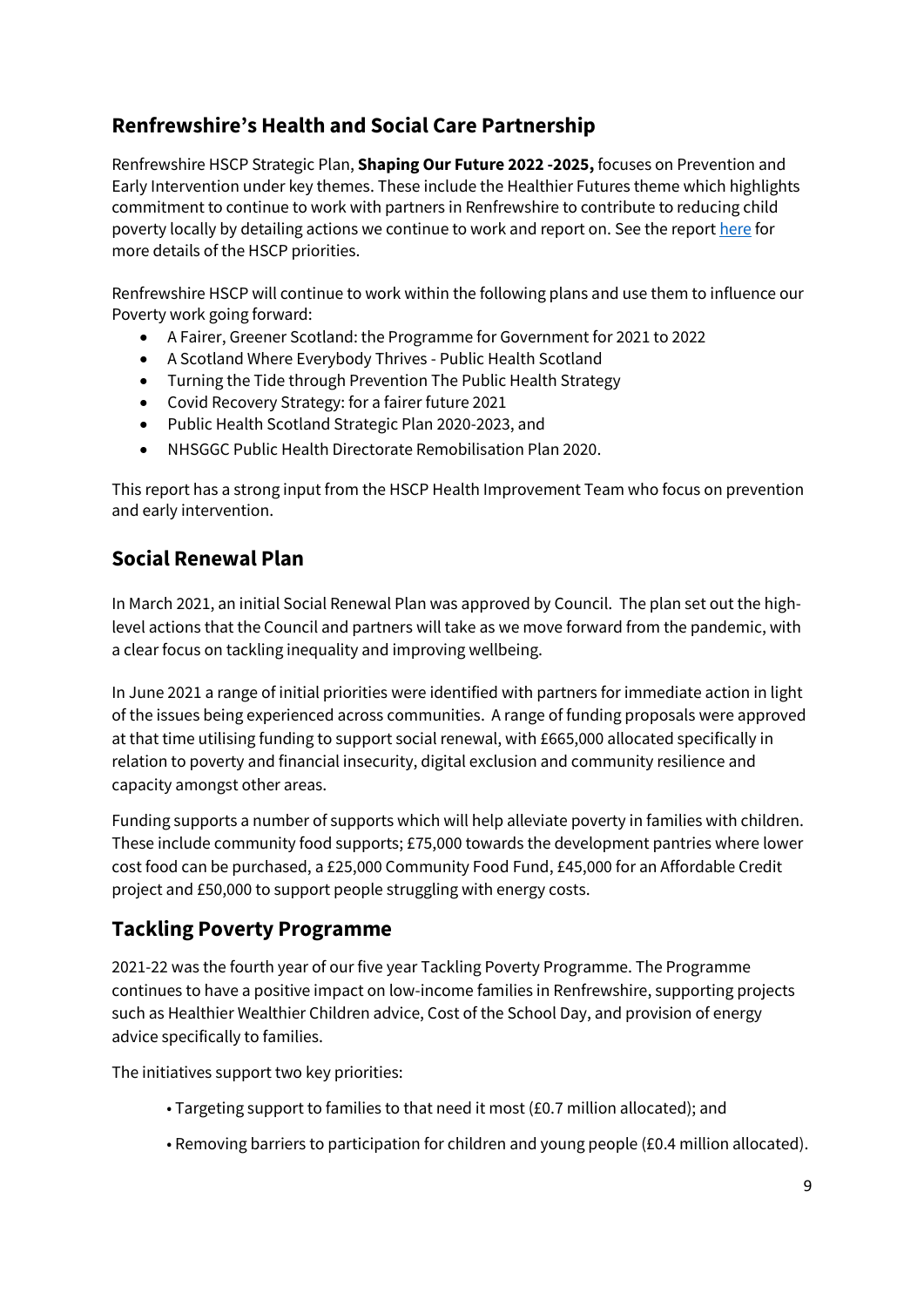Specific Tackling Poverty programme funded activities are included within their key theme areas in this report.

# **How we work with people**

In 2020/21 we carried out a Community Impact Assessment, finding out how our communities had been impacted by the pandemic. This helped us to develop a deeper understanding of the pandemic on local people and communities and we engaged with a range of families, including those with lived experience of poverty.

This informed the development of our Social Renewal Plan with wide-ranging priorities including targeted actions to support those disproportionately impacted with issues such as low income, insecure employment, caring responsibilities and disabilities.

To ensure our social renewal and tackling poverty plans reflect the real needs of our citizens, £75,000 has been allocated for us to develop a mechanism by which local people can continue to feed their ideas and opinions into the Council in a systematic way.

During 2022/23, we will continue to work with Poverty Alliance to help people on low incomes get their voices heard on the policies and decisions that most impact their lives and help us understand their needs, especially those in the Child Poverty Priority Groups.

These conversations will help us develop work around issues such as costs of living and how we can best support those in Priority Groups to gain or progress into well paid employment.

As stated on page 8, children with a disability are a key target group of the Child Poverty Act (Scotland) 2017. Plans to convene a Steering Group, scope out and commission research into needs of families with children and a disability across NHSGGC and with all linked local authorities will be progressed in 2022/23. This will allow us to better understand families experience and impacts of poverty for families with a child with a disability around all 3 drivers of poverty. This research will identify themes and make recommendations for progress for this particular group.

# **Providing the opportunities and integrated support parents need to enter, sustain and progress in work**

## **Local Employability Partnership**

Renfrewshire Local Employability Partnership (RLEP) is the local strategic employability partnership consisting of partner agencies from the Renfrewshire Community Planning Structure. It is chaired by Renfrewshire Council and its purpose is to support the implementation of local and national employability policy (including No One Left Behind and the Young Persons Guarantee) through collective leadership, joint planning and co-commissioning. In doing so the partnership, working closely with local delivery partners, makes best use of resources available to deliver effective needs-led employability services that help Renfrewshire residents make a successful transition towards employment and reduce unemployment in the area.

The COVID pandemic had a massive impact on the rate and number of residents out of work in Renfrewshire as can be seen on the chart below. At its peak in August 2021 (6.8% equating to 7,765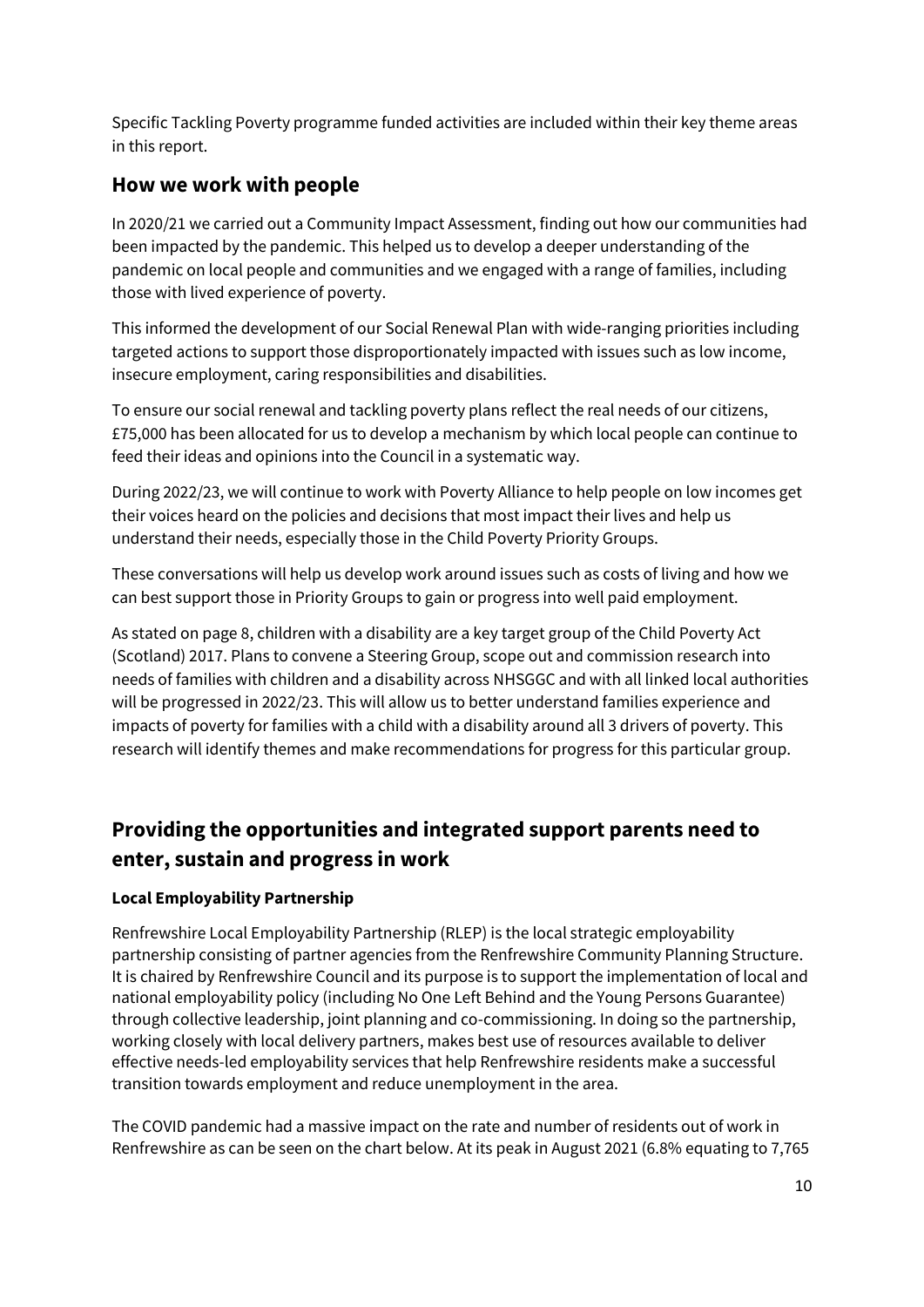residents) Renfrewshire was above both the Scottish and UK levels. The very strong local partnership working during the pandemic has greatly helped the recovery process and the figure has reduced significantly to 4,365, 3.8% (Feb 2022) now below the Scottish rate of 3.9%

RLEP is committed to reducing those inequalities that exist in relation to employment between different geographic areas and for different groups who face significant barriers to work. Success as a Partnership goes beyond reducing unemployment at a Renfrewshire level to reducing the gaps that exist for these areas and groups.

Recognising the key contribution that employability services can make to tackling child poverty, RLEP's performance framework includes a range of indicators to help measure progress in relation to increasing income from employment of parents with low income as well as other outcomes and indicators such as tackling youth unemployment and increasing the disability employment rate and increasing engagement and positive outcomes for all RLEP priority groups. RLEPs Employability Delivery Plan for 2022-25 provides more detail on this.

Renfrewshire HSCP Health Improvement Team chair the RLEP Health Conditions and Recovery Group. This Group focuses on those in Recovery from health conditions and brings together and supports services while identifying gaps to people accessing support to work or in-work support. With adults with a disability within a household being an indicator of child poverty, this group also looks at support for those with a disability and those in Recovery from Addictions and Mental Health illness.

## **Parental Employment Support**

There has been significant effort and resources contributed by the Scottish Government and local employability partners working in partnership with local employers from the public, private and third sectors to support parental employment

In 2019, the Scottish Government launched a Parental Employment Support Fund (PESF) to target both employed and unemployed families who face barriers to progressing their careers, including help to gain qualifications, improving skills or work experience; money advice, and motivational support. This support is intended to increase annual income, lifting families out of poverty. PESF provides person-centred help for parents to address their barriers to work, which might include a lack of skills or work experience, health support, money advice, or motivational support.

Renfrewshire Council's Employability Service *Invest in Renfrewshire* is the key delivery partner for PESF working closely in partnership with RLEP members and other local organisations.

PESF provides the flexible and user-based model of delivery that supports parents into work as well as helping those already in work to increase their household income.

The programme provides:

- Person-centred help for parents to address their barriers to work, which might include a lack of skills or work experience, health support, money advice, confidence building or motivational support; childcare advice and assistance.
- Targeted support to tackle the increased challenge of in-work poverty by helping parents already in work through the provision of training and employability support to remain active in the workplace and gain progression through a rewarding career.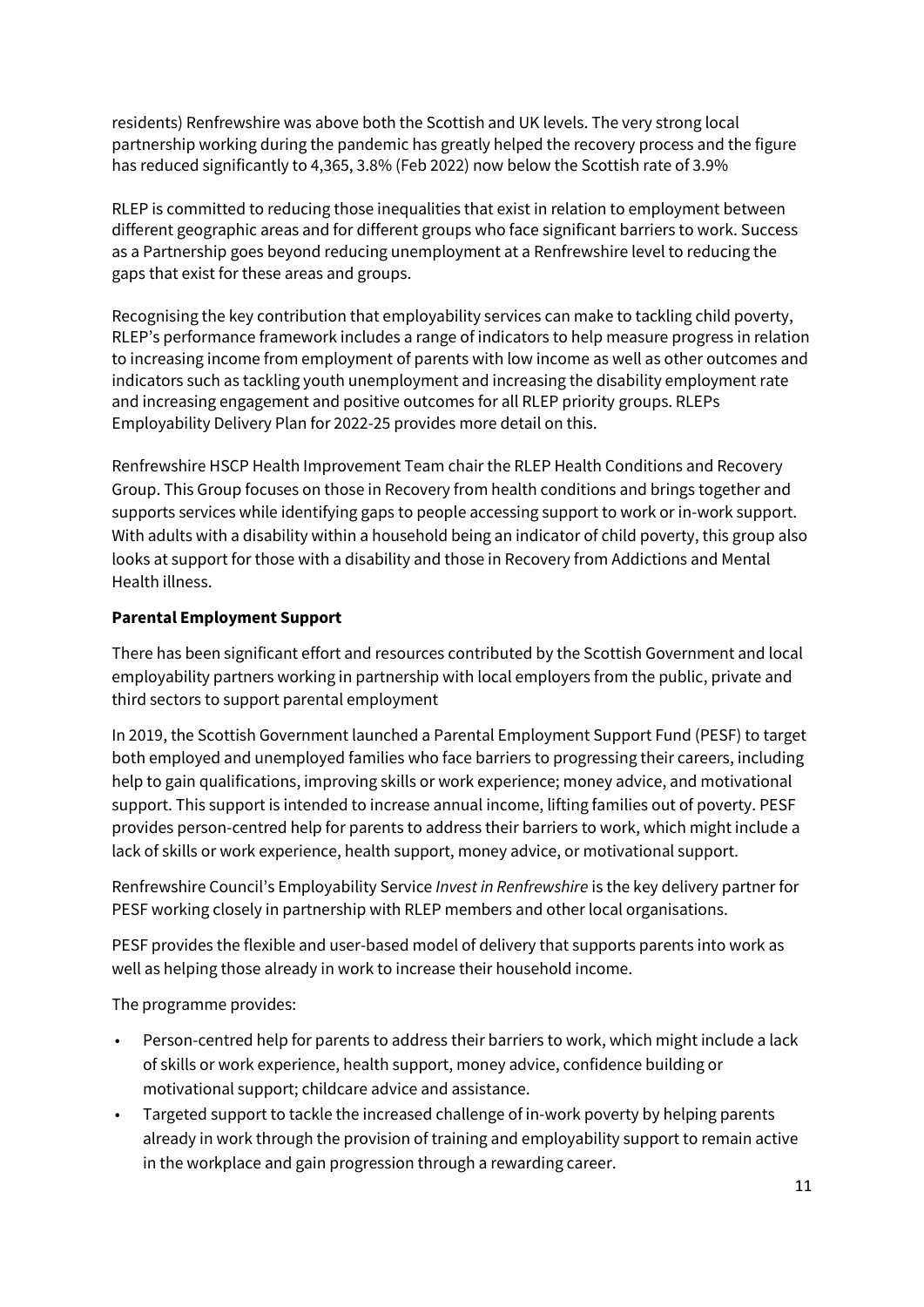• Confidential income and money advice which includes: Benefit checks and help with any claim processes; Better off in work calculations; Help with debts as these can be a barrier to work; Creation of a bespoke budget for the family; Budgeting skills support to ensure long lasting effect.

Parents are supported to gain new skills, qualifications and assist with job applications and compiling a CV and frequency of support is based on individual need. For the majority of the reporting year, due to Covid-19, contact was carried out remotely by telephone and on-line however face to face support was gradually introduced as restrictions eased early 2022.

**92** parents **(64** of these lone parents**)** were supported during 2021/22 and the majority were female and within the 30 – 39 age bracket.



When registering with the service clients identify with several different barriers that they feel hold them back when trying to enter employment. The main types of barriers to employment that were raised were:

Living in a jobless household with dependent children (56) and Living in a single parent household (55), with from an employment deprived area being the next most identified barrier (41). 9 clients identified themselves as under employed. The barriers identified show the importance of support around childcare and specific advice for unemployed parents.

As can be seen from the graph below over half of the clients registered with the service also identify as having no advanced qualifications.



#### Key for ISCED Levels

ISCED 2 – National 4/Standard Grades ISCED 3 – National 5/ Higher/Advanced Higher ISCED 4 – no direct match to Scottish qualifications ISCED 5 – HNC/HND ISCED 6 – Degree ISCED 7 - Masters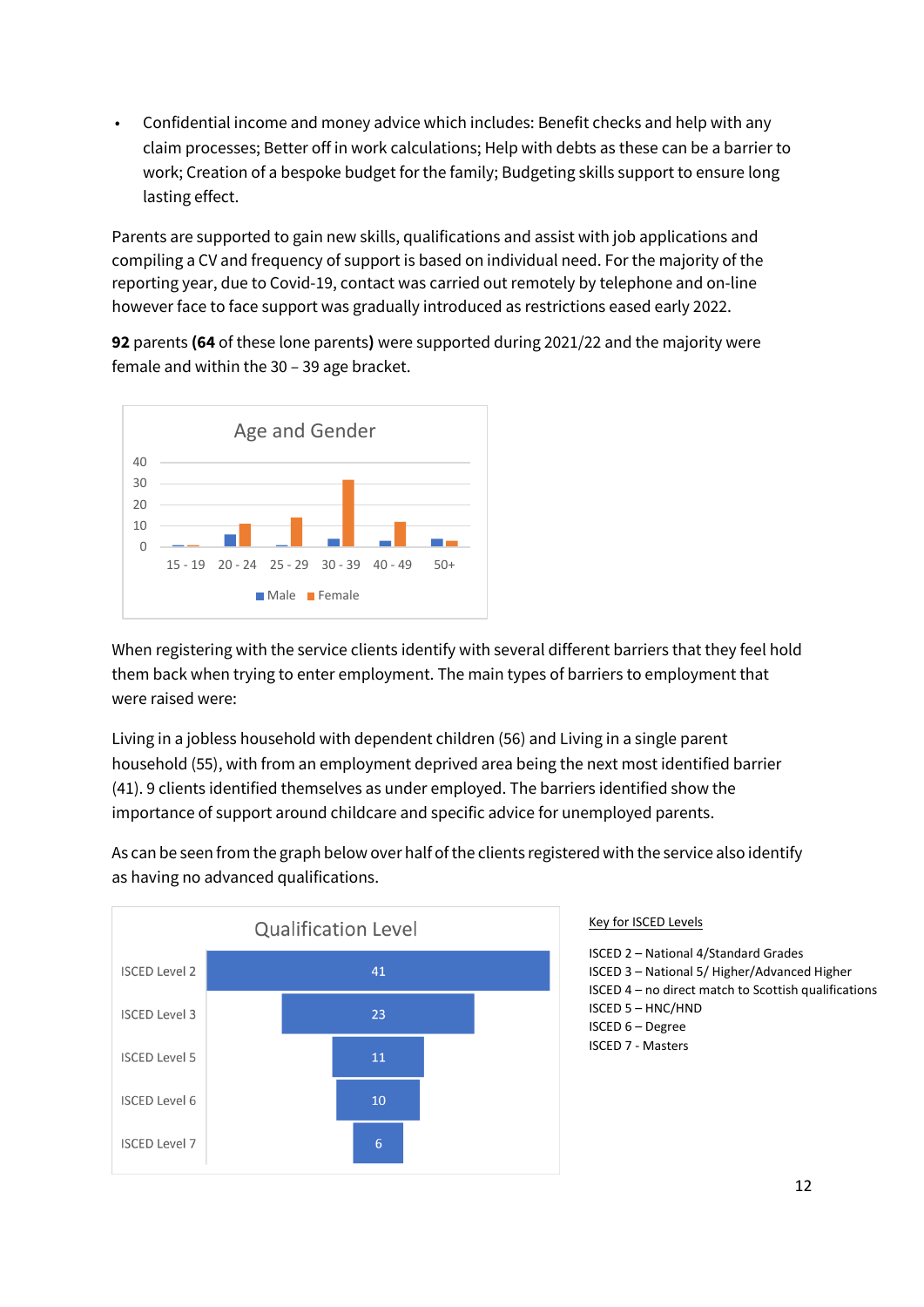Increasing the qualifications of current parents who are unemployed, combined with the benefits of improved attainment for our children will help more of our families of the future live free from poverty.

Over and above the 92 parents who engaged with employability support in the reporting period, advisors were also supporting parents who had registered the previous year. This support has resulted in 37 parents gaining a qualification; 23 starting part time employment and 35 starting full time employment.

A key challenge which has not reduced significantly in the reporting period has been services' ability to engage parents. Whilst online support had been readily available, it doesn't suit all. Home schooling has had a significant impact on parents and the target groups for PESF are amongst the hardest hit i.e. lone parents and parents with 3+ children. One of our main areas of focus in the coming year will be finding out what is holding people back from considering work as a good option for them and what messages could we use to help change mind sets and behaviours and increase the number of Renfrewshire residents who are currently economically inactive or unemployed coming forward for advice and help. Focus groups will take place with residents early in 2022/23.

## **The Young Persons Guarantee and Child Poverty**

There is a clear link between youth employment and child poverty. The Young Person's Guarantee is a commitment to bring together employers, partners and young people. It aims to connect every 16 to 24 year old in Scotland to an opportunity. This could be a job, apprenticeship, further or higher education, training or volunteering. Successful delivery of the Scottish Government's Young Persons Guarantee in Renfrewshire is evidenced by achievement of the overarching key objective to reduce unemployment to pre Covid 19 levels. As at 1<sup>st</sup> April 2022, there are 680 young people claiming out of work benefits – at the height of the pandemic this had risen to 1585. There are now 75 fewer young people claiming out of work benefits than in February 2020 (pre Covid).

Renfrewshire's Youth Employment rate (now 67.4%) has seen the biggest growth across all 32 local authority areas over the last 10 years and is the 2<sup>nd</sup> highest in Scotland.

Details of Renfrewshire's successful work across youth unemployment is at **Appendix A**

In addition, NHSGGC has created Kickstart opportunities within its Facilities Team, which it will evaluate in 2022/23 and is supporting the ongoing recruitment and support of modern apprentices aligned to its Workforce Plan.

Within the recently published Scottish Government's [Child Poverty Delivery Plan](https://www.gov.scot/binaries/content/documents/govscot/publications/strategy-plan/2022/03/best-start-bright-futures-tackling-child-poverty-delivery-plan-2022-26/documents/best-start-bright-futures-tackling-child-poverty-delivery-plan-2022-2026/best-start-bright-futures-tackling-child-poverty-delivery-plan-2022-2026/govscot%3Adocument/best-start-bright-futures-tackling-child-poverty-delivery-plan-2022-2026.pdf?forceDownload=true) there is a stronger focus on parental employment than in previous versions with significant levels of resource being allocated to support this. Full detail on local allocations of funding and expectations on the LEP and local partners is awaited and actions will be outlined within the LEP Delivery Plan.

It commits to providing the opportunities and integrated support parents need to enter, sustain and progress in work. Renfrewshire LEP will play a key role in managing delivery in Renfrewshire and ensuring a coordinated approach that best meets the needs of local families. Renfrewshire already has a strong track record in supporting parents into and within work and new activity will build on what has worked best.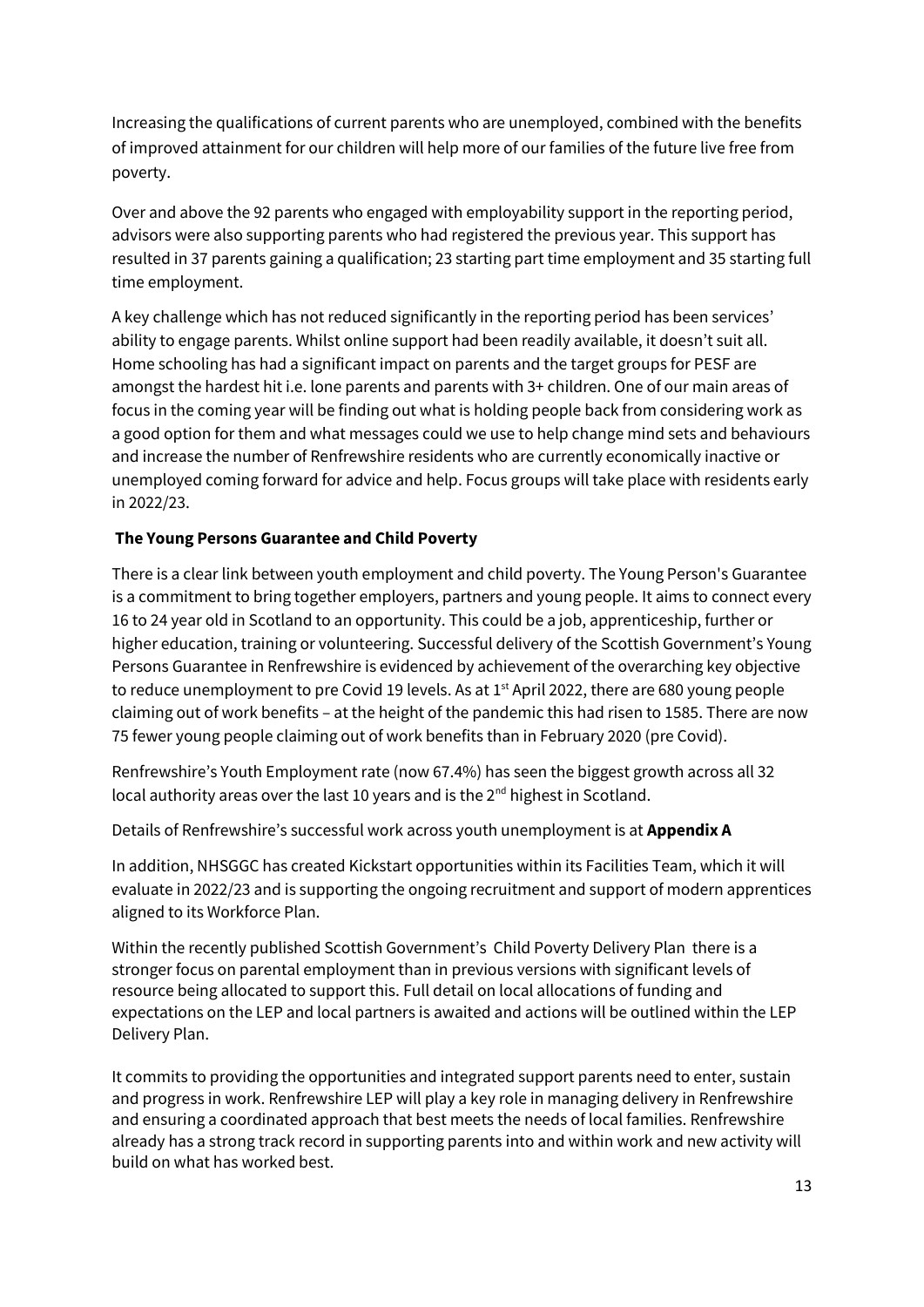### **Procurement**

Renfrewshire Council is committed to maximising Community Benefits through its procurement activities by including specific Community Benefit Clauses and targets within procurement contracts. These cover payment of the Living Wage as well as targeted employment and training opportunities. Fair work practices in areas such as zero hour contracts and worker representation are also scored.

Community Benefits are targeted to child poverty priority groups and evaluated as part of the tendering process and monitored on a quarterly basis.

In 2021/22, **198** Community Benefits were realised from Council contracts.

| <b>Community Benefit Type</b>                                                                            | <b>Number Offered</b> |
|----------------------------------------------------------------------------------------------------------|-----------------------|
| <b>Community engagement activities</b>                                                                   | 40                    |
| Support for social enterprises (Financial and Non-Financial)                                             | 40                    |
| Other sustainable procurement benefits                                                                   | 22                    |
| Supply chain opportunities and business advice/support to SMEs, Social Enterprises<br>and Voluntary orgs | 22                    |
| <b>Qualifications</b>                                                                                    | 58                    |
| Number of Qualifications Achieved Through Training by Other Employees                                    | 35                    |
| Number of Qualifications Achieved Through Training by Priority Groups                                    | 23                    |
| Recruitment                                                                                              | 78                    |
| Number of apprenticeships filled by priority groups                                                      | 2                     |
| Number of jobs filled by priority groups                                                                 | 6                     |
| Number of work placements for priority groups                                                            | 29                    |
|                                                                                                          |                       |
| Number of work placements for school pupils, college and university students                             | 8                     |
| Total number of apprenticeships recruited to deliver contract                                            | 17                    |
| Total number recruited to deliver contract                                                               | 16                    |
| <b>Grand Total</b>                                                                                       | 198                   |

NHSGGC is also working to increase community benefits as part of its Community Wealth Building approach. The Health Board has initiated work with Public Health colleagues on the Health Anchors Learning Network (HALN) Project to encourage more local SMEs to become suppliers to the Board and focus on increasing diversity. Current NHSGGC spend across the Health Board is £77m and in 20-21 it was £13,866,596 in Renfrewshire alone. In the coming year they will continue work on the HALN Project and look to increase their local spend above 12%.

### **Economic Recovery Plan**

The Covid-19 pandemic has had a significant impact on the UK, Scottish and Renfrewshire economies. It has impacted upon numerous key economic sectors, including those which are important to Renfrewshire residents and businesses, such as manufacturing, aviation and hospitality. In response last year an Economic Recovery Plan for Renfrewshire for the period December 2020 to December 2022 [\(here\)](https://renfrewshire.cmis.uk.com/renfrewshire/Document.ashx?czJKcaeAi5tUFL1DTL2UE4zNRBcoShgo=vrq4miATatRjbvMScy2plhANz3Mo0tTFHi0qwu%2byHYPpC00Fh7%2bhtw%3d%3d&rUzwRPf%2bZ3zd4E7Ikn8Lyw%3d%3d=pwRE6AGJFLDNlh225F5QMaQWCtPHwdhUfCZ%2fLUQzgA2uL5jNRG4jdQ%3d%3d&mCTIbCubSFfXsDGW9IXnlg%3d%3d=hFflUdN3100%3d&kCx1AnS9%2fpWZQ40DXFvdEw%3d%3d=hFflUdN3100%3d&uJovDxwdjMPoYv%2bAJvYtyA%3d%3d=ctNJFf55vVA%3d&FgPlIEJYlotS%2bYGoBi5olA%3d%3d=NHdURQburHA%3d&d9Qjj0ag1Pd993jsyOJqFvmyB7X0CSQK=ctNJFf55vVA%3d&WGewmoAfeNR9xqBux0r1Q8Za60lavYmz=ctNJFf55vVA%3d&WGewmoAfeNQ16B2MHuCpMRKZMwaG1PaO=ctNJFf55vVA%3d) was prepared in conjunction with and approved by Renfrewshire's Economic Leadership Panel.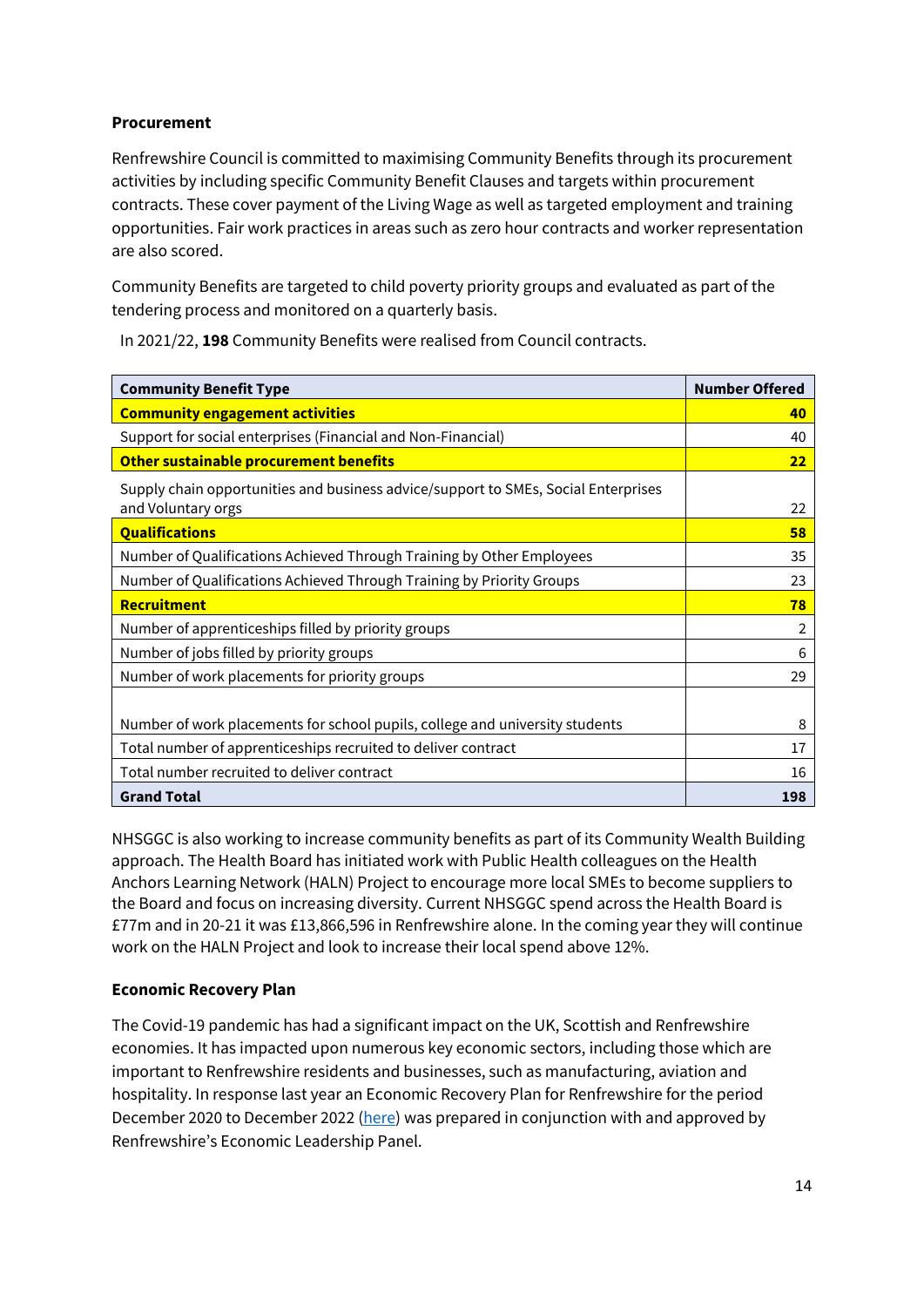The Plan promoted actions under 6 themes: Supporting Our Young People, Supporting Business and their Workforce, Economic Well Being, Skills and Employability, Capital Investment and Green Recovery. These themes link with the key outcomes of the recently published Scottish Government's Covid Recovery Strategy, which looks to achieve financial security for low-income households, promote wellbeing of children and young people and create good, green jobs and fair work.

From these overarching themes, 14 priority actions were included in the Plan (which were thought would make the largest difference to the local economy and would specifically address the economic challenges arising from the pandemic) and progress against these is being monitored. The Council's Children's Services work with colleagues via the Renfrewshire Economic Recovery Group to deliver the priority work around 'Supporting Our Young People' detailed in the Economic Recovery Plan. This work focusses on youth employment, promoting enterprise and entrepreneurial activity in Renfrewshire's high schools and supporting the most vulnerable to move into positive destinations post school.

## **Economic Recovery Funding**

In February 2022, the Scottish Government provided £80m to Local Authorities to provide support to businesses and low-income households. The purpose of this funding is to support business recovery and cost of living impacts on low-income households. Renfrewshire has received £2.654m to support a number of initiatives and deliver interventions that best meet that local need. Levels of funding and numbers supported will be changed according to demand.

Through grant support to businesses, estimates of outcomes are as follows:

- 230 businesses financially supported to grow and develop
- 80 young people secure additional 6 months employment through a Kickstart Plus programme
- 250 UC claimants supported to get skills/qualifications
- 600 UC claimants financially supported to work/search for work through free travel for 3 months
- 200 families in receipt of benefits financially supported to move into work
- 1000 people experiencing financial insecurity as a result of the cost of living crisis to receive hardship payments of £100

### **Fair Work Renfrewshire**

The Social Renewal Plan funded Fair Work Renfrewshire service was launched in October by Renfrewshire Citizens Advice Bureau. This £100,000, two-year project provides employment advice to support clients to retain employment wherever possible and where this is not possible, ensure they are supported to obtain their full redundancy entitlement as well as access the correct benefits.

**137** clients have used the service in the first 6 months and the issues the service has supported clients with include pay and entitlements, dismissal and terms and conditions of employment.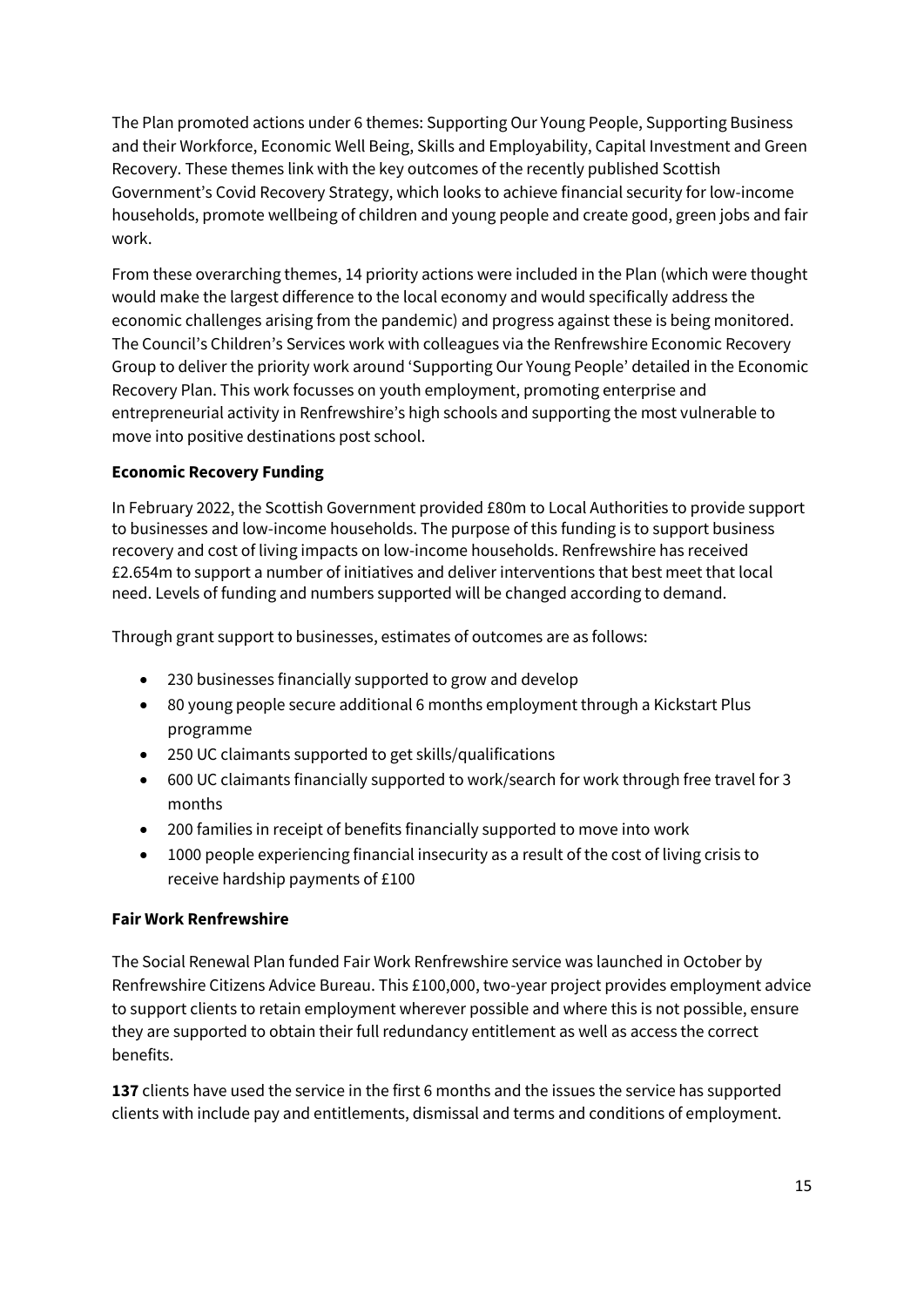### **Childcare**

Excellent progress has been made in relation to the implementation of 1140 hours of high-quality early learning and childcare for all eligible children across Renfrewshire, which helps support families into work. Since August 2021, all children aged 3-5 years and eligible 2-year-olds are in receipt of this provision, in accordance with Scottish Government legislation. This success was achieved despite the challenges presented by the Covid-19 pandemic and consequential impact on necessary infrastructure development.

### **Community Learning and Development**

The Renfrewshire Community Learning and Development Strategy for 2021–24 was developed in collaboration with a wide range of partner organisations, third sector groups and individual service users across Renfrewshire. The Strategy ([here](file://///rcdata/rcpublic$/Projects/RC/Tackling%20Poverty%20Programme/Phase%201%20-%20Poverty%20Commision%20&%20Strategy/7.%20Working%20documents%20(projects)/16%20-%20Child%20Poverty/Year%204/Renfrewshire%20Community%20Learning%20and%20Development%20Strategy%20for%202021–24)) recognises the impacts of the pandemic on disadvantaged learners and communities, including people with low incomes or who are in more insecure employment. It also highlights particular concerns around the health and wellbeing of local people, particularly in relation to loneliness and isolation and the impact that this can have on mental health and wellbeing.

Through engagement with members and workers from community groups, projects and services information was gathered on how the lockdown and restrictions were impacting on children, adults, and families. Insights were gained through these community conversations around the challenges ahead, shaping the CLD Strategy and identifying the key actions that will be taken to support individuals and communities impacted by COVID-19.

The Key priorities identified were: Social isolation and loneliness, Interruption of learning, Mental Health and Wellbeing, Loss, Bereavement, Poverty, low income, food insecurity, fuel poverty, and Digital Exclusion

The Scottish Government recognises that Community Learning and Development practitioners have a vital role to play in rebuilding from the pandemic and responding to the new challenges ahead, and that CLD support is made available to assist disadvantaged communities to recover from the COVID-19 pandemic. In Renfrewshire the CLD Partnership took a pro-active approach to re-engage communities and reach out to individuals and targeted groups and communities.

The Community Based Adult Learning Fund provided an opportunity for the Renfrewshire CLD Partnership to enter a phase of delivering recovery and response to our communities, focussing particularly on targeted groups who are identified as being vulnerable to and most impacted by the pandemic (i.e. women, carers, the BAME community, families with Additional Support Needs (ASN), adults and families experiencing hardship).

Through an outreach Programme with a number of partners learners identified an overall improvement in their wellbeing and a reduction in feelings of isolation as a result meeting, being active and learning together. The groups have decided to continue exploring further adult learning opportunities together.

Renfrewshire HSCP supports local members of the community furthest from the labour market to access volunteering opportunities within NHS settings and to seek further opportunities using Engage Renfrewshire supports. Local people from Renfrewshire are part of core volunteering team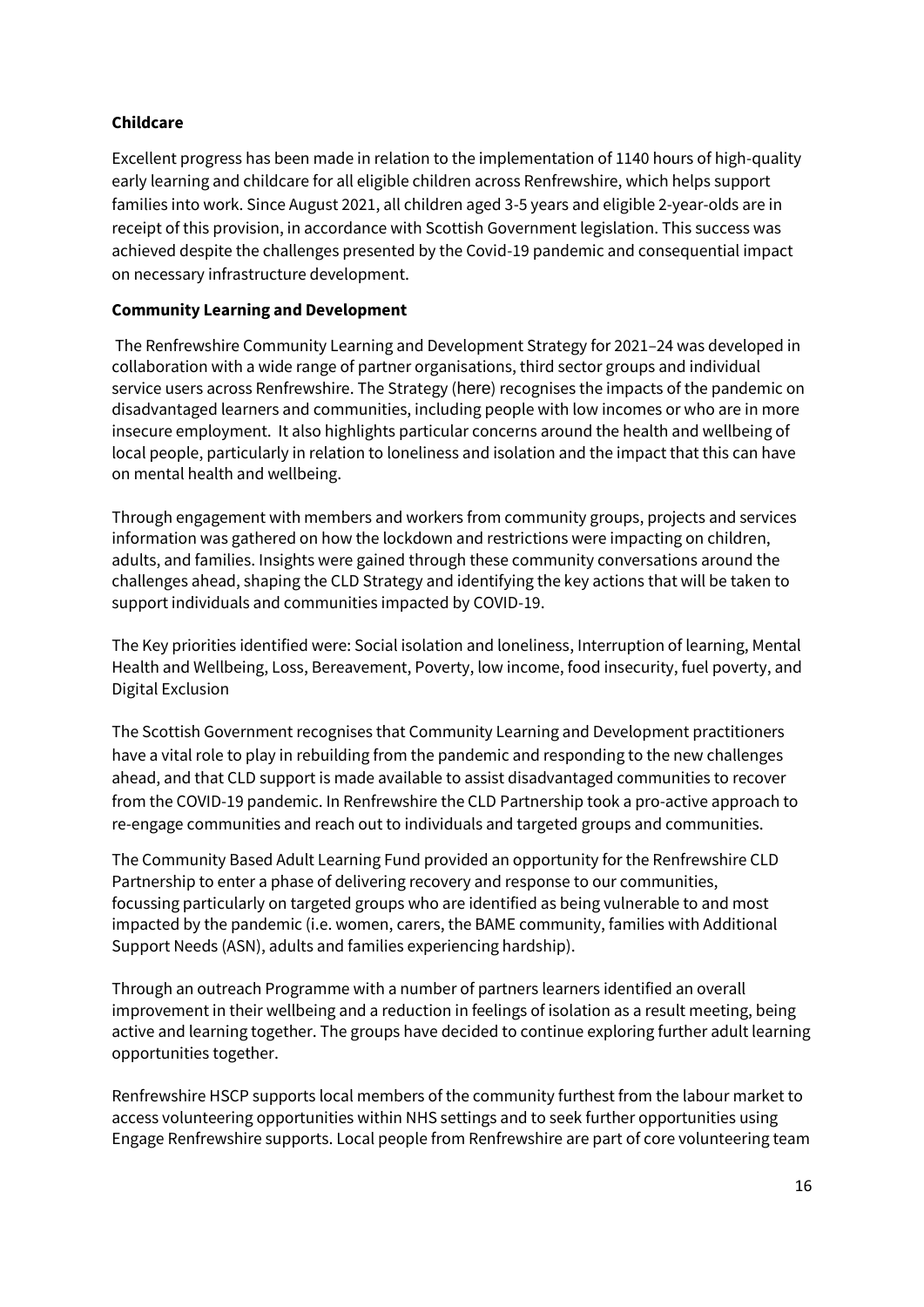within NHSGGC increasing their confidence and skills and supporting them along the employability pipeline.

# **Free Bus Travel – NEC**

More fully detailed under 'Maximising the Support Available for families to Lead Dignified Lives and meet Their Basic Needs', entitlement to free bus travel can also assist with transport costs for young people attending work. Through our Youth Services team, support is offered to those older young people through increasing the number of appropriate trusted verifiers for that group. These include our employability service, Invest in Renfrewshire, social work and residential units and information has been provided to West College and University of West Scotland to highlight the application process to students. Those who can't follow the standard processes have the option of getting in touch with Youth Services who will offer alternative solutions based on their need.

Renfrewshire has received praise for its network of trusted verifiers and taking the approach of setting up an easy access point for organisations working with young who experience barriers to access. In the 19-21 year old age bracket, 5,851 young people in Renfrewshire are eligible and we will continue to support access to the scheme.

# **Transport Strategy**

Our refreshed transport strategy will be published during 2022/23. This refresh gives us an opportunity to focus on maximising sustainable transport opportunities to deliver an inclusive, reliable, affordable transport system that provides choice for all. This will include a focus on eliminating transport poverty and ensuring everyone has safe and affordable transportation to access services and social activities as well as employment.

# **Maximising the support available for families to lead dignified lives and meet their basic needs**

In Renfrewshire, we support families to make the most of their money, working to ensure their income is maximised and outgoings are minimised. Both our longer-term Tackling Poverty Programme and our more recent Social Renewal Plan include projects and activities which help families living in poverty. These, combined with our Housing plans, work on digital and other actions across the Council contribute to reducing poverty and financial insecurity, digital exclusion and increasing community resilience.

Our Advice Partnership continues, with advice providers across Council Services, the 3<sup>rd</sup> sector, Scottish Social Security and most recently NHSGGC coming together to share information and work to reduce gaps and coordinate services.

Our ongoing commitment to advice provision and our innovative affordable credit work; our digital initiatives, and housing strategies alongside our work to bolster administered funds and maximise their benefits for families help make families' money go further and help them avoid financial crises. Throughout Renfrewshire, across Council services, and with a variety of partners, our actions help families reduce their cost of living and lead dignified lives.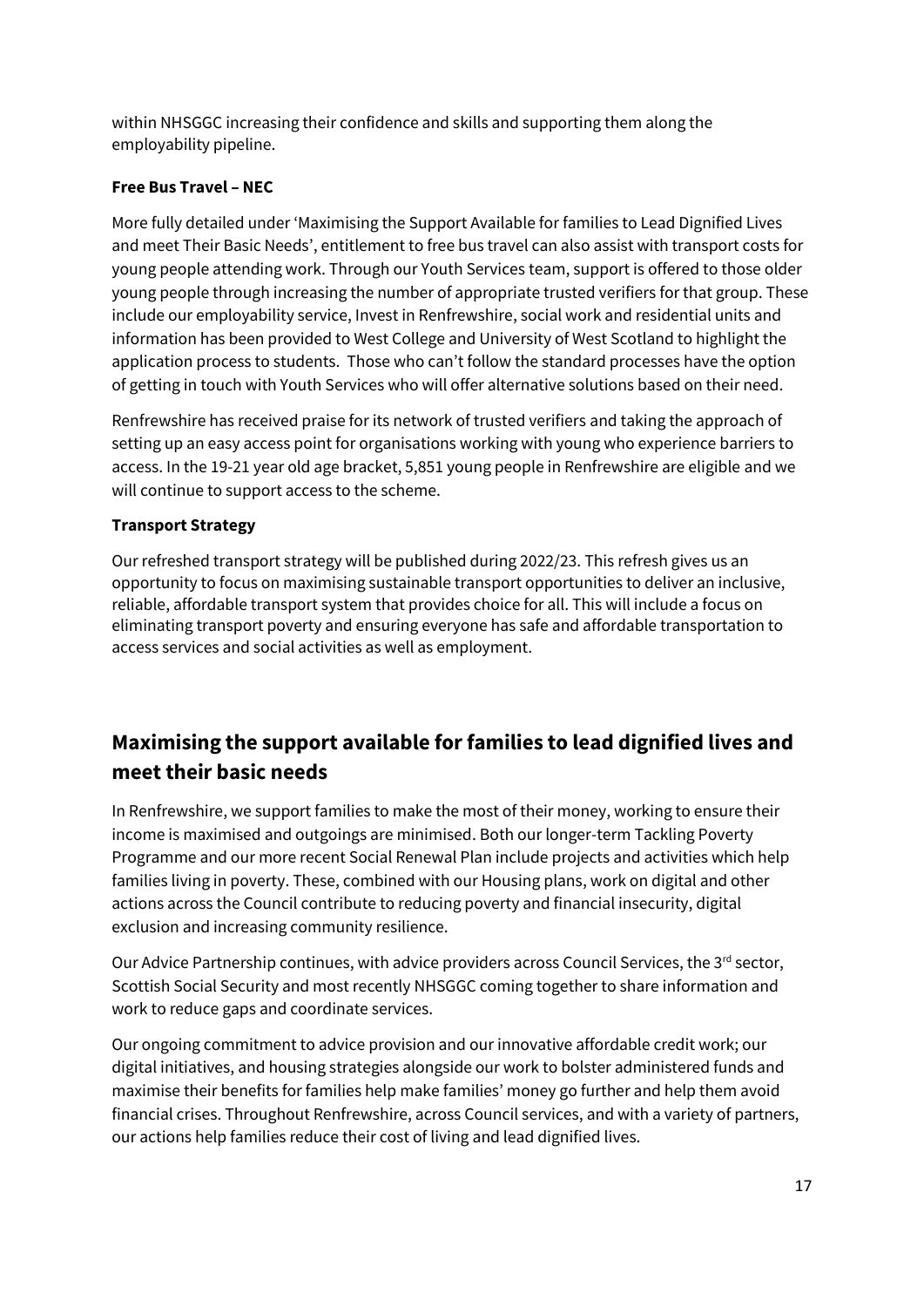### **Social Renewal**

Much of our work to tackle inequalities and maximise support for families in Renfrewshire is underpinned by our Social Renewal Plan.

During Summer 2021, officers worked with partners to identify actions in relation to income, financial insecurity and poverty theme as a key focus, in recognition of the end of the furlough scheme and rising food and energy costs being experienced and which were anticipated to worsen over Winter 2021.

The initial range of initial priorities and actions developed under the plan include a number which support families to lead dignified lives. These include:

- The development of a benefit take up campaign, underpinned by £5,000 funding
- Allocation of £45,000 funding to Engage Renfrewshire to lead an affordable credit initiative.

• £75,000 funding allocated to three local partner organisations to establish or develop community pantries and promote dignified access to food

• Development of a £25,000 Community Food Fund, and

• Development of a £50,000 fuel insecurity pilot to work with low-income households struggling to meet immediate fuel costs linked to the provision of energy advice in partnership with Renfrewshire Foodbank, Linstone Housing Association and Renfrewshire Citizens Advice Bureau.

### **Tackling Poverty programme**

Projects under our Tackling Poverty Programme provide supports that help families lead dignified lives. Targeting support to families that need it most initiatives are:

- **Families First/School Support** which continues to offer targeted financial advice across Renfrewshire's schools
- The **Healthier, Wealthier Children** service which continues to provide targeted advice and support to new and expectant parents on managing changes to finances and supporting them to claim benefits they are entitled to.
- Specialist **Energy Advice** continues to be offered to families who need support to reduce their energy bills, manage fuel debt and improve the energy efficiency in their homes.

### **Support with Food**

- **Pantries -** £75,000 funding allocated to three local partner organisations to establish or develop community pantries and promote dignified access to food. The organisations provided with funding, STAR Project, Recovery Across Mental Health (RAMH) and Active Communities were selected as already well established in their communities and offering a number of support services for families already. This will allow families to access holistic support along with low-cost food.
- **Community Food Fund -** £25,000 of funding was allocated to provide small awards to organisations to develop community food offerings which move from emergency response to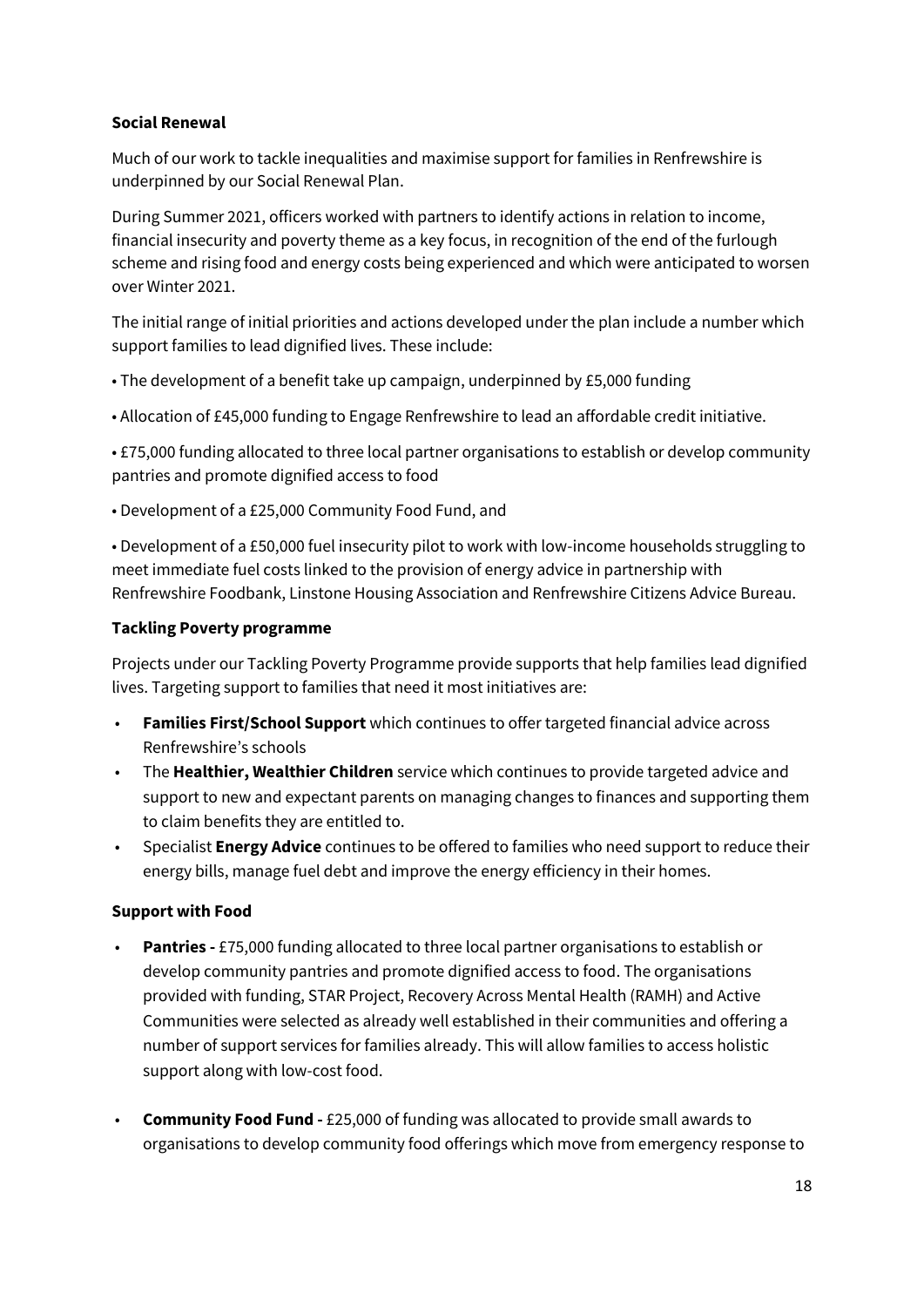promote dignified, localised, access to food and community resilience. An initial allocation of £8940 was made to three local groups to alleviate some of the pressures of food insecurity in their areas by providing ongoing and accessible support to families.

• **Support for Renfrewshire Foodbank -** £10,000 has been provided to Renfrewshire Foodbank to help sustain their service. A Renfrewshire Council advice worker is attached to the Foodbank on a full time basis to provide advice to clients attending.

### **Support with Energy**

- **Fuel Insecurity Pilot -** Development of a £50,000 fuel insecurity pilot to work with low-income households struggling to meet immediate fuel costs linked to the provision of energy advice in partnership with Renfrewshire Foodbank, Linstone Housing Association and Renfrewshire Citizens Advice Bureau. The Foodbank and Linstone Housing Association provide fuel vouchers for both pre-payment and credit meters to provide emergency assistance to families, and this is supported by advice from Renfrewshire Citizens Advice Bureau Energy Advisors.
- **Energy Management Unit -** Our Energy Management Unit comprises a team of three who provide advice to anyone struggling with energy costs and advocate for clients with energy companies. The advisers can also access available funds to support clients reduce bills/access emergency fuel. Overall, client financial gain for this service in 21/22 was £325,376. Clients supported included 144 families with children under 16.
- **Information sessions -** In the latter part of 2021 and early 2022, energy bills became the issue most families reported being concerned with. To assist practitioners working with low-income families, either in the 3<sup>rd</sup> sector or within Council Services a 'Spotlight Session' was organised to clarify where those worried about energy costs could seek help and financial support within Renfrewshire. A further 'Ren Talk' session was arranged for Council, HSCP and OneRen staff.
- In addition, NHSGGC ran a series of online information sessions for their staff in partnership with Home Energy Scotland. The Health Board also include messages around advice on their payslips.

### **Income maximisation through advice**

Throughout 2021-22, income maximisation through advice has been a focus for the Council and partners.

The Council's Advice Works service continues to provide advice with regards to money, debt and benefits as well as providing advice and representation at benefit appeals. Overall the financial gain for clients this year was over £9.25 million. Advice Works provides the Healthier Wealthier Children advice, as well as that offered to all schools in Renfrewshire.

The predominantly Council funded Renfrewshire Citizens Advice Bureau's (RCAB) general service has gained over £2 million for the people of Renfrewshire this year. This is in addition to the Legal Service, Fair Work and Welfare Rights services, all funded by Renfrewshire Council.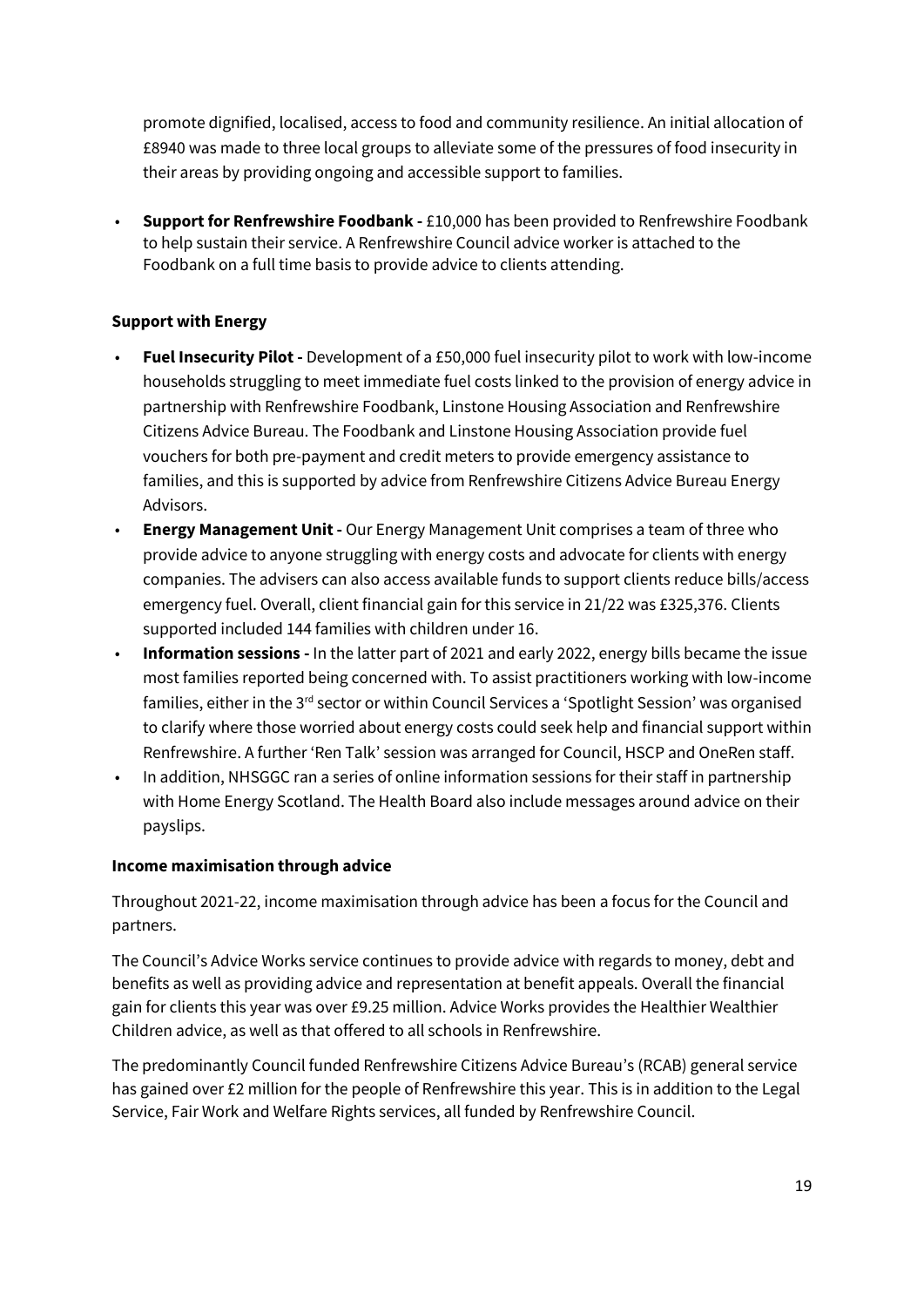This year, Advice Works and RCAB have worked closely with to ensure people are getting the benefits they are entitled to and the best money advice. They worked together on development of a **benefit take up campaign**, developed with partners and successfully launched during November 2021, with the aim of maximising income for low-income households. 60 clients of all ages were seen during the launch week, with support given around a number of benefits. A further 50 clients were seen in January 2022 when a similar campaign was run around **debt and money advice**. These campaigns have been very successful and it is intended to run them at regular intervals each year.

We have continued to work closely with Social Security Scotland to ensure that referral between our clients and theirs is as simple as possible to maximise income for parents and parents to be. With both the Local Delivery Lead and Client Support Adviser Team leader being part of our Advice Partnership, we can ensure relevant information is shared.

In our benefits take up work, we have specifically designed marketing materials around benefits for parents, including Best Start Grants and Scottish Child Payment to maximise numbers coming forward to claim these benefits.

## **Healthier Wealthier Children**

The Healthier Wealthier Children (HWC) service works closely with antenatal and community child health services to target pregnant women and families with young children experiencing, or at risk of, child poverty as costs increase and employment patterns change around the birth of a child. The project offers income maximisation advice and aims to prevent families from falling into child poverty by working with health and early years services to identify families at risk at an early stage.

The service has helped **528** families this year, with client financial gain of **£417,319.15**. Of these, 132 fitted into the Child Poverty Priority Groups, with lone parents being the largest group receiving advice. The service is now collecting postcode information for the Priority Groups which will allow us to better plan services.

HWC data is reported into NHSGGC Financial Inequalities Group, the NHSGGC Child Poverty Group and as part of HSCP Strategic Planning.

### **School Support Service**

Our School Support service offers advice to parents and carers via all schools and Early Learning Centres. This year **514** clients were assisted with advice with associated financial gain of **£620,140.40**.

### **Improving the Cancer Journey**

The Improving the Cancer Journey service, in partnership with Macmillan, has continued to offer holistic advice for those with a cancer diagnosis, with a growth in referrals from Renfrewshire HSCP. With money worries highlighted as the main issue for service users, in the last 2 years, **£793,174.13** has been gained for **800** clients. Although this is a universal service, many parents have gained from the service. Next year, the service will grow to cover long-term health conditions as well as cancer.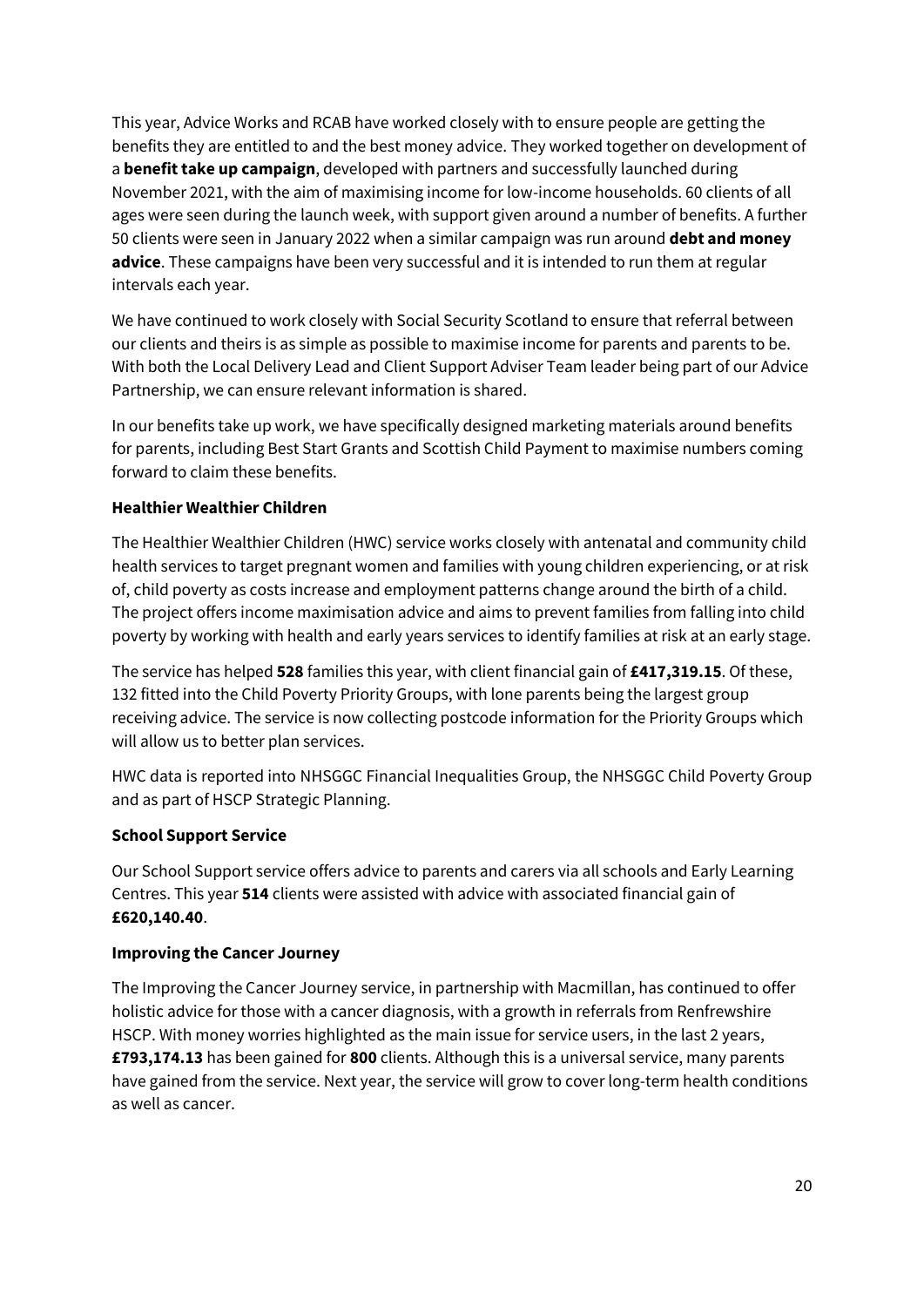### **NHS Greater Glasgow and Clyde – Advice in Hospitals**

Although the Royal Alexandra Hospital (RAH) in Paisley is attended by patients from the West of Scotland, it sees most of those in need of hospital care from Renfrewshire. The Support and Information Service aims to be the first port of call for all non-clinical health & social care enquiries. The information Hub in the RAH provides information about money and benefits, income maximisation support and help with energy bills as well as information and support for carers and patients. It also provides a food supply on discharge for those who need it, in partnership with Renfrewshire Foodbank.

Late in 2021/22 their Health Improvement Lead with responsibility for the service, joined Renfrewshire's Advice Partnership.

In the Royal Hospital for Children, which supports Renfrewshire families, the Money Advice service continues to support parents, carers and families. It provides an embedded and co-located Money and Debt advice with advocacy service to ensure that families access all benefits and entitlements and supports with debt issues, budgeting, energy costs, housing or eviction issues, employment, grants, white goods and applies a whole family holistic approach. **16** families from Renfrewshire were supported in 2021/22. The Raising Money Worries in Maternity services also had **15** referrals from Renfrewshire families.

In addition, research carried out with BAME women including women in persistent poverty, highlighted barriers to service access (including use of interpreting) and ways in which the experience could be improved. Initial actions to address structural barriers in the maternity pathway include piloting video interpreting in the early pregnancy pathway and improving access to the Maternity Booking Line through use of a patient interpreting code.

Looking forward, a pilot to support patients or staff with Universal Credit issues is in development at Queen Elizabeth University Hospital. This will involve telephone access for direct support to a dedicated DWP staff member which aims to prevent sanctions.

## **NHSGGC Health Visiting and Special Needs in Pregnancy Service (SNIPs)**

There has been a detailed pilot and review in NHSGGC for those accessing SNIPs and receiving Money Matters supports in the Glasgow area. This service is a Specialist Maternity Service that supports people who are pregnant with drug/alcohol misuse, domestic violence issues, who may be a teenage pregnancy and those with mental health issues. The learning from this will be rolled out across Renfrewshire for all families accessing SNIPs support.

The updated Tackling Child Poverty Delivery Plan covering the period of 2022-26 (24 March 2022) highlights that the Health Visiting Universal Pathway promoting support to families with money worries. This reinforces that section of the pathway and plans for NHSGGC refreshing this process are being reviewed by the NHSGGC Financial Inequalities Group.

## **Affordable Credit**

£45,000 funding was provided to Engage Renfrewshire, our Third Sector Interface to lead an affordable credit initiative under the existing banner of Renfrewshire Affordable Credit Alliance (RACA – www.RACA.org.uk). An Affordable Credit Officer (AFO) was employed in October 2021 with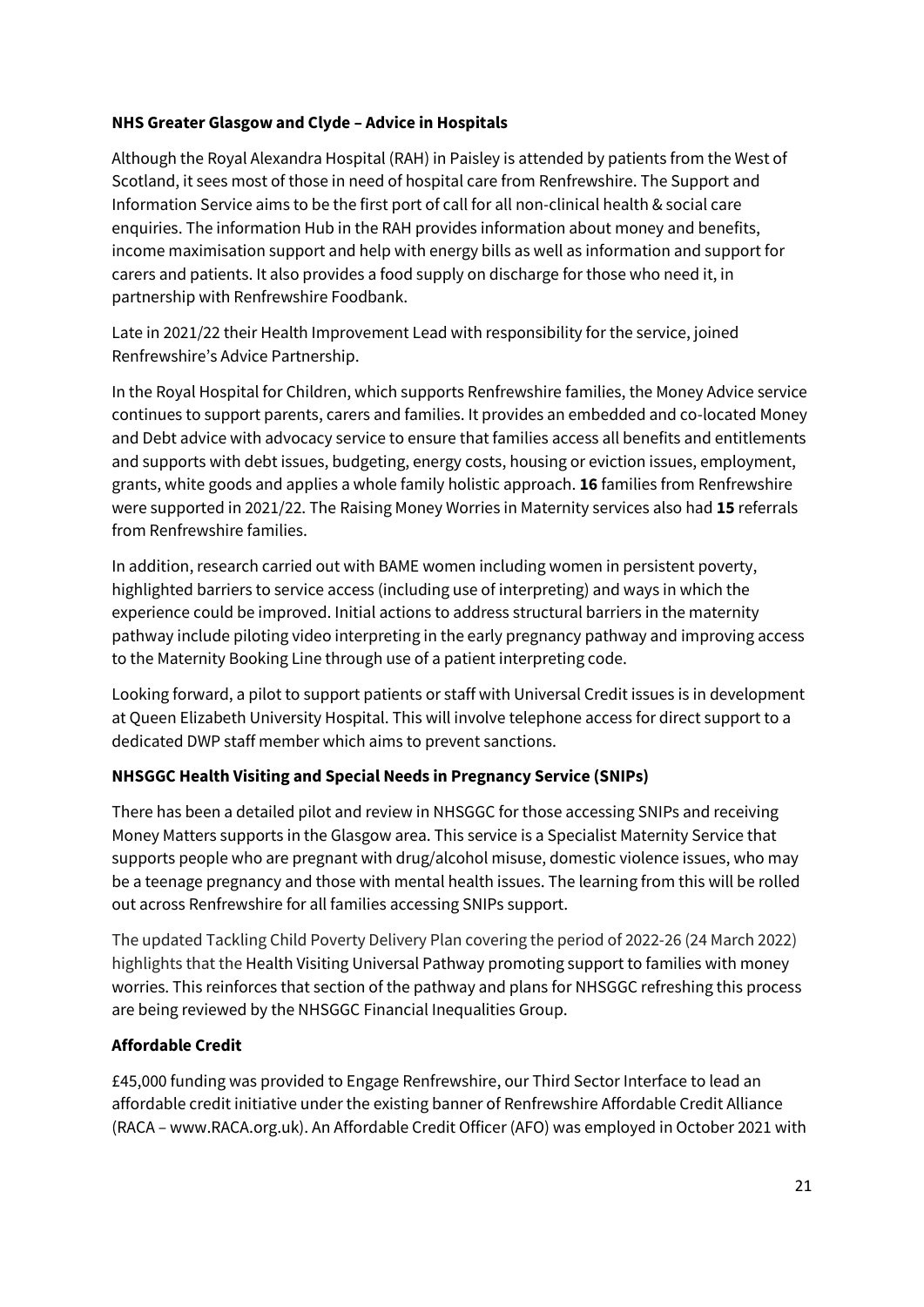two priority areas; promotion of affordable credit options in Renfrewshire, and the prevention/reduction of people using illegal money lenders.

The AFO has carried out sessions with a number of community groups, including money management sessions with young people and local ethnically diverse communities, tailoring messages to their needs. This includes 'Tea and Tech' sessions working with Barclays Bank and local Credit Unions, Fair For You and Scotcash as well as our local Citizens Advice Bureau to help people engage with financial services safely online.

In addition, joint sessions have been run with Renfrewshire HSCP's Financial Insecurity team and presentations given to both Renfrewshire Council and Renfrewshire HSCP staff both as practitioners and consumers.

Work around illegal money lending has led to RACA being awarded the Scottish Illegal Money Lending Unit Charter Mark. Looking forward to the year ahead, the AFO will continue to work with organisations targeting Child Poverty Priority groups, such as Barnardos and Pachedu and continue to build connections in Renfrewshire communities.

# **Digital**

Within the community impact assessment undertaken in late 2020, the positive benefits that digital access has brought to many households across Renfrewshire were recognised, however for specific groups of people there remain real barriers to access which exacerbate existing inequalities. Digital exclusion can broadly be considered in terms of connectivity, access to a device, skills and positive and accessible online experiences.

Renfrewshire has a strong reputation nationally in relation to the partnership approach to tackling digital exclusion. The pandemic has fundamentally changed the way in which people across communities have used technology, and has also widened existing inequalities around access and skills. Renfrewshire Council has participated in the Connecting Scotland programme to ensure that local people are able to gain access to devices and connectivity to support their wellbeing, and just under 2000 devices have been allocated to date. In addition, City Fibre are investing in a 700km network providing Renfrewshire residents and businesses with access to the fastest, most reliable gigabit speed connectivity.

The Council will continue to develop this approach through the development of a Digital Champions network in partnership with OneRen and £80,000 has been allocated to this project from the £100,000 allocated to tackle digital exclusion. This will be an initiative with SCVO and will build a network of volunteers and staff, and capacity across local third and community organisations, so that more local people can be supported to access and use digital technology. This will allow us to begin to understand how place-based solutions to digital inclusion could work and to develop a model of best practice for use across Scotland. 

A new focus group has been created called 'Citizen Voice'. The group is made up of 23 members across public and the third sector representing the needs of citizens with regard to digital. This group is working collectively to identify local barriers to digital participation and how these can be overcome.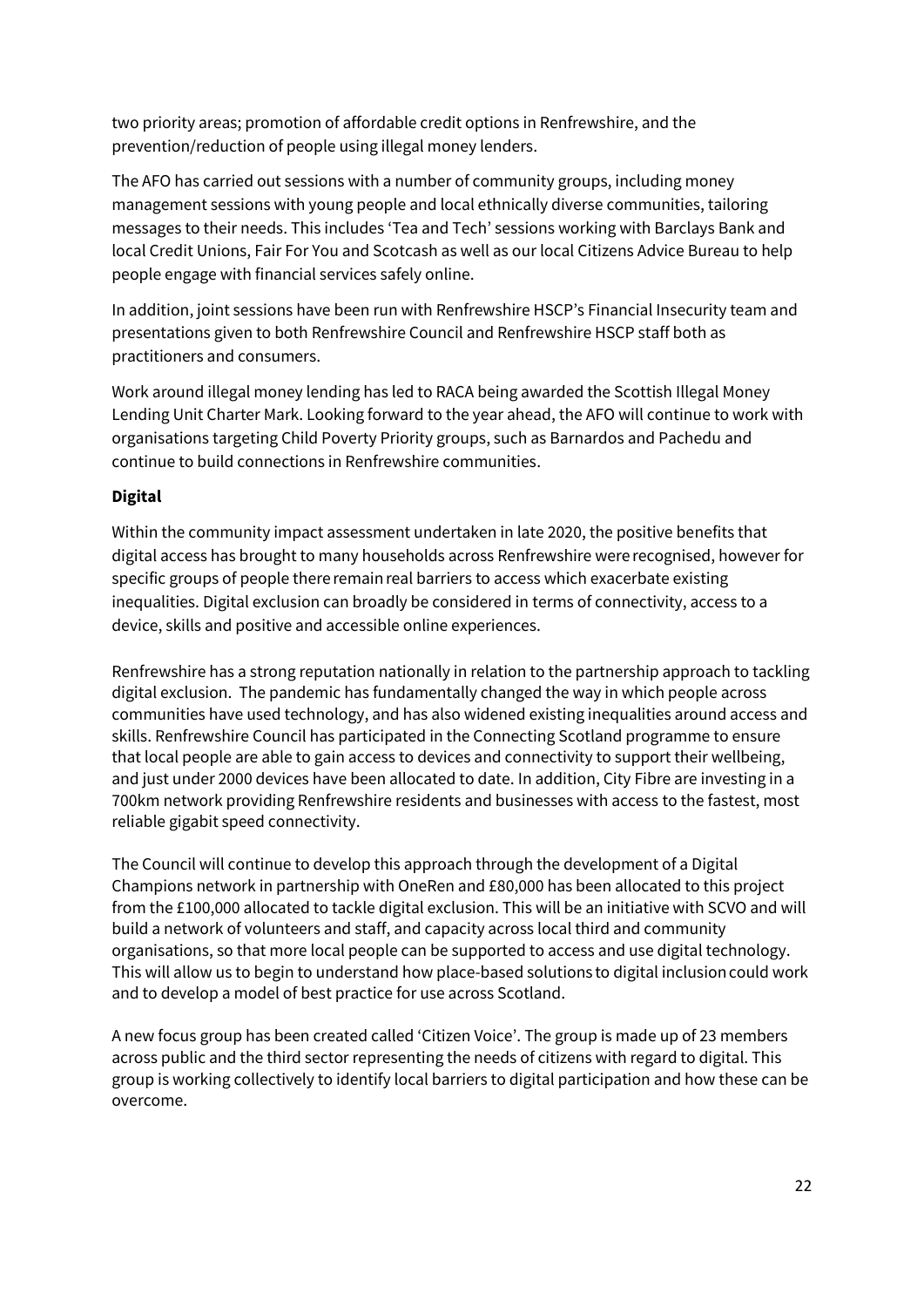### **Free Bus Travel - NEC**

11,060 young people in Renfrewshire have signed up for an NEC card with free bus travel. Support has been provided by our Youth Services team, who worked with a number of organisations who supported young people were likely to face barriers to applying to get the card. These organisations are known as Trusted Verifiers – we have an agreement in place that staff act as referees for the young people and can confirm their personal information to the degree required by the scheme, removing the need for the young person to do it.

Services who supported young people with the process include: Renfrewshire Council Social Work (Fostering Service, Throughcare, Kinship Care, Area Teams, Unaccompanied Young People, Supported Carers, Care Experienced Team, SPACE Team), Renfrewshire Women's Aid, Who Cares? Scotland in Renfrewshire and Kibble

We adapted processes for take up of the Junior card (for 5 - 10 year olds), adding an application process through ParentPay (which is popular in Renfrewshire). Schools can also provide paper applications. Those applying for the Young Scot National Entitlement Card (the card for those aged 11+) have always been able to apply at any local library in Renfrewshire. This way they can be supported by a member of staff if they need it. One Ren Libraries and Youth Services support this process.

We were also aware that some families could not access the required proof documents for the scheme or faced paying £15 for a birth certificate. We decided to simplify the form so that those in school could simply include their school on the form and we would verify their details using SEEMIS or other back of house systems where possible. This has made accessing the scheme easier and more inclusive.

Looking forward, each year Youth Services manages the primary 7 bulk process for Young Scot cards. This gives every primary 7 pupil the chance to apply for a card and typically takes place between March and May. It involves a photographer visiting every school to photograph the P7 pupils for their card and a bulk data exercise for those who provide consent.

During the summer holidays we will be looking at uptake at certain schools and where this is low, will include a sign-up availability at Summer activity camps for parents. These tend to have a higher uptake from families experiencing poverty and so information and easy sign up may assist those who haven't used the methods already available.

### **Winter Support Funding**

In the past year Renfrewshire Council has administered a range of funds to support families.

It was announced in late 2021 that £848,000 additional funding would be allocated to the Council from Scottish Government, to support people experiencing financial insecurity over the immediate winter period.

In developing options in relation to this additional Scottish Government funding, officers worked with partners and across services to map financial payments / support arrangements that have been allocated through local authorities during the pandemic, and to undertake an initial assessment of specific groups that could be targeted through this funding.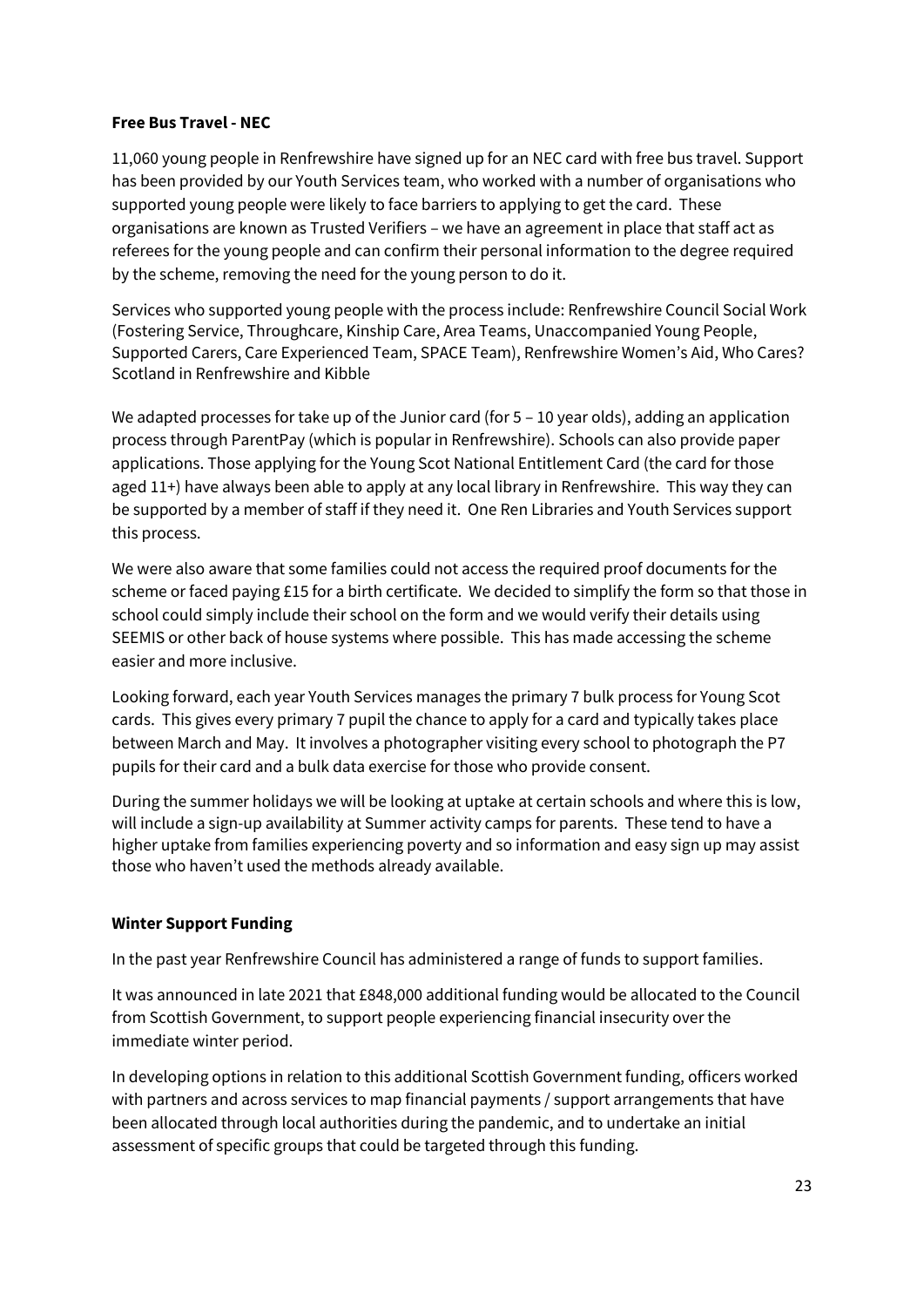In response to the local needs assessment undertaken and in line with the Scottish Government's guidance on the utilisation of this funding, the £848,000 of additional Scottish Government has been initially allocated as follows:

- £230,000 to provide individual grants of £100 for people facing financial insecurity/hardship
- £325,000 to provide a £50 payment per child for winter clothing for children in receipt of School Clothing Grant.
- £160,000 to top up the Scottish Welfare Fund to maintain payments at the current rate.
- £90,000 to top up Discretionary Housing Payments which will assist clients in maintaining their tenancy and prevent homelessness.
- £38,000 for an additional Improving the Cancer Journey Coordinator for one year to support individuals who have a long-term condition. This will allow clients to be seen quicker and provided with appropriate advice.

# **Administering other support funds**

There has been a Tenant Support Fund funded by Scottish Government and administered by local authorities to people renting in social or private sectors who are struggling with rent arrears directly caused by COVID-19 or at risk of repossession or homelessness.

A one-off Low Income Pandemic Payment of £130 was made in Autumn 2021 to help towards increased costs and potential lost income during the pandemic. This was paid to people who are in receipt of Council Tax Reduction as well as some people who are exempt from Council Tax.

There have been a number of Scottish Government funded payments throughout the pandemic focussed on low-income households with children. These will be sustained throughout 2022 as four payments throughout the year (known as Scottish Child Bridging Payment), when they will be replaced by the full-roll out of the Scottish Child Payment by Social Security Scotland. These payments are £130 per child eligible for free school meals due to low-income, and will be made at Easter, Summer, October and Christmas in line with the start of the school holidays. These payments are for children 6 and over, as those under 6 will receive Scottish Child Payment.

In addition, cash payments of £2.25 per day, per child are made for free school meals for the periods of times children have been on school holidays. The payment is made at a flat rate regardless of age.

Locally, we continue to administer both the Scottish Welfare Fund and Discretionary Housing Payments (DHP) throughout the pandemic. While these supports are 'business-as-usual', since the beginning of the pandemic they have been topped up by both local and national funding to meet demand. In 2021/22 DHP was topped up by **£190,000** and Scottish Welfare Fund by **£160,000**  (including additional Scottish Government funding)**.**

In February 2022, Finance Secretary Kate Forbes announced a further £290 million in financial support to help address the rising cost of living. New measures announced included £280 million to provide £150 to every household in receipt of Council Tax Reduction in any Band and to provide £150 to all other occupied households in Bands A to D. In Renfrewshire, the households affected received £150 credit towards their Council tax bill.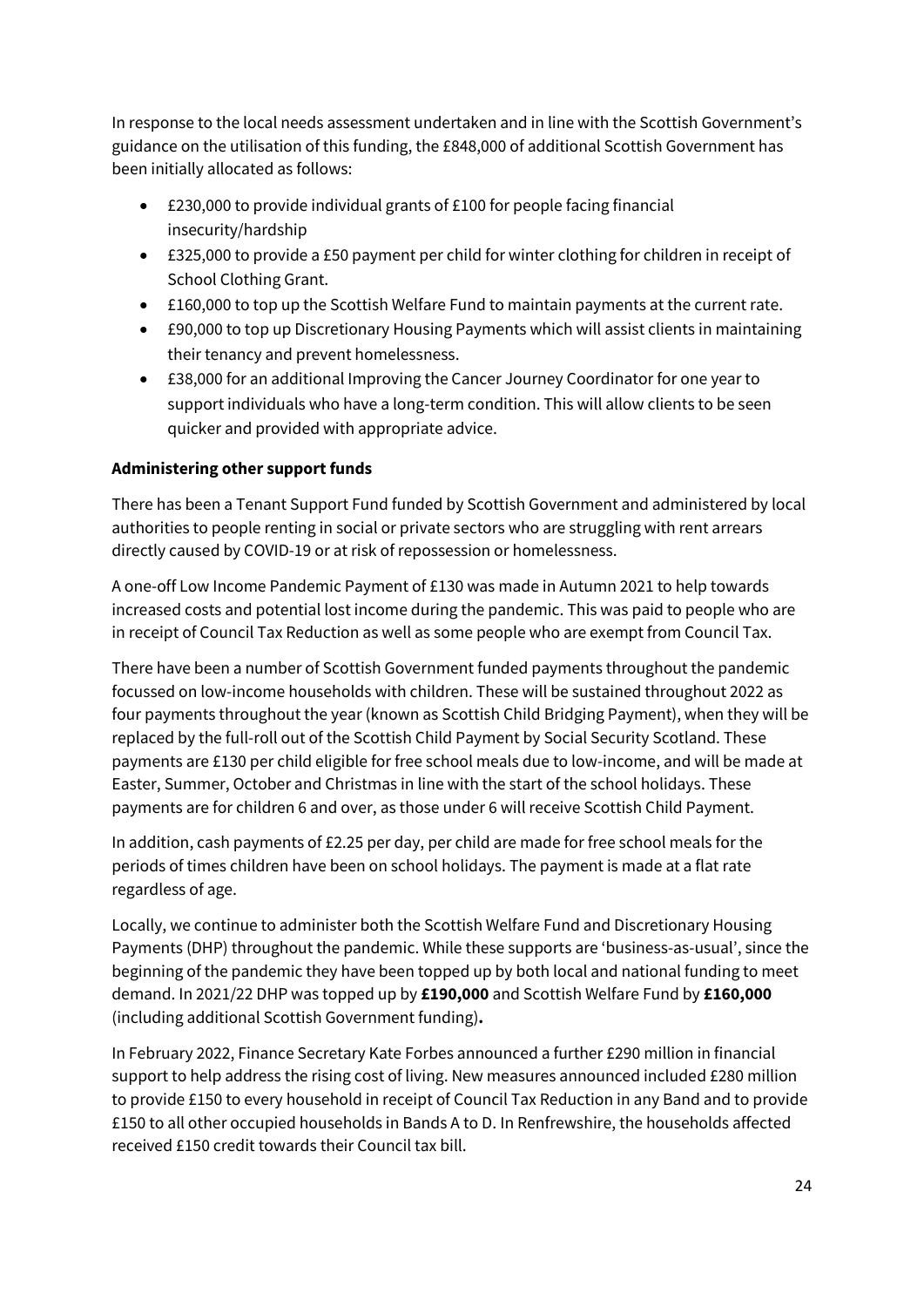# **Period Poverty**

As well as our general provision of sanitary products in libraries, leisure centres and town halls and our ordering service for individuals, we have focussed on provision to community groups who work with families with young children, especially those with young children such as Home-Start and have also provided products to Early Learning Centres in areas of high deprivation, for mothers and other carers and family members to pick up what they need.

We have also worked with a number of our pantries and Renfrewshire Foodbank to provide reusable products to establish if those types of products work well for people with lower incomes.

Our consultation on free sanitary products was carried out in May 2022 and the results will be the basis for our longer-term strategy with regard to period products.

## **Housing**

## **Renfrewshire Local Housing Strategy 2022-2027**

At the time of writing this Local Child Poverty Action Report, the Council's Local Housing Strategy 2022-2027 is in draft form and out for consultation within the area. The draft Local Housing Strategy builds on the previous housing strategy and supports the regeneration of existing neighbourhoods and the delivery of high quality, well designed, energy efficient and sustainable places.

The draft strategy proposes five Strategic Priorities for Renfrewshire, which the Council and partners will seek to deliver over the next five years.

- Strategic Priority 1: The supply and delivery of housing is increased across all tenures to meet the housing needs of different groups and create attractive and sustainable places;
- Strategic Priority 2: People live in high quality, well managed homes in sustainable neighbourhoods;
- Strategic Priority 3: Address the challenges of the climate emergency, delivering homes that are warm, energy efficient and fuel poverty is minimised;
- Strategic Priority 4: Preventing and addressing Homelessness with vulnerable people getting the advice and support they need; and,
- Strategic Priority 5: People can live independently for as long as possible in their own home and the different housing needs of people across Renfrewshire are being met.

Data released by Energy Action Scotland in January 2022 showed that just over one in 5 people in Renfrewshire are living in fuel poverty. As part of Strategic priority 3, a distinct Fuel Poverty strategy is being developed for Renfrewshire.

## **Housing Led Regeneration and Renewal Programme**

Renfrewshire Council's Housing Led Regeneration and Renewal Programme will deliver modern, high quality, energy efficient, affordable Council housing that will not only significantly enhance the Council's housing stock but will also contribute to the wider transformation of Renfrewshire as a place and will be central to the economic and social recovery of Renfrewshire. This ambitious programme will be taken forward as a key Council priority, designed to deliver maximum benefits for local communities, with the active involvement of services across the Council. Phase 1 of the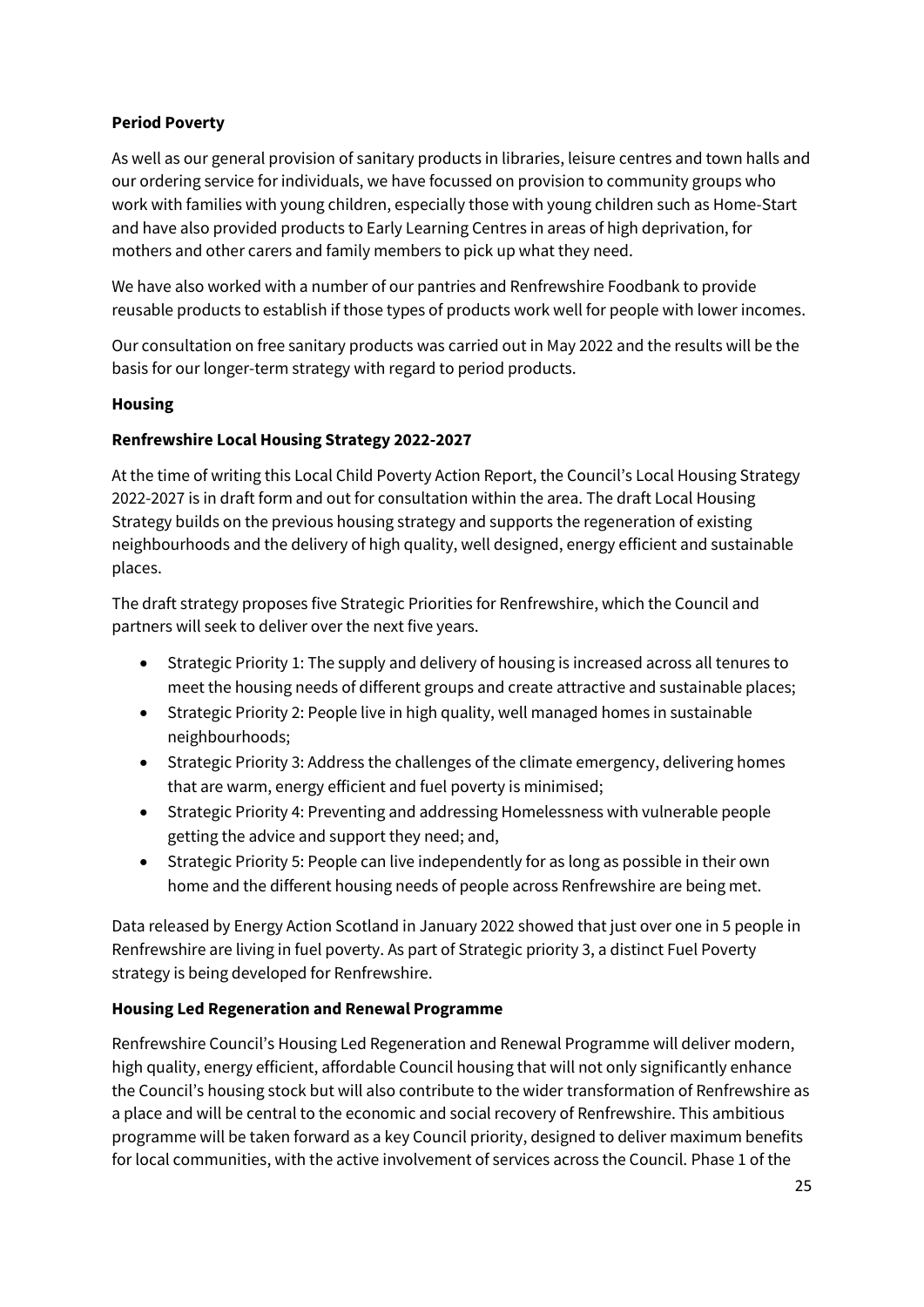£100m, ten-year Programme covers eight areas which have been identified as being in particular need of investment and which contain a total of 1,648 properties; 1,147 of which are in Council ownership.

The programme will see a mix of investment to improve existing buildings and the common areas around them, with potential demolition and new-build in some areas, improving the wider neighbourhoods as places to live and contributing to the area's recovery from the pandemic. It is anticipated that, along with refurbishment of existing properties, around 400 new affordable social rent houses will be built.

A package of enhanced improvement works will be developed which may include external improvement works such as thermal render, roofs, rainwater goods and energy-efficient doors and windows to properties along with environmental improvements to the surrounding area. Fabric works will be tailored to the buildings in each area and will adopt a whole house retrofit approach with measures to improve energy efficiency and help reduce energy costs for tenants and residents.

During summer and autumn 2021, an in-depth survey was conducted with residents to establish views on the initial proposals being made and collect information on household demographics to assist planning.

### **Renfrewshire Housing First**

The Renfrewshire Housing First Service, initially set up as a one year pilot in 2013 continues to grow. The service provides outreach support to individuals aged 18 or over who are homeless, have an active addiction and live in the Renfrewshire area. Renfrewshire Housing First service supports people to access a permanent tenancy within the local authority. The service also employs Peer Support Practitioners who have been through their own addiction and in recovery and staff who offer a wide range of support to individuals with complex needs.

As well as providing support with the practical aspects of maintaining a tenancy, service users also receive support to access services relating to mental health, addictions and social opportunities and are offered support to find something in their life which is meaningful to them, through leisure activities, voluntary work, education or employment. The emphasis is always on what the individual wishes to have in their life, at a time when they are ready for it. Support is not time limited and can be in place for as long as the person requires it. Service users have access to an oncall service out with service hours.

The number of individuals being supported via the Housing First approach, which provides wraparound support for those in housing need to move to (and sustain) settled accommodation, has increased from 20 to up to 43 at any one time.

### **Rent Collection**

Our approach to rent collection ensures that officers have continued to proactively contact tenants where there has been missed rent payments or changes to rent payment patterns to offer advice on accessing benefits and other support services as appropriate.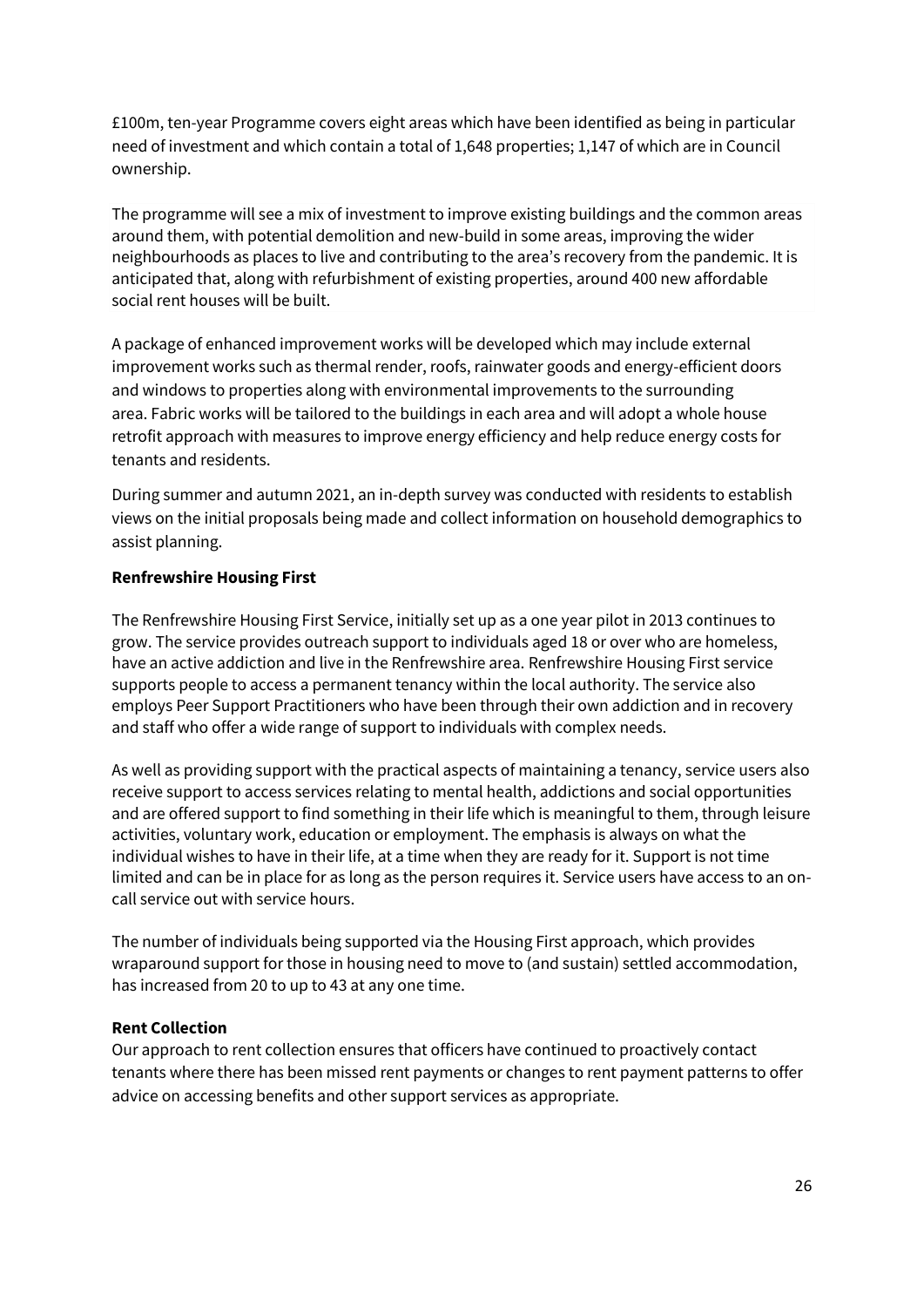# **Supporting the next generation to thrive**

# **Tackling Poverty**

Renfrewshire's Tackling Poverty programme (see page 6) supports a number of projects which help our young people thrive and help break down some of the barriers to attainment.

The programme:

- Augments **Cost of the School Day** funding by £75,000 a year
- Provides funding for **Breakfast Clubs** in some of our most deprived areas relieving financial pressure on low-income families, but most importantly, makes sure that children start the school day ready to learn.
- Funds the **Peer Health** project in partnership with Active Communities, working with young people in secondary schools across Renfrewshire to identify key health priorities in their school and developing young people to lead their own activities to improve health and wellbeing, with a focus on mental health.
- Supports **Street Stuff** out of school activities during the holidays and at weekends, along with the provision of free healthy meals.
- Ensures the **Skoobmobile** continues to provide a mobile public library service directly to children and families in communities.

**Breakfast Clubs** are part of a number of schools, some of which are funded through the Tackling Poverty Programme and others through other means or organised by individual schools. An evaluation of our breakfast clubs was carried out this year. Pupils and their parents/carers were asked a number of questions about the Clubs.

Response to the Clubs was very positive. 95% of children thought the Clubs helped them get ready to learn and 92% said the Breakfast Clubs helped them concentrate throughout the day. 95% enjoyed socialising with their friends.

Over 80% of parents used the Club to help with their working schedule, with almost 30% saying it helped with the family budget. Parents with more than one child were more likely to use the Clubs to help with working arrangements and 36% of these parents advised the Club helped with family budget. One parent with 3 or more children said, 'It's allowed me to take up employment couple of days a week, without it I'd never be able to make my work on time'.

Breakfast Clubs were also found to have an impact on children's learning, with teaching practitioners recognising impacts, such as children being ready to learn and improved concentration and focus in those attending breakfast clubs.

**Street Stuff** provide free activities for children in the evenings, during the holidays and at weekends. A free healthy meal is provided and the Street Stuff buses also have free wifi to ensure young people aren't digitally excluded.

Street Stuff activities took place this year in local communities. This was a change from previous years where activities were in located within St Mirren FC. Over the Christmas break period, 258 young people attended, with 225 healthy meals bought, with children feeding into the menu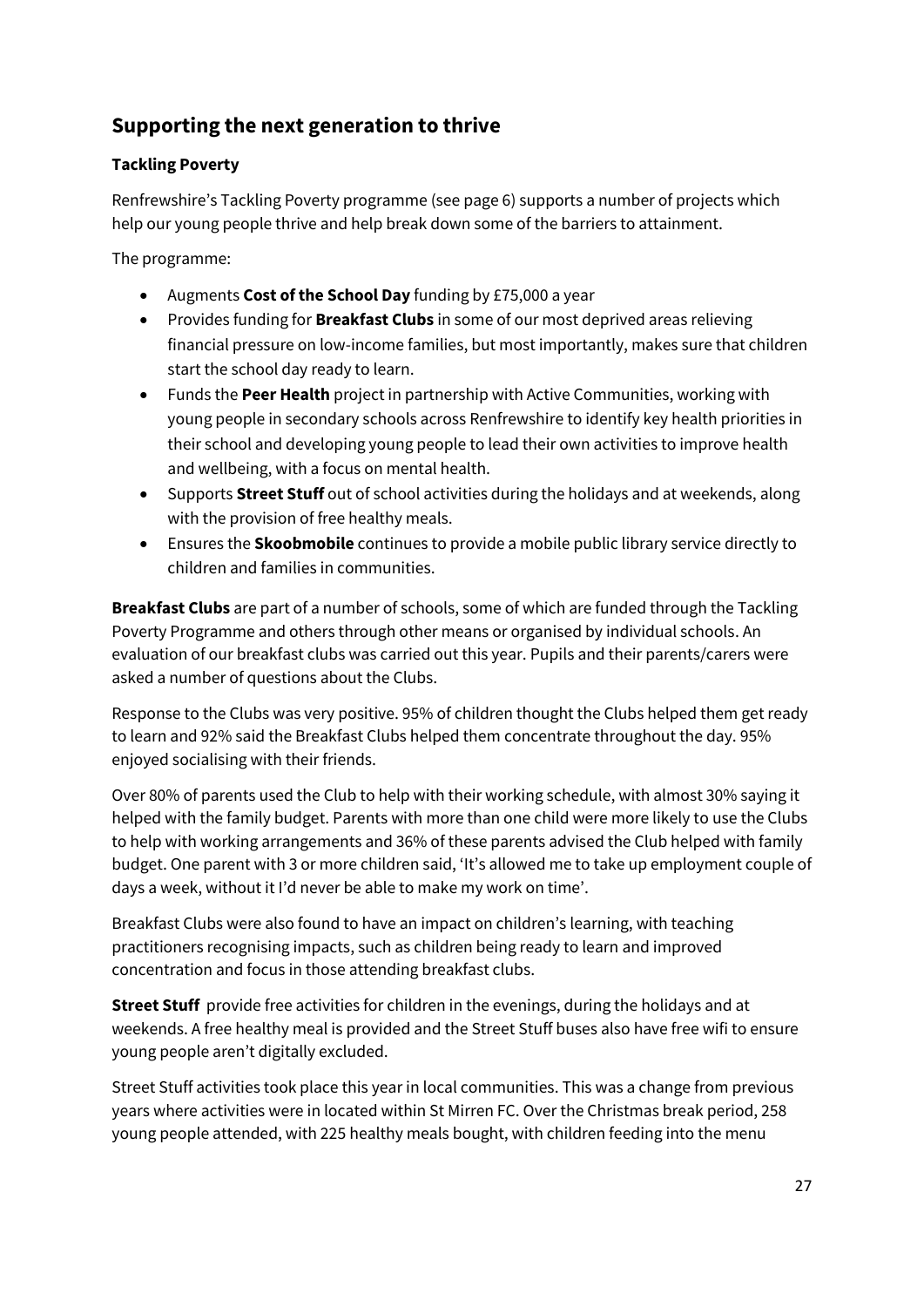choice. At Christmas gift vouchers were purchased for the young people from stores selected based on conversation and feedback from staff and young people.

Over the spring holiday period, there were 540 attendances over the 2 week period, again, with lunch provided. Our Street Stuff buses were used during spring break.

Looking ahead, Street Stuff will be providing their offer to children age 5 and over through the Scottish Government Summer Holiday Food and Childcare Programme funding. Although currently activities are focused in areas of multiple deprivation, working with partners will allow the service to be extended and Child Poverty Priority Groups to be better targeted.

## **Skoobmobile**

The Skoobmobile provides a mobile public library service directly to children and families in communities. This service aims to help improve children's life chances by encouraging a lasting interest in reading, literacy, physical activity and learning. After the pandemic restrictions, Skoobmobile has returned to communities this year, providing a limited service. **3449** primary school pupils, **327** pre-5 children and **306** adults were reached in in approximately 500 sessions. **2573** books were borrowed and **694** children became members of Renfrewshire libraries. The Team has been showing the older children some of the online resources available through the libraries, and how to download audio books.

Looking forward, over the summer period, Skoobmobile will support the summer reading challenge through a programme of weekly stops throughout the summer holidays. These include stops in schools within areas of multiple deprivation. As the reading challenge this year is linked to STEM, the bus team have received training to support this.

## **Scottish Attainment Challenge**

In response to our equity audit, which has been ongoing throughout the pandemic and attainment data, targeted approaches and interventions were developed to support schools with raising attainment and addressing health and wellbeing needs. Some examples are outlined below:

Our team of numeracy Modelling and Coaching Officers (MCOs) engaged with 12 target schools, offering bespoke, in-class support and professional learning activities to develop teachers' knowledge and skills in effective teaching in numeracy and mathematics. The officers are having a direct impact on children as well as staff:

*"The MCO has had a noticeable impact on the way numeracy and maths is being taught...Staff confidence has developed as well as skills…staff are more willing to try out some tasks and activities. [Children] talk more positively about numeracy and maths and what they have learned. In the stages the MCO is focussing on attainment has increased as November results demonstrated."* 

The pandemic meant that many children and young people missed out on vital transition visits to their primary or secondary schools. Transition teachers from primary schools supported 90 children ensuring their move to secondary was as seamless as possible. 86% agreed that their transition teacher had helped them settle into high school learning and gave them curricular support when needed.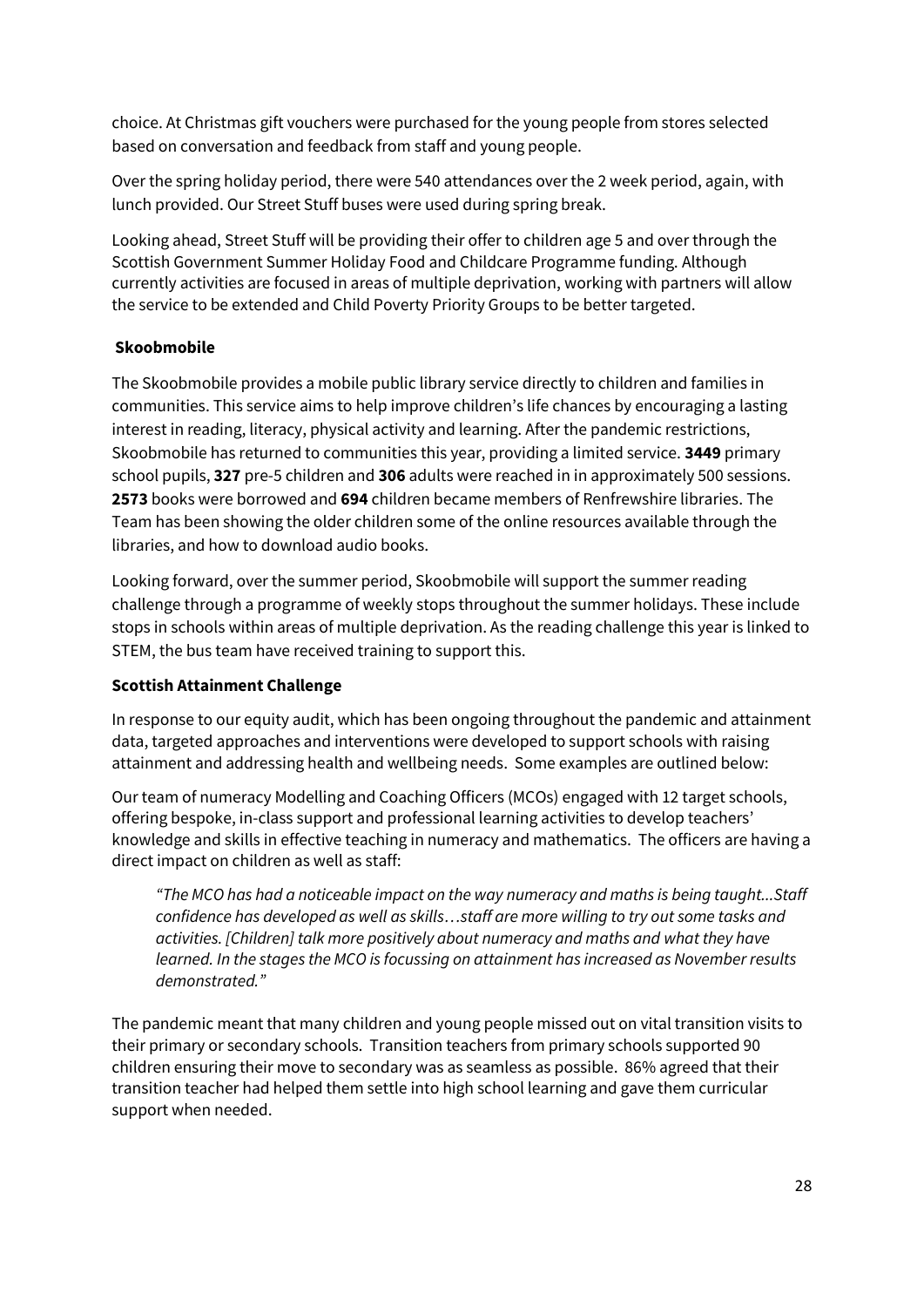The pandemic has had a significant impact on the health and wellbeing of children and young people. A digital mental health and wellbeing policy for schools was developed and implemented helping schools set out their aims and approaches as well as identifying training needs to support the outcomes of children and young people.

Partnership working has allowed us to strengthen and add value to the work of schools following the pandemic. Active Schools are working with 11 schools to support learning through an afterschool physical activity programme. 257 children have participated and benefited by engaging in a variety sport and physical activities which include literacy and numeracy content to support learning:

*"In the Active Schools Reading Club we have been focusing on inciting pleasure of reading though implementing Dive into Reading strategies. We worked on comprehension…we discussed vocabulary and how it fits the purpose of the text; we made connections to what we know about the world. But most importantly, we tried to have fun with the text we have been reading."*

The Place2Be service is supporting improvements in the emotional wellbeing of children, young people, staff and families. Since August 2021, Place2Be have supported **314** children and young people in targeted schools through 455 drop-in sessions, 191 one-to-one therapeutic counselling sessions, 35 parent partnership sessions and 178 staff Place2Think sessions.

*"I like Place2Be because I am able to share my opinions and they don't judge you and they respect it.". – Child* 

*"I have been feeling so overwhelmed and felt helpless about how to get help for my son. I am really grateful to Place2Be for supporting him" – Mother*

Through our work with Barnardos, 3 schools and 1 Early Learning and Childcare Centre (ELCC) were awarded 'SEL Worldwide Model School' Status for their outstanding commitment to social and emotional learning through their involvement in the Promoting Alternative Thinking Strategies (PATHS) programme.

In line with national guidance, schools used their **Pupil Equity Funding (PEF)** in a flexible way and responded directly to the emerging needs of children and young people. Schools utilised PEF to provide targeted support in literacy, numeracy and health and wellbeing. Some effective uses of PEF included supporting enhanced transition of pupils from associated primaries, delivering professional learning for teachers and support staff to support the implementation of effective interventions and providing targeted support for groups of young people at risk of disengaging from education through nurturing approaches.

**Cost of the School Day (COSD),** which was topped up by the Tackling Poverty programme, was also used flexibly to directly support families. The majority of COSD funding was used to purchase uniforms and winter / outdoor clothing for children. This was particularly important due to increased ventilation and outdoor play requirements in schools throughout the pandemic. Families also received food vouchers and financial support with utility bills to help alleviate food and fuel poverty.

Through COSD funding, 9 schools took part in a **Participatory Budgeting** (PB) pilot. Schools were encouraged to work in collaboration with each other and include wider community partners. Projects focused on gender equality, food poverty, outdoor learning, nurture and family learning. As a result, children have developed a range of skills in decision making, negotiating, planning and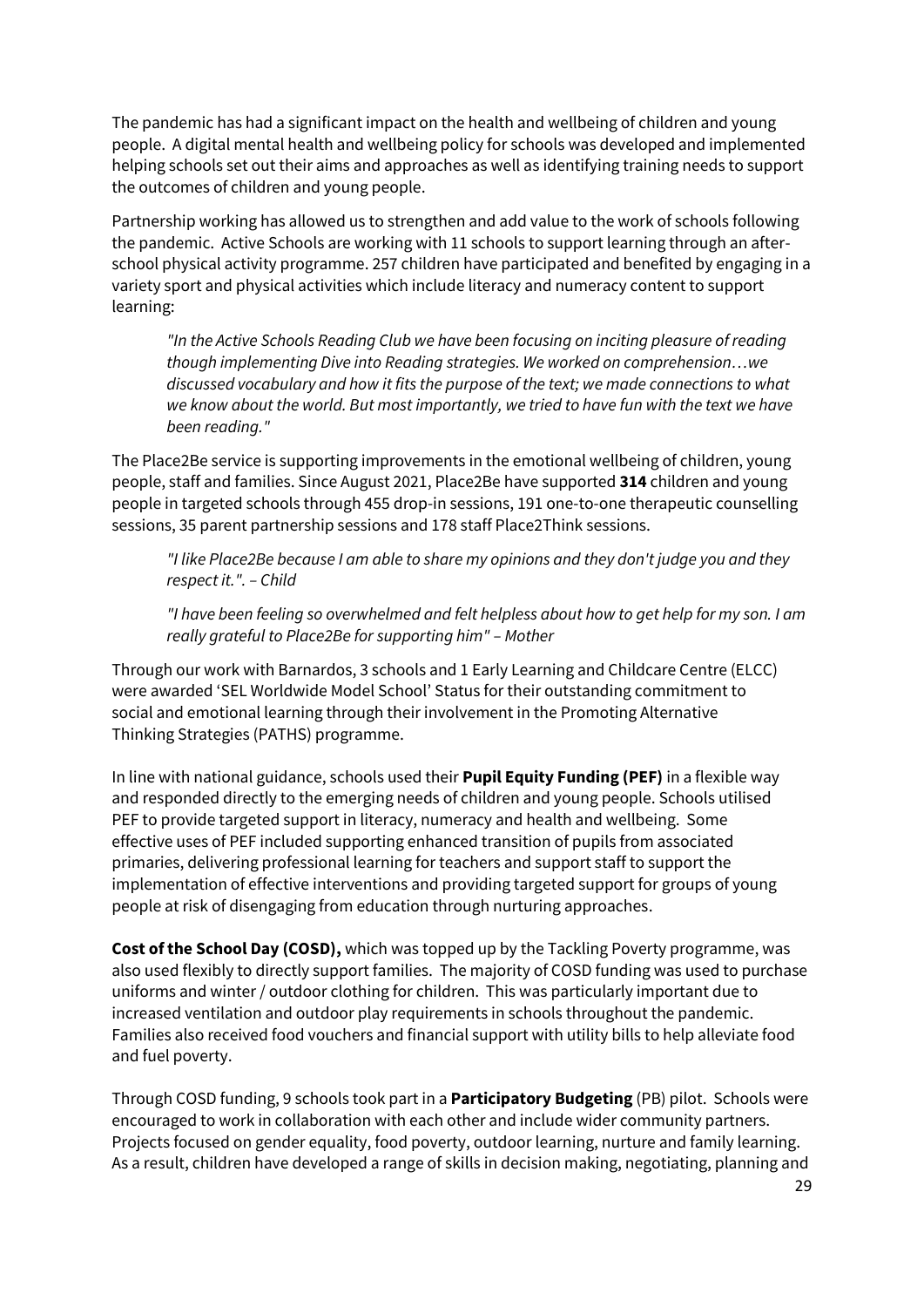leadership. Senior pupils have been able to gain experience of working with younger children which has supported their applications to further and higher education.

Looking ahead, the Scottish Government published a revised mission statement for the Scottish Attainment Challenge (SAC) and all local authorities will receive funding to close the poverty related attainment gap. The refreshed mission is cognisant of the role that partners play in closing the gap ensuring that all children are able to learn, achieve and attain. This also includes an enhanced focus on collaborative working with local poverty action groups and community planning partners. The SAC offer in Renfrewshire will include targeted and universal support to enhance learning and teaching, health and wellbeing, families and communities and leadership. This will be delivered in partnership with schools and wider partners to ensure that there is no poverty of ambition for children and young people in Renfrewshire.

# **Peer Health**

The Peer Health Project, in partnership with Active Communities, continues to work across all Renfrewshire secondaries, including our ASN secondary school. Peer educators are recruited and trained and workshops provided so teachers can support this work. In addition, a drop-in community drop in takes place once a week. Older pupils, who are providing support can use this as to contribute toward Saltire and Duke of Edinburgh awards.

Activities are decided within individual schools and based on their priorities. Examples of the work taking place are:

- Cooking sessions delivered by a restaurant aimed at pupils leaving/moving out and for young carers across the school
- LGBTQ+ lessons delivered to all S3 pupils
- Wellbeing Homework Club to be started with online input from teachers to help through the homework
- Random acts of Kindness across the school
- Mental Health First Aid training
- Pupils volunteering within the community

## **Renfrewshire's Children's Services Partnership**

Renfrewshire's Children's Services Partnership Plan 2021/22 – 2023-24 [\(here\)](https://www.renfrewshire.gov.uk/media/13677/Renfrewshire-Childrens-Services-Partnership-Plan-2021-24/pdf/RCSP_Plan_2021-24.pdf?m=1628586448837) sets out our vision, that Renfrewshire's children and young people are happy, healthy, safe and thriving.

The Partnership is responsible for a range of universal, targeted and specialist services which promote the safety and security of children, young people and their families. It supports a range of activities around health, safety, young people's rights and ensuring children and young people make positive contributions to their communities.

The plan for the next three years outlines actions and outcomes and will be monitored by a monitoring and evaluation sub-group which prepares a progress report for each meeting of the Partnership Board.

The Partnership board will be responsible for decision making on appropriate local spend for the **Whole Family Wellbeing Fund** which is being distributed by Scottish Government and is intended to scale up and drive the delivery of holistic whole family support services. Spending criteria have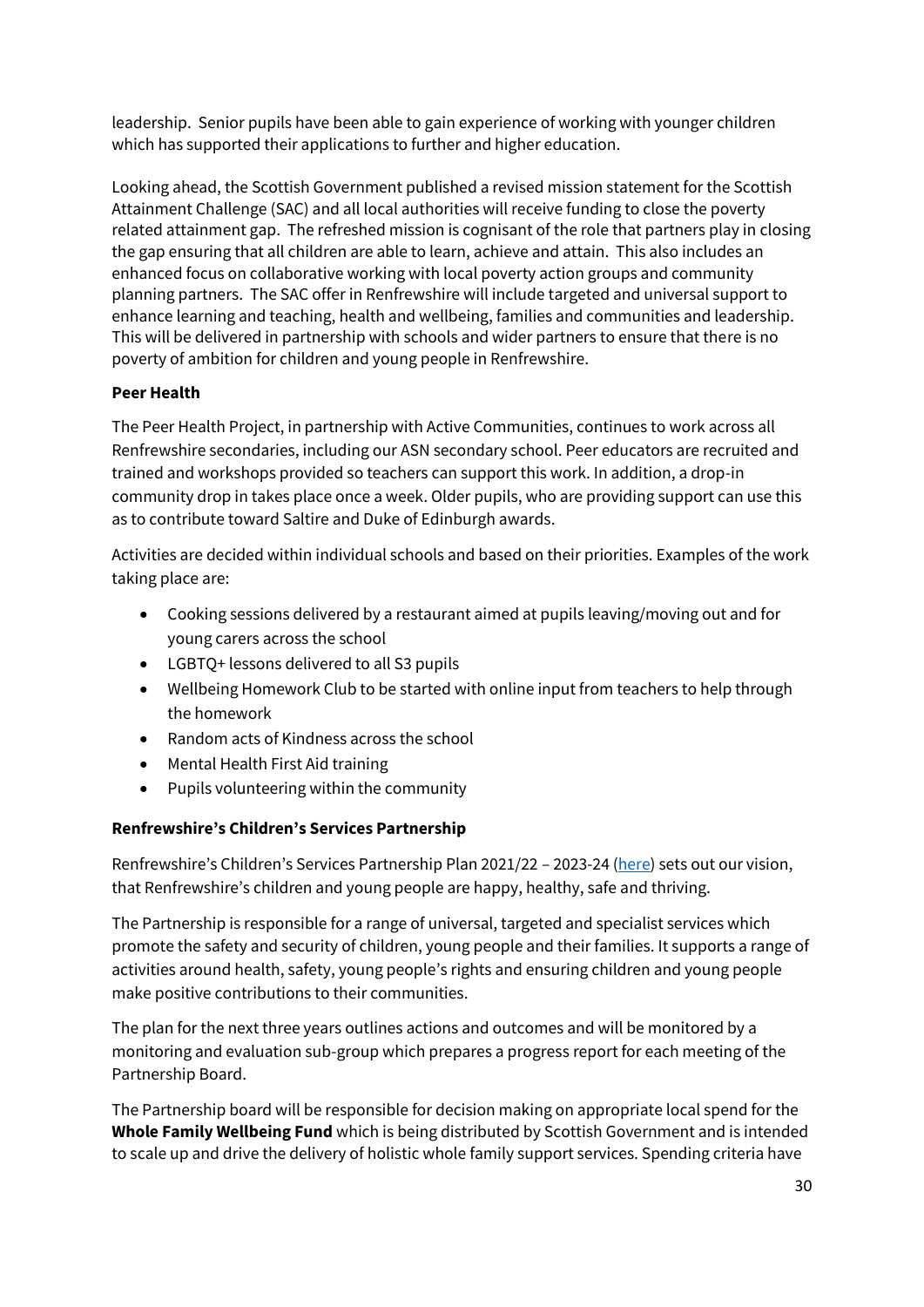been developed, with input from stakeholders, to guide decision making by Children's Services Partnerships, reflecting consistent stakeholder input that flexibility will allow optimisation of approaches which best meet local need.

This funding forms a key part of Scottish Government's commitment to Keep the Promise, recognising the importance of early intervention in reducing need for formal care.

### **The Promise**

Renfrewshire has a Promise Strategic Oversight group with 5 subgroups sitting beneath replicating the 5 pillars of the Promise. More than 50 individuals are involved in this workstream from 9 different agencies. This includes all key strategic partners, frontline staff and care experienced people. Throughout 2021, Renfrewshire's Promise Strategic Oversight Group and Promise Sub groups met regularly.

Work around The Promise has progressed this year, with development in a number of key areas, including **Promise Keepers** where we have developed a set of values for what is required to be a Promise Keeper for individual staff to ensure that staff are considering the Promise in their day to day working lives. As a Council it is important that we all recognise that we all play an important role in ensuring that the promise is kept across Renfrewshire, and also what that means and looks like for our individual job roles. Promise Keepers will be responsible for championing The Promise in their services or organisations to ensure that The Promise is at the forefront of service delivery and design. Promise Keepers will be formally recruited through an application form and will receive relevant training and development opportunities to ensure that they are fully supported in their roles.

A **Promise Self-Evaluation toolkit** has also been created in line with the key recommendations of The Independent Care Review and Plan 21-24 of The Promise. This tool aims to allow services and staff teams across the local authority to evaluate and measure their progress in implementing The Promise across these key areas. This will allow elements of best practice to be identified and celebrated, providing key learning opportunities across a wide range of services. This document will also allow us to gain an improved understanding of areas where improvement is needed so support can be provided to ensure that these gaps in provision are addressed.

In addition, a successful bid was made to the Life Changes Trust Legacy Fund and £400,000 granted for Digital Skills for People with Care Experience 2022-2025. This consortium bid with YMCA Scotland, YMCA Paisley, Youthlink Scotland, Barnardo's, Scottish Tech Army and Mhor Collective will support The Promise.

## **Community Learning and Development - Youth Services**

Community Learning and Development reaches out to children, young people, adults and families, including those who face barriers and experience disadvantage, and takes a preventative and asset-building approach to working with people, families and communities.

For work with young people, this includes universal and targeted actions such as communitybased youth work to build strength and capacity amongst young people, delivery of an extensive Youth Voice programme to ensure young people have every opportunity to be fully engaged in local and national decision-making structures and to raise awareness and participation in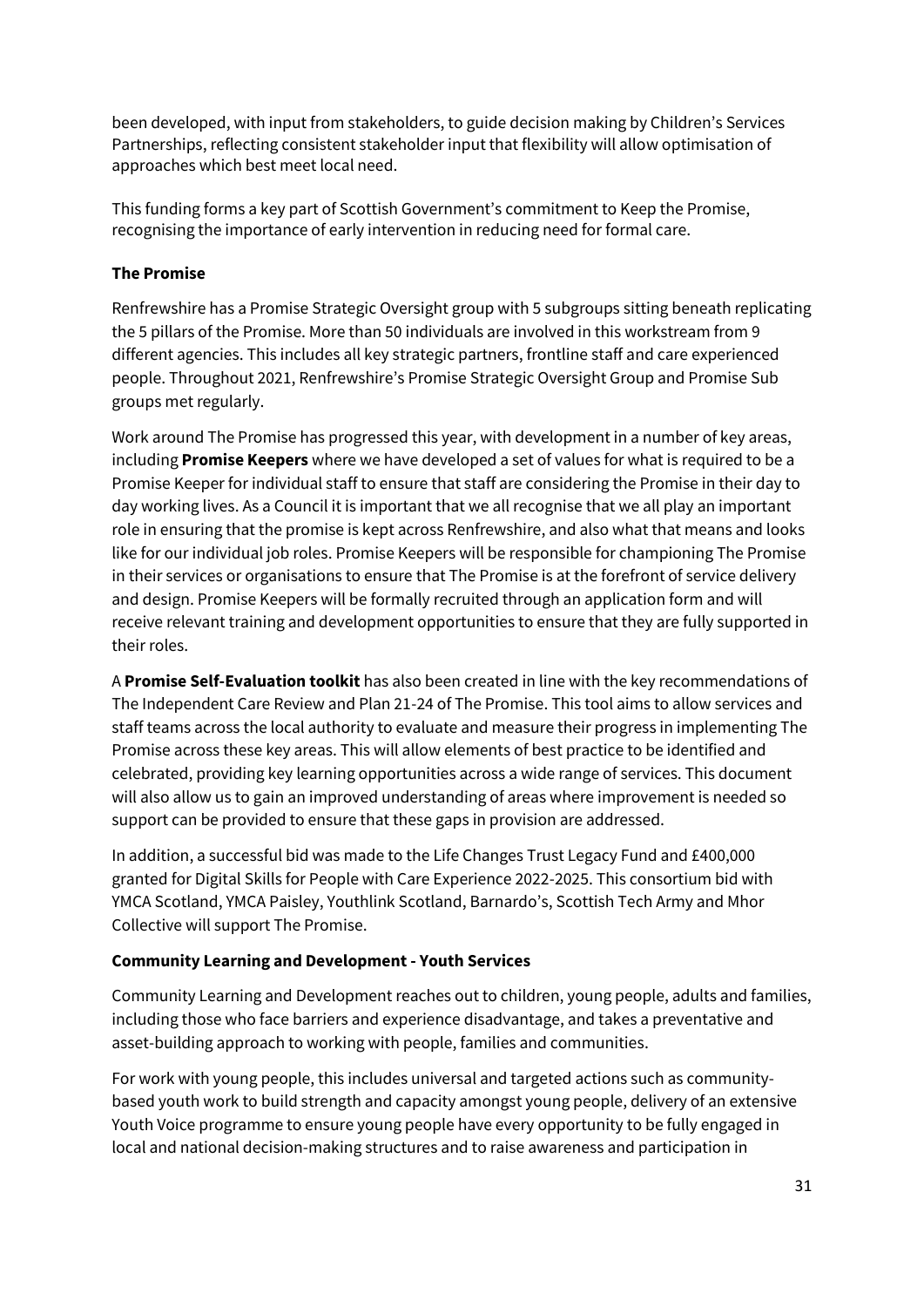democracy and citizenship opportunities – actively removing barriers to participation. Duke of Edinburgh Award Programme and other wider achievement programmes are supported and delivered in schools and communities. Digital development opportunities and Education Recovery learning programmes ensure no young person is left behind, with a particular focus on reducing the educational poverty attainment gap. Universal youth engagement programmes will be maintained and developed that will reduce the impact of anti-social behaviour on communities – promoting safer communities and providing opportunities for participation, volunteering, employment and building – as well as addressing known issues of poverty and holiday hunger in targeted communities.

Supporting the education recovery of young people, the collaborative working partnership Renfrewshire Youth Work Network, has developed community-based Academies which offer thematic learning activities. There are four Academies:

- the Culture Academy (led by [Create Paisley\)](https://www.createpaisley.org.uk/);
- the Digital Academy (led by [Paisley YMCA\)](https://paisleyymca.org/),
- the Outdoor Academy (led by [Renfrew YMCA\)](https://www.facebook.com/renfrewymca2011/); and
- the Community Empowerment Academy (led by [Renfrewshire Council's Youth Services](https://www.renfrewshire.gov.uk/article/4396/Youth-Services))

In each of the Academies, young people not only engage and learn new skills, but are able to produce and create material and resources that will benefit others, peers and communities. This programme seeks to strengthen the youth work and schools partnership, focussing on reducing the poverty attainment gap.

The Academies were formed as part of the [Youth Work Educational Recovery Programme,](https://www.gov.scot/news/boost-for-scottish-youth-work/) supported by the Scottish Government and focus much of their work on some of the more deprived areas in Renfrewshire, although are open to all young people across the local authority area. Feedback for each academy has been excellent. Young people said they loved learning new skills, looking forward to new experiences each week, and enjoying meeting up with new friends.

More information on Community Learning and Development plans and activities can be found in their [Strategy.](https://www.renfrewshire.gov.uk/media/13775/Community-learning-and-development-strategy-2021-2024/pdf/community-learning-development-strategy-2021-2024.pdf?m=1631721641627#:~:text=The%20Community%20Learning%20and%20Development,have%20had%20their%20voices%20heard.)